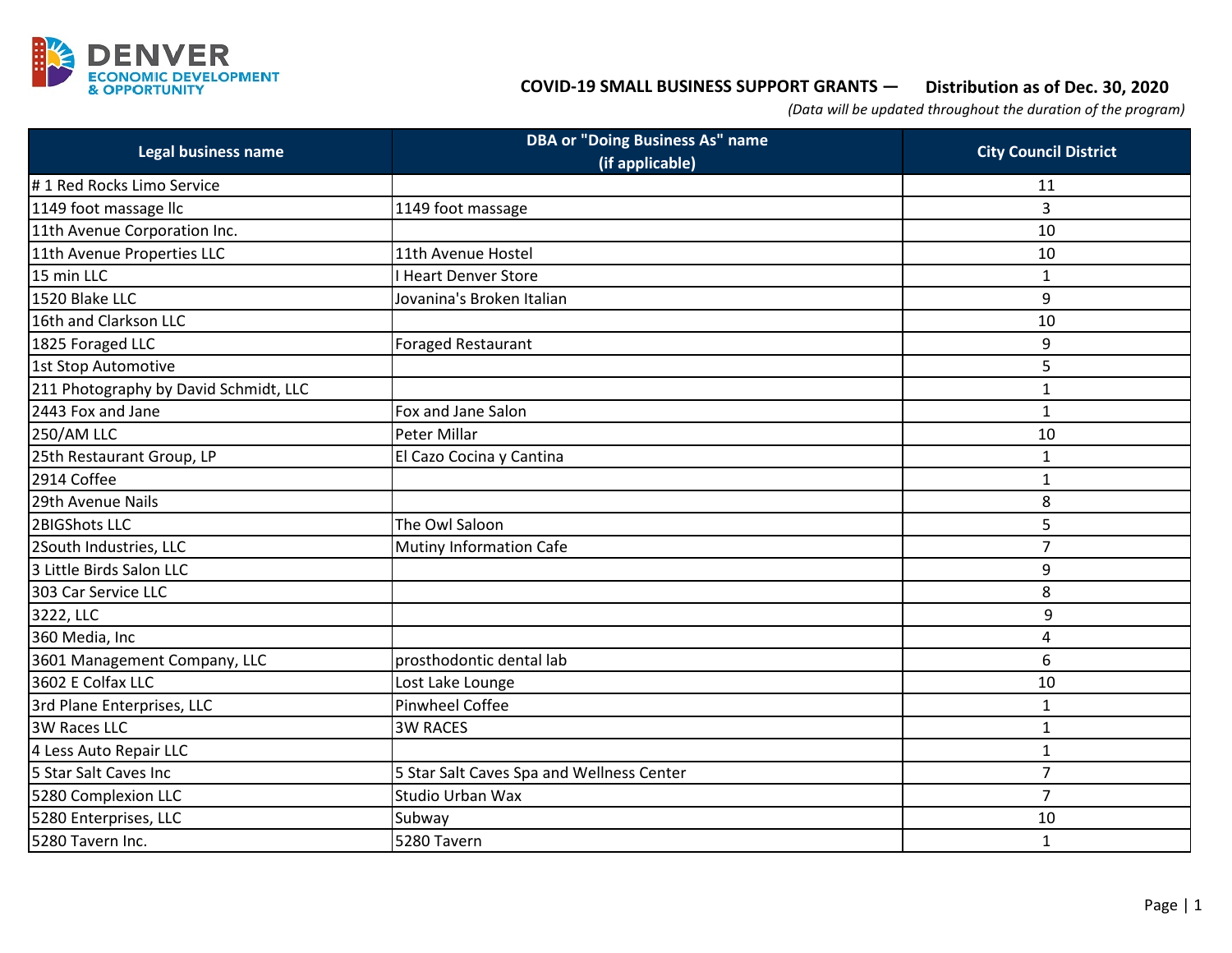

| Legal business name                 | <b>DBA or "Doing Business As" name</b><br>(if applicable) | <b>City Council District</b> |
|-------------------------------------|-----------------------------------------------------------|------------------------------|
| 58 Dental                           |                                                           | Δ                            |
| 7 Leguas MexicaB48:B70n Grille, LLC |                                                           | 8                            |
| 830 Gamila and Dong Kim, LLC        |                                                           | 3                            |
| 830 Inc                             | The Shag Lounge                                           | 9                            |
| 833 Santa Fe LLC                    | <b>SKYLIGHT</b>                                           | 3                            |
| 971 Restaurant Crew Inc             | Kyu Ramen                                                 | 10                           |
| 99 INCORPORATED                     | <b>SUN WAH Restaurant</b>                                 | 6                            |
| A & E Contractors LLC               |                                                           | 8                            |
| A Custom Coach Transportation, LLC  |                                                           | 6                            |
| A Fuller Life LLC                   |                                                           | 6                            |
| A Good Front, LLC                   |                                                           | $\overline{2}$               |
| A Line Boutique Union Station LLC   | A Line Boutique                                           | 9                            |
| A Moment's Peace Massage Spa Inc    | <b>Elixir Mind Body Massage</b>                           | 9                            |
| A RIGHELLIS LLC                     | SILENT MOVEMENT GROUP                                     | 9                            |
| A Small Print Shop LLC              |                                                           | 9                            |
| a&be co-op, llc                     | a&be bridal shop                                          | $\mathbf{1}$                 |
| A&G holdings                        | The Abbey tavern                                          | 8                            |
| A&H cargo                           |                                                           | 3                            |
| A&N Ventures, LLC                   | Haagen-Dazs                                               | 10                           |
| <b>A&amp;R Ventures LLC</b>         | Bee Fruity and Nutty                                      | 11                           |
| <b>Aaron's GreenRides</b>           |                                                           | 9                            |
| Aascissorhand                       | Aascissorhand                                             | $\mathbf{1}$                 |
| <b>AB Tailoring</b>                 |                                                           | 10                           |
| AbbasEye Photography LLC            |                                                           | 11                           |
| Abbio Inc.                          | <b>Master Security Center</b>                             | $\overline{7}$               |
| Absolute Enterprises LLC            | <b>Absolute Art Installations</b>                         | 3                            |
| <b>Academy of Cosmetology Arts</b>  | <b>ACA</b>                                                | 4                            |
| <b>Accent Touch LLC</b>             | <b>Accent Touch LLC</b>                                   | $\mathbf{1}$                 |
| Ace Sports Wear, Inc.               |                                                           | $\overline{2}$               |
| Acosta Group LLC                    |                                                           | 3                            |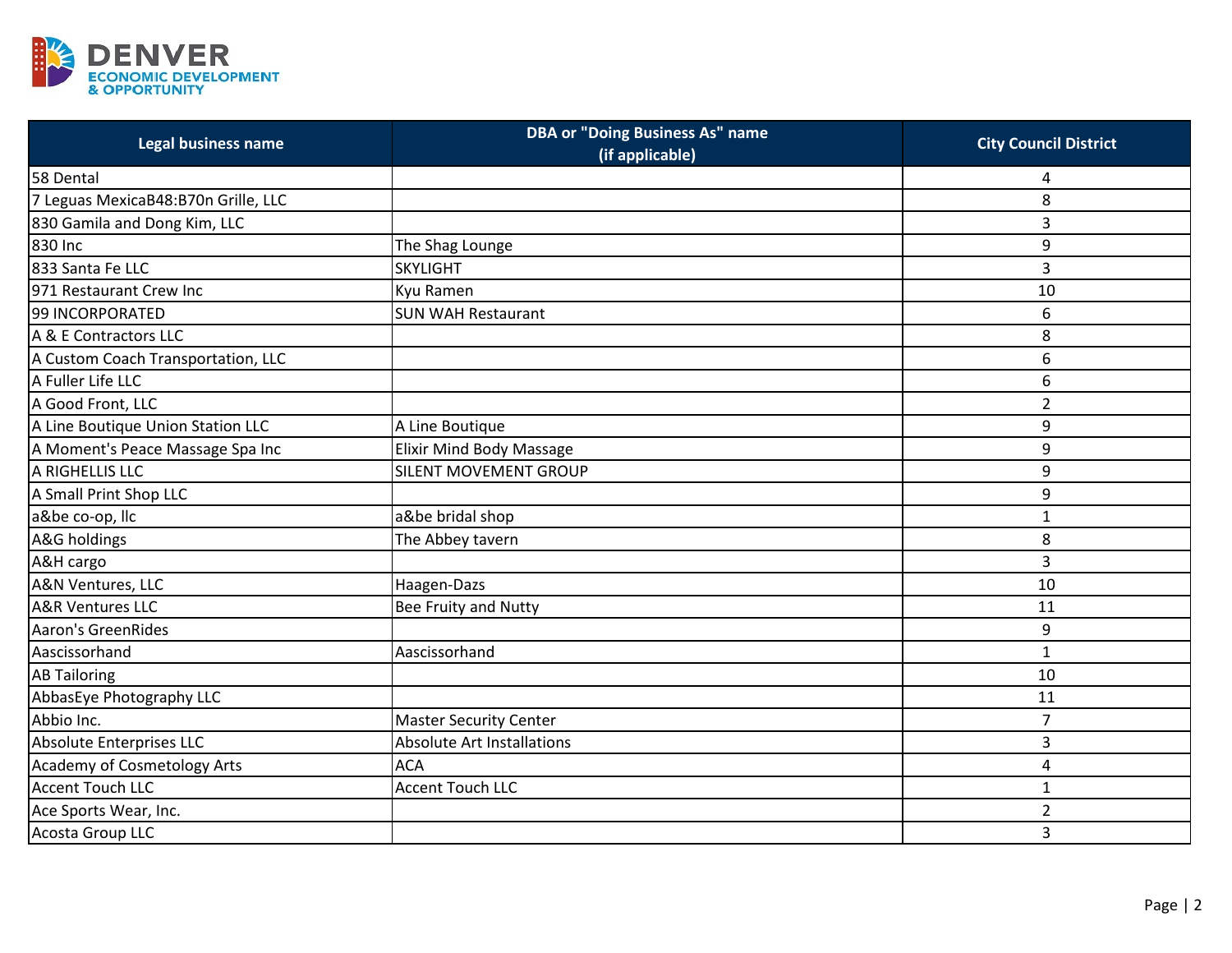

| Legal business name                            | <b>DBA or "Doing Business As" name</b><br>(if applicable) | <b>City Council District</b> |
|------------------------------------------------|-----------------------------------------------------------|------------------------------|
| Active Express & Limousine LLC                 |                                                           | 11                           |
| <b>Active Learning Center LLC</b>              | <b>NA</b>                                                 | $\mathbf{1}$                 |
| <b>Acton Food</b>                              | Rocky Mountain Slice                                      | $\overline{7}$               |
| Acupuncture Denver, Oriental Medical Arts, LLC | Acupuncture Denver                                        | 10                           |
| Acupuncture Lifeology Inc.                     |                                                           | 6                            |
| Ad Focus, Inc.                                 |                                                           | 9                            |
| Adams Mystery Playhouse                        |                                                           | $\mathbf{1}$                 |
| <b>Adherence Counseling Center</b>             |                                                           | 11                           |
| Adonye Jaja Photography                        |                                                           | 9                            |
| Adore Aesthetix, LLC                           | Adore Aesthetix/Revived Performance for Men               | $\overline{7}$               |
| ADVANCED AESTHETIC DENTISTRY                   |                                                           | 10                           |
| Advocate Tax Worldwide LLC                     |                                                           | 4                            |
| Affordable Housing Consultants, Inc            |                                                           | 9                            |
| aFloat Developments, LLC                       | Samana Float                                              | 9                            |
| African Grill And Bar LLC                      | African Grill and Bar                                     | 11                           |
| Afrocentric Braiding LLC                       |                                                           | 5                            |
| <b>AFS Engineering</b>                         | <b>AFS Engineering</b>                                    | 9                            |
| Agnes of Glass studio & Gallery                | Agnes of Glass studio & Gallery                           | 9                            |
| AH Grill & Bakery LLC                          | Phoenician Kabob                                          | 8                            |
| Ahead Wind Inc.                                |                                                           | 6                            |
| <b>AHM Construction Inc.</b>                   |                                                           | 3                            |
| AHUEVO CANTINA KITCHEN LLC                     |                                                           | 10                           |
| Aim High Chiropractic                          |                                                           | $\overline{7}$               |
| Air Fresh Marketing                            |                                                           | $\overline{7}$               |
| Aisle 5 Salon LLC                              |                                                           | 9                            |
| Ajinoya Ramen INC                              |                                                           | 6                            |
| AJs an All American Barbershop                 |                                                           | $\mathbf{1}$                 |
| AK NAILS SALON, INC.                           | <b>PARIS NAILS</b>                                        | $\overline{7}$               |
| AKA Homes, LLC                                 | Anna Kariouk                                              | 9                            |
| Alameda Car Wash, LLLP                         |                                                           | 5                            |
| Alchemy Creative Labs LLC                      |                                                           | $\mathbf{1}$                 |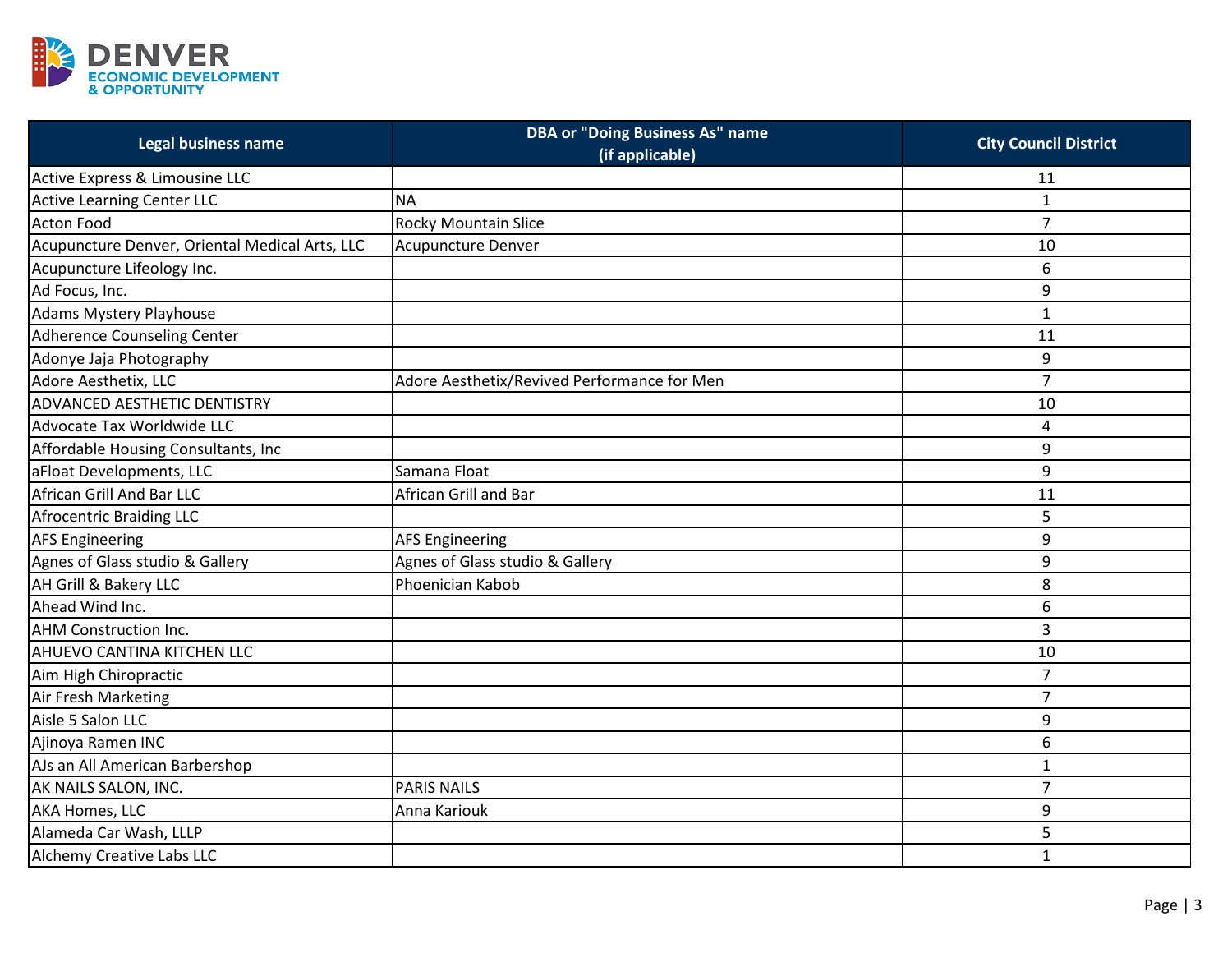

| Legal business name            | <b>DBA or "Doing Business As" name</b> | <b>City Council District</b> |
|--------------------------------|----------------------------------------|------------------------------|
|                                | (if applicable)                        |                              |
| Alexa's Luxe Lashes            |                                        | 7                            |
| All Bonds Now                  |                                        | 8                            |
| All in a Dream                 |                                        | 9                            |
| All Inclusive Sedans LLC       |                                        | 11                           |
| All Original Barbershop        |                                        | 5                            |
| All Roses, No Thorns Events    |                                        | 6                            |
| All Round Men At Work Service  |                                        | 11                           |
| Allure Hair Studio Inc.        |                                        | $\overline{7}$               |
| Allure Skincare & Lash LLC     | Allure Skincare & Lash                 | 10                           |
| <b>Alluvion Aesthetics LLC</b> |                                        | 9                            |
| <b>ALPHA MINT</b>              | TOKYO PREMIUM BAKERY                   | $\overline{7}$               |
| Alpine Dog Brewing Company LLC |                                        | 10                           |
| <b>Altanour Grill LLC</b>      |                                        | 4                            |
| Amalgamated Entertainment      | Lincoln's Roadhouse                    | $\overline{7}$               |
| Amani Spirit, LLC              | Ambli Gourmet Eatery                   | 5                            |
| <b>Amazing Tasty Eats LLC</b>  |                                        | 10                           |
| Amelia's Place LLC             | Inga's Alpine Tavern                   | 5                            |
| American Bonded LLC            | American Bonded                        | 9                            |
| <b>American Cultures</b>       |                                        | $\mathbf{1}$                 |
| AMERICAN DESIGN, LTD           | <b>CLAYTON LANE FINE ARTS</b>          | 10                           |
| Amethyst Coffee Company LLC    | Amethyst Coffee                        | 10                           |
| Amplify Chiropractic, LLC      |                                        | $\overline{2}$               |
| Amplitude Presents, LLC        |                                        | $\mathbf{1}$                 |
| Amy Bible                      | <b>BALLOONATICS</b>                    | 3                            |
| amy elaine skin care llc       |                                        | 10                           |
| Amy K Wright Photography       |                                        | $\overline{7}$               |
| Anatome Denver                 | Kindly Hair Haven                      | 10                           |
| Ancel Inc                      | Avi Limo                               | 5                            |
| andgard, inc                   |                                        | 4                            |
| Andy's Kitchen, Inc            | Andy's Kitchen & Asian Express         | $\overline{7}$               |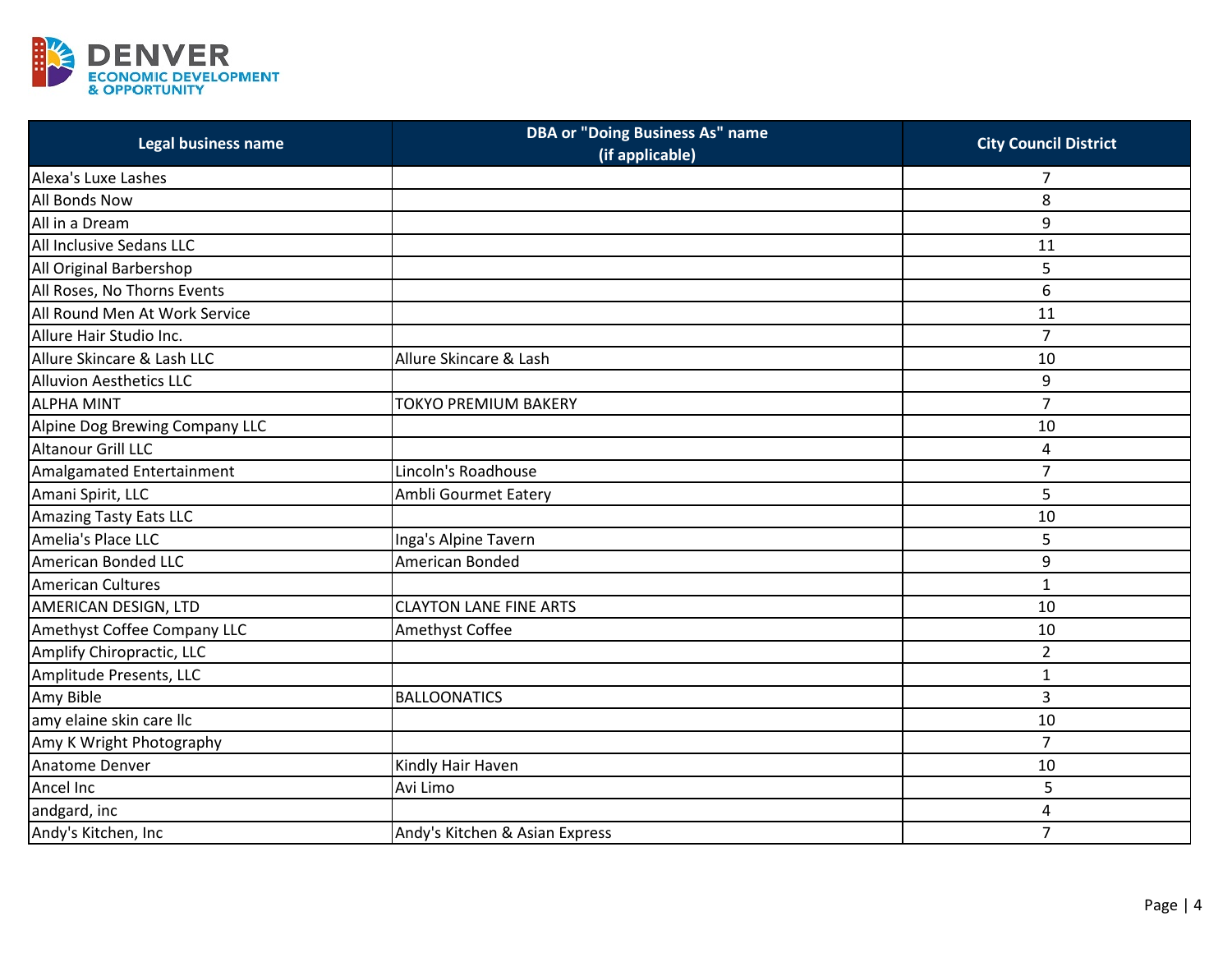

| <b>Legal business name</b>            | <b>DBA or "Doing Business As" name</b><br>(if applicable) | <b>City Council District</b> |
|---------------------------------------|-----------------------------------------------------------|------------------------------|
| Anecdote LLC                          | Anecdote                                                  | 10                           |
| Angela Chang, INC                     | <b>DBA Nail Story</b>                                     | 9                            |
| Animal Handmade                       |                                                           | 9                            |
| Anna Be, LLC                          |                                                           | $\mathbf{1}$                 |
| Anthony Giannotti                     | Nomad Vinyl                                               | $\overline{7}$               |
| APEX School of Movement, Denver LLC   | <b>APEX Denver</b>                                        | $\overline{7}$               |
| Applied Staffing Group, LLC           |                                                           | 3                            |
| Arepas House LLC                      | Arepas House Food Truck                                   | 8                            |
| Arienne Orozco LLC                    |                                                           | $\mathbf 1$                  |
| <b>Arrow Sales and Marketing</b>      | The Brick Company LLC                                     | 10                           |
| Art in Action LLC                     | Art In Action                                             | $\overline{7}$               |
| Art of Her LLC                        |                                                           | 3                            |
| Art of the Spirits LLC                |                                                           | 3                            |
| Art of the Spirits Whiskey LLC        |                                                           | 3                            |
| Arya Enterpeises LLC                  | Saffron Grill                                             | 9                            |
| <b>ASAP TOWING &amp; SERVICE LLC.</b> |                                                           | 9                            |
| <b>Asbury Provisions, LLC</b>         | <b>Asbury Provisions</b>                                  | 6                            |
| Ascent Investment Group, LLC          | Deep Roots Winery & Bistro                                | 9                            |
| Ashley Ashworth Hair                  |                                                           | 6                            |
| Ashley Schenkein Jewelry Design       |                                                           | $\overline{7}$               |
| Assurance Chiropractic, LLC           | Elevate Sport & Spine Therapy                             | 4                            |
| Asteria Salon LLC                     | Asteria Salon                                             | 10                           |
| <b>ASV Realty LTD</b>                 |                                                           | 9                            |
| At Your Bark and Call LLC             |                                                           | $\mathbf{1}$                 |
| <b>ATM Barbers LLC</b>                |                                                           | $\mathbf{1}$                 |
| Audiofile Inc.                        | Audiofile Inc.                                            | 9                            |
| Audrey B. Photography                 |                                                           | 10                           |
| Audrey Michel, LLC                    | <b>Rewired Life</b>                                       | $\overline{7}$               |
| Aundi S Art and Design                |                                                           | 8                            |
| Auriga Co                             | <b>Bishops Lowry</b>                                      | 5                            |
| Aurora Travel LLC                     |                                                           | 6                            |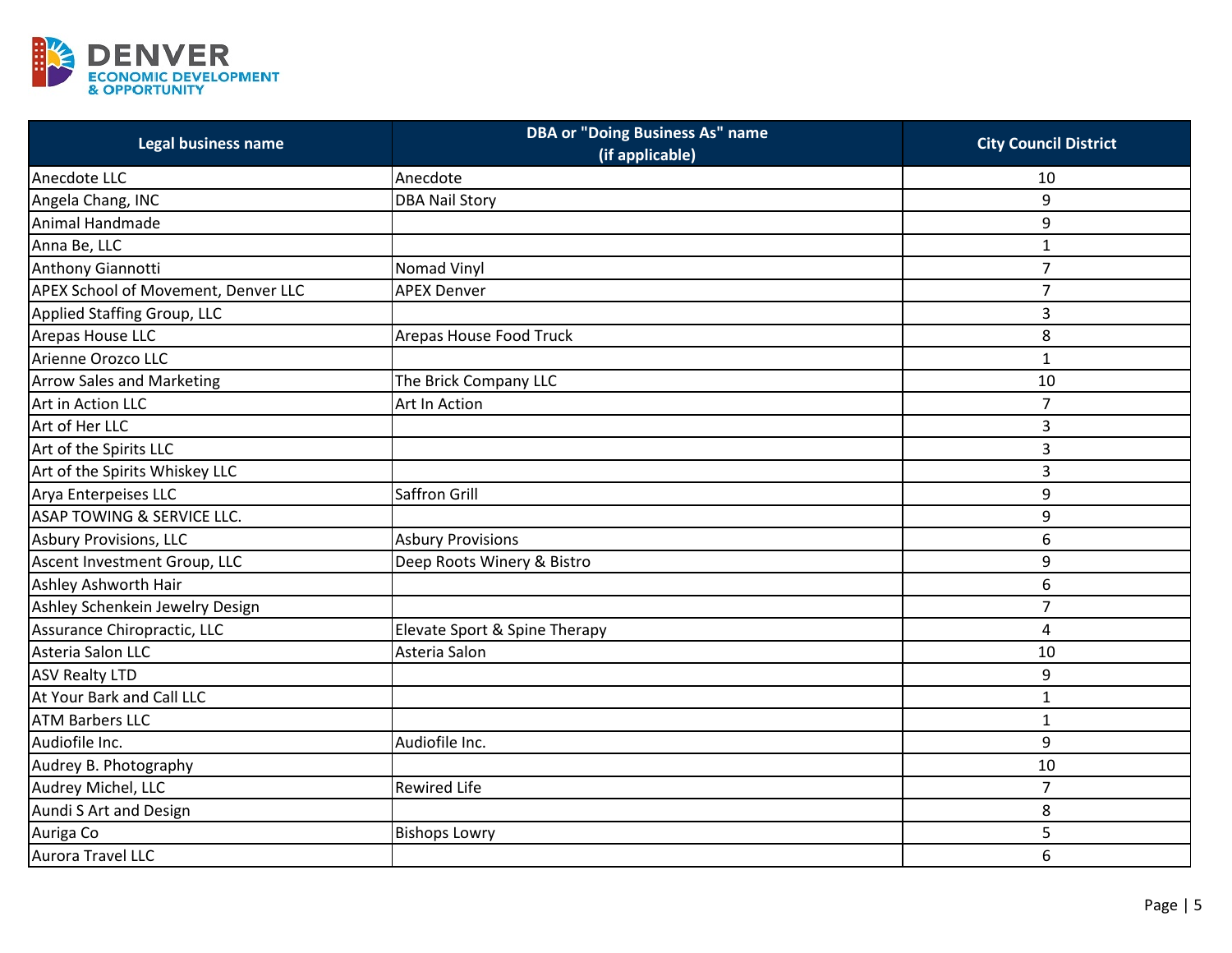

| <b>Legal business name</b>        | <b>DBA or "Doing Business As" name</b><br>(if applicable) | <b>City Council District</b> |
|-----------------------------------|-----------------------------------------------------------|------------------------------|
| Authentic Athletix                |                                                           | 6                            |
| <b>AUTO TOWN INC</b>              | <b>FRIENDS AUTO SALES</b>                                 | 5                            |
| <b>AW Herman LLC</b>              | Shift Cycle + Fitness                                     | 8                            |
| Awakening Ltd.                    | Awakening Boutique                                        | $\overline{7}$               |
| Awesome Dental, PLLC              | Awesome Dental Stapleton                                  | 8                            |
| Axis Pilates Co, LLC              |                                                           | 10                           |
| Axistence Littleton, LLC          | Project Move                                              | $\overline{7}$               |
| Axle Transport LLC                |                                                           | 3                            |
| laztlan santa fe theatre          | aztlan santa fe theatre                                   | 3                            |
| B & T Enterprises, Ilc            | Three Sisters Cafe and Catering                           | 9                            |
| <b>B Public Relations, LLC</b>    | <b>B Public Relations</b>                                 | $\mathbf{1}$                 |
| <b>B.Green Events</b>             | <b>B.Green Events</b>                                     | 5                            |
| Babe's Tea Room, LLC              |                                                           | $\mathbf{1}$                 |
| <b>Baby Stay Rentals</b>          |                                                           | 5                            |
| <b>Back In Motion LLC</b>         | <b>Motion Fitness and Massage</b>                         | 4                            |
| <b>Back To Health PLLC</b>        | <b>Advanced Spine Rehab Center</b>                        | 6                            |
| <b>Backcountry Nutrition LLC</b>  | <b>Fourpoints Bar</b>                                     | 9                            |
| Badger's Pub                      |                                                           | $\overline{7}$               |
| Bags By CAB Yarn Shoppe           | Yarn Shoppe Denver                                        | 9                            |
| Bagz & Bling, LLC                 |                                                           | 8                            |
| <b>Baked with Aloha LLC</b>       | <b>Azucar Bakery</b>                                      | $\overline{7}$               |
| <b>Bakerline LLC</b>              | Metropolis Coffee                                         | $\overline{7}$               |
| <b>BALD PLLC</b>                  |                                                           | $\mathbf{1}$                 |
| <b>Baldwin Consulting LLC</b>     |                                                           | 5                            |
| <b>Bamb LLC</b>                   | Barry's on Broadway                                       | $\overline{7}$               |
| <b>Bamboo Forest Denver Inc</b>   | <b>Bamboo Forest Denver</b>                               | $\overline{7}$               |
| Bang Salon, Inc.                  |                                                           | 6                            |
| Bannigan Entertainment Group, LLC |                                                           | $\overline{2}$               |
| Bar Car LLC                       | <b>Bar Car</b>                                            | 10                           |
| <b>Bar Helix LLC</b>              | bar helix                                                 | 9                            |
| <b>Barbed Wire Reef</b>           | <b>Barbed Wire Reef Restaurant</b>                        | $\mathbf 1$                  |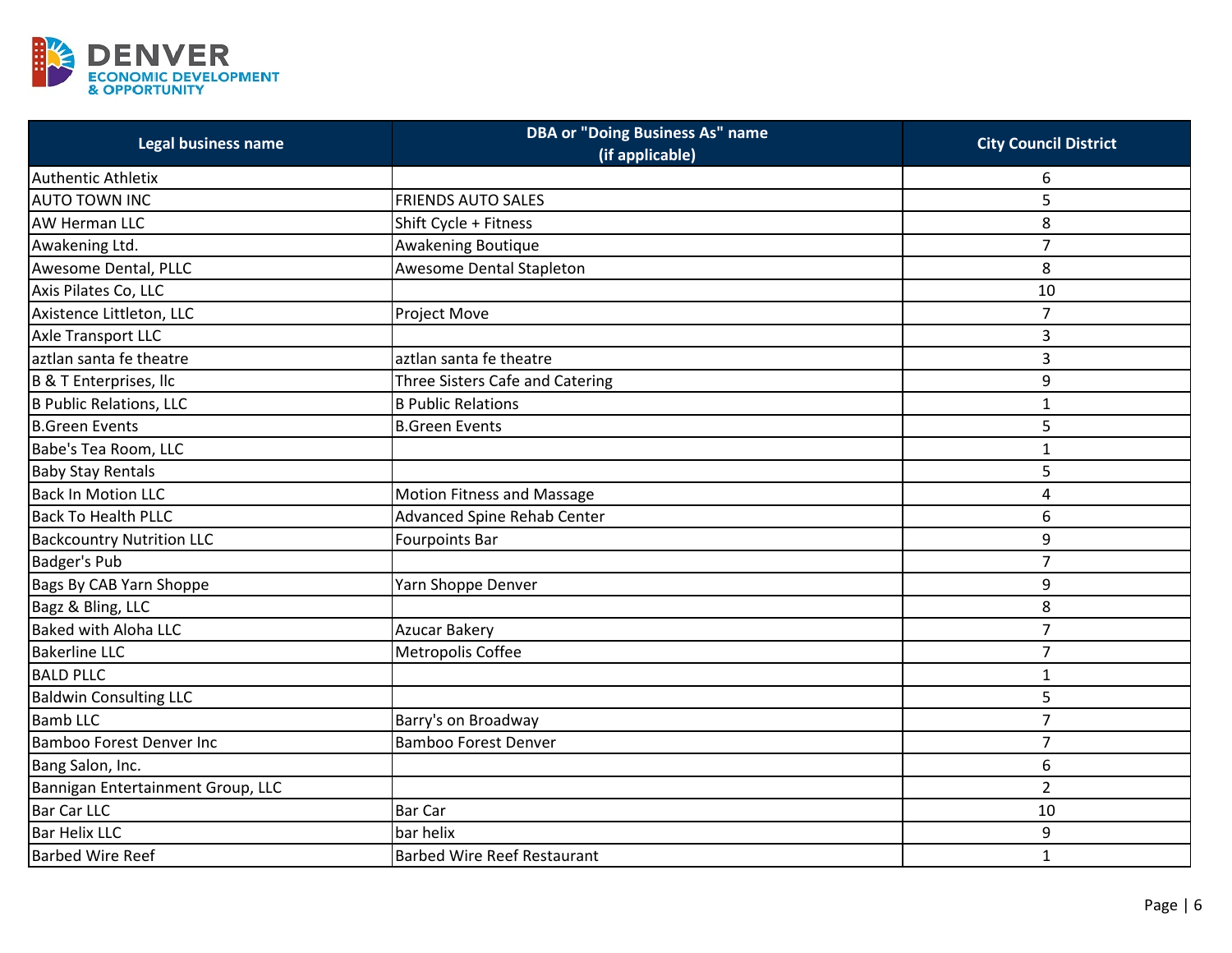

| Legal business name                 | <b>DBA or "Doing Business As" name</b><br>(if applicable) | <b>City Council District</b> |
|-------------------------------------|-----------------------------------------------------------|------------------------------|
| Barber Theory, LLC                  |                                                           | 1                            |
| <b>Barberettez LLC</b>              |                                                           | 8                            |
| <b>Barbershop Ventures LLC</b>      | <b>BarberX</b>                                            | 8                            |
| Barbosa's Barbeque, LLC             | Barbosa's Barbeque, LLC                                   | 3                            |
| Baron Investments, LLC              | <b>DriveSafe Driving Schools</b>                          | 8                            |
| <b>Barre Om LLC</b>                 | barre3 Cherry Creek                                       | 10                           |
| <b>Barre Om Too LLC</b>             | barre3 Highlands Square                                   | 1                            |
| <b>Barry Gutierrez Photography</b>  |                                                           | $\mathbf{1}$                 |
| <b>Barrys Bingo INC</b>             | <b>Barrys Blngo INC</b>                                   | $\overline{2}$               |
| <b>BaseCamp Concepts</b>            | <b>Ironton Distillery</b>                                 | 9                            |
| <b>Basecamp Co-Pack LLC</b>         |                                                           | 9                            |
| Bastiens' Restaurant Inc            | Bastiens' Restaurant                                      | 9                            |
| <b>BBIC, Inc.</b>                   | Bonnie Brae Ice Cream                                     | 6                            |
| <b>BCD Belleview, LLC</b>           | Yampa Sandwich Company                                    | 4                            |
| BCP LoDo, LLC                       | Yampa Sandwich Company                                    | 9                            |
| Beautiflow Inc.                     |                                                           | 9                            |
| <b>BEAUTY AND BROWS BY SASHA</b>    | <b>SASHA AT STUDIO ONE</b>                                | $\overline{2}$               |
| beauty bee salon                    |                                                           | 8                            |
| Beauty on Location Studio LLC.      |                                                           | 8                            |
| Beet Box, Inc.                      | Beet Box Bakery & Cafe                                    | 9                            |
| <b>Belcaro Nails</b>                |                                                           | 6                            |
| Bella Luna Gifts & Gallery          | Bella Luna Gifts & Gallery                                | 9                            |
| <b>Belle Couturiere LLC</b>         |                                                           | 9                            |
| Bellerose CBD Trade Co. LLC         |                                                           | $\overline{7}$               |
| <b>Bellwether LLC</b>               | Bellwether                                                | 5                            |
| <b>Belly Bliss, LLC</b>             |                                                           | 10                           |
| Bellyflop, Inc.                     | Sputnik                                                   | $\overline{7}$               |
| <b>Benjy Dobrin Studios</b>         |                                                           | 3                            |
| <b>Bennett Innovation Group L3c</b> |                                                           | $\mathbf{1}$                 |
| <b>Berkeley Outfitters LLC</b>      | <b>FERAL</b>                                              | $\mathbf{1}$                 |
| Berkeley Park Tennyson St LLC       | Local 46 Bar                                              | $\mathbf{1}$                 |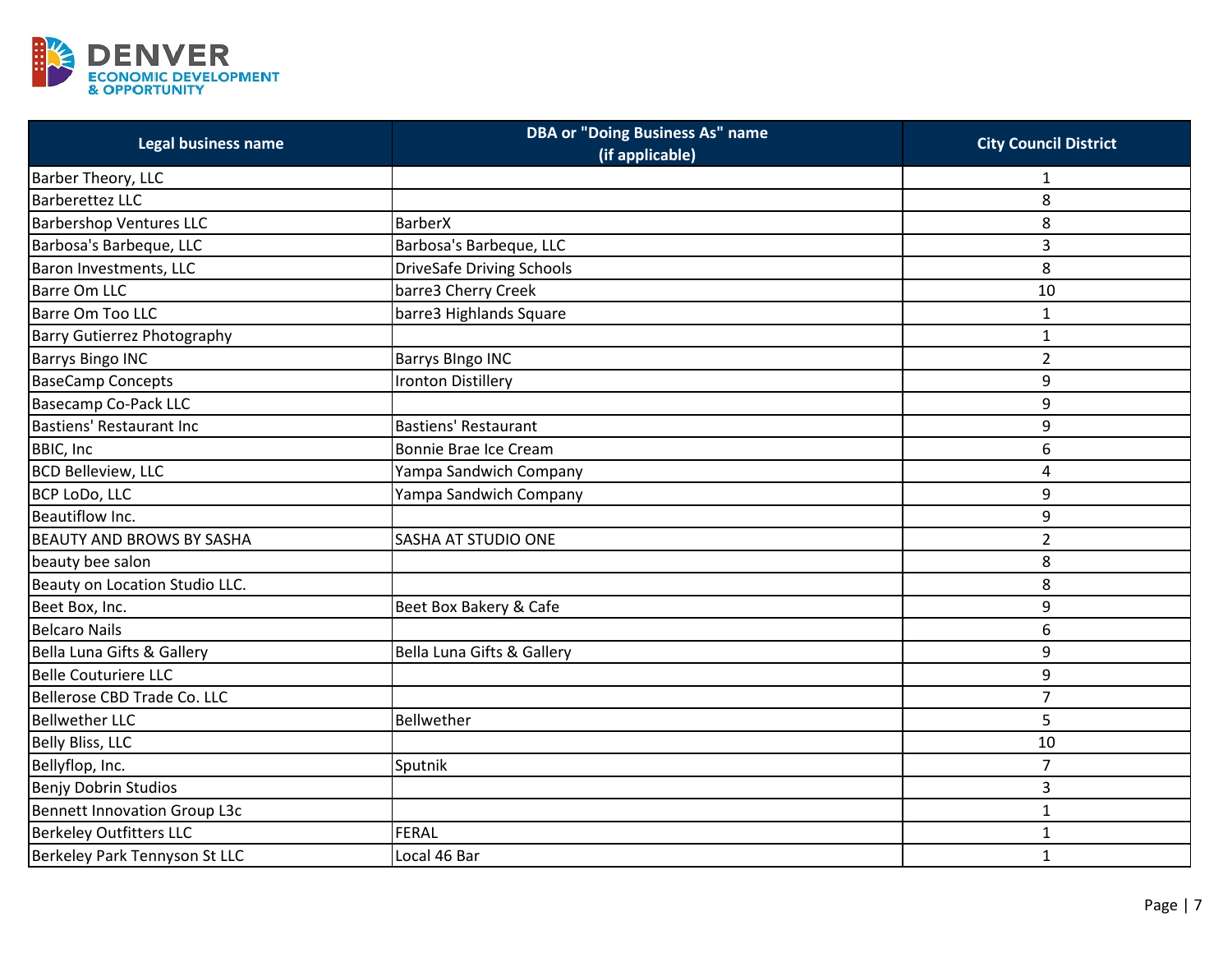

| Legal business name                              | <b>DBA or "Doing Business As" name</b><br>(if applicable) | <b>City Council District</b> |
|--------------------------------------------------|-----------------------------------------------------------|------------------------------|
| <b>Berkeley Supply LLC</b>                       | <b>Berkeley Supply</b>                                    | $\mathbf{1}$                 |
| <b>Berkeley Untapped</b>                         |                                                           | $\mathbf{1}$                 |
| Bernwood Custom Design                           |                                                           | $\overline{7}$               |
| Berriegood Co., LLC                              | Berriegood Co.                                            | $\overline{7}$               |
| <b>BESPOKE CONCEPTS LLC</b>                      | <b>Bespoke Concepts</b>                                   | 9                            |
| Best Friends Forever Pet Care LLC                |                                                           | 8                            |
| <b>Besthanz LLC</b>                              | <b>University Valet Dry Cleaners</b>                      | 5                            |
| <b>BEYOND NAILS SPA LLC</b>                      | <b>BEYOND NAILS SPA</b>                                   | 10                           |
| <b>BFW Denver LLC</b>                            | <b>Blanchard Family Wines</b>                             | 9                            |
| <b>BG Enterprises LLC</b>                        | <b>Ameri Towing</b>                                       | 5                            |
| Big Dogs Little Dogs Daycare                     | Sparkys Playground                                        | $\overline{7}$               |
| <b>Big Hairy Monster LLP</b>                     |                                                           | 9                            |
| <b>Bill Carson Interior Painting Specialists</b> |                                                           | 8                            |
| <b>Binc I LLC</b>                                | <b>Binc I</b>                                             | 8                            |
| Birch Salon & Spa LLC                            |                                                           | 6                            |
| <b>Birdy Magazine LLC</b>                        | <b>Birdy or Birdy Magazine</b>                            | $\overline{7}$               |
| <b>Bitfactory Gallery &amp; Studios LLC</b>      |                                                           | 3                            |
| <b>Bizzy Bee Enterprise</b>                      | Denver Urban Spectrum                                     | 11                           |
| Black Canyon Midstream, LLC                      | <b>Black Canyon Energy</b>                                | 9                            |
| <b>Black Cherry Distillery, LLC</b>              | <b>Whiskey Thief Society</b>                              | 5                            |
| <b>Black Esthetics &amp; Artistry LLC</b>        |                                                           | 5                            |
| Black in Bluhm Buildings CO                      |                                                           | 8                            |
| <b>Black in Bluhm Music</b>                      |                                                           | 8                            |
| <b>Black Shirt Brewing Co LLC</b>                |                                                           | 9                            |
| Black Sky Brewery, Inc                           |                                                           | $\overline{7}$               |
| <b>Black Walnut Arborists</b>                    |                                                           | 8                            |
| <b>Blackbyrd LLC</b>                             |                                                           | 3                            |
| <b>BLACKJACK CARPET CLEANING</b>                 |                                                           | $\mathbf{1}$                 |
| <b>Blackshere Executive Car Service</b>          |                                                           | 8                            |
| blacktransit LLC                                 |                                                           | $\overline{2}$               |
| Blake Street F & B Holdings LLC                  | <b>Brass Tacks</b>                                        | 9                            |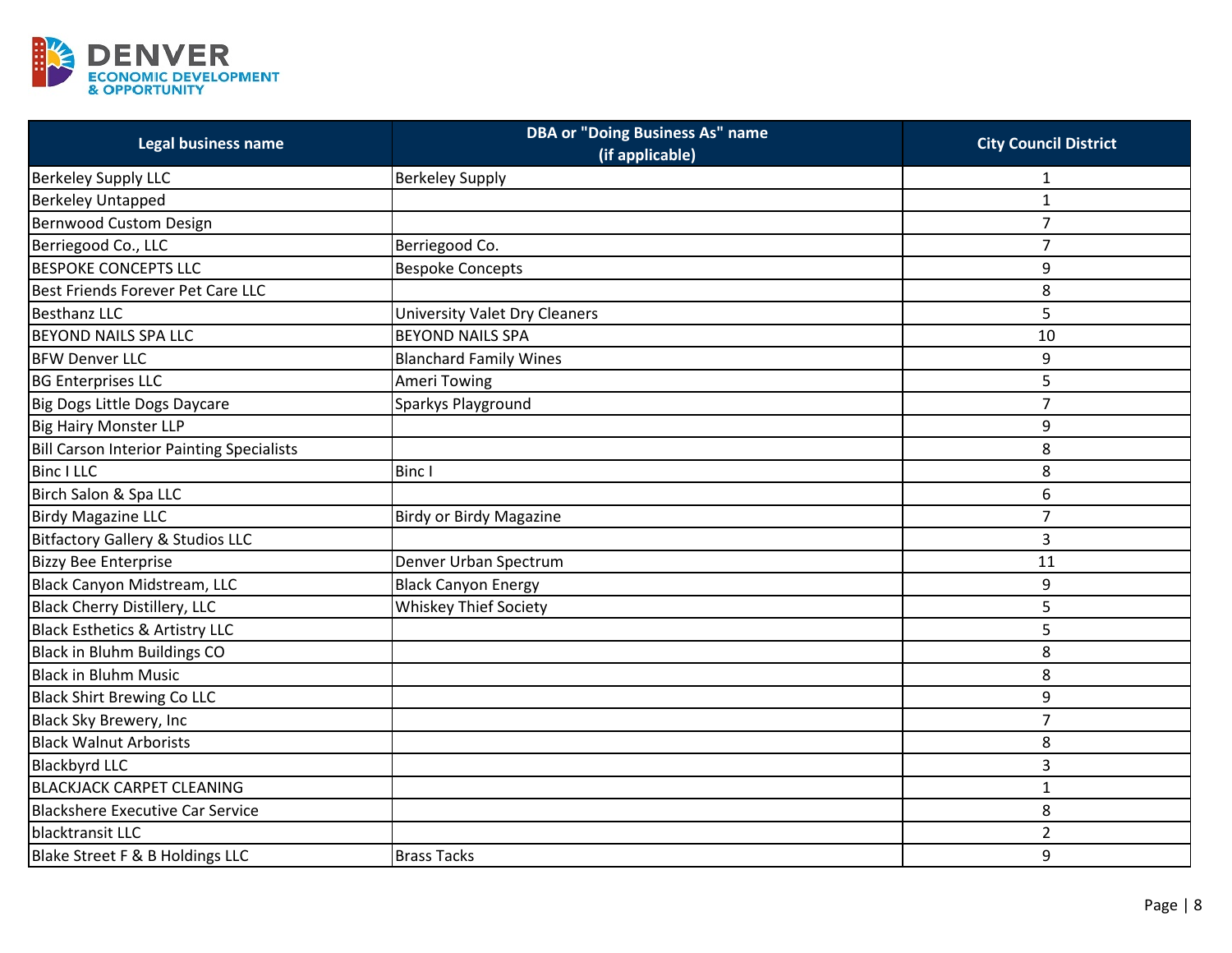

| Legal business name                | <b>DBA or "Doing Business As" name</b><br>(if applicable) | <b>City Council District</b> |
|------------------------------------|-----------------------------------------------------------|------------------------------|
| <b>Blake Street Wayfarer LLC</b>   | Little Owl Coffee                                         | 9                            |
| <b>Blank Slate Design LLC</b>      |                                                           | 4                            |
| bleuprint LLC                      |                                                           | 4                            |
| <b>Bloom Jewelry</b>               |                                                           | $\mathbf{1}$                 |
| <b>Blow LoDo INC</b>               | Blo Blow Dry Bar                                          | 9                            |
| <b>Blue Bridal LLC</b>             | <b>Blue Bridal Boutique</b>                               | $\overline{7}$               |
| <b>BLUE FIN SUSHI</b>              | <b>SUSHI HAO</b>                                          | 8                            |
| Blue Ocean of Colorado Inc         |                                                           | 8                            |
| <b>Blue Pen LLC</b>                | <b>Colorado Cleaners</b>                                  | 9                            |
| <b>Blue Salon West</b>             |                                                           | 9                            |
| Blue World Yoga, LLC               | CorePower Yoga Stapleton                                  | 8                            |
| <b>Blueline Publishing LLC</b>     | Apogeo Spatial Magazine                                   | $\mathbf{1}$                 |
| Blush, Ltd.                        | <b>Blush</b>                                              | $\mathbf{1}$                 |
| <b>Boba and Crepes LLC</b>         | Boba & Crepes                                             | 6                            |
| Body & Soul On Tap                 |                                                           | $\mathbf{1}$                 |
| <b>BODY CARE ASIAN MASSAGE INC</b> |                                                           | 6                            |
| Body In Motion, LLC                | <b>Body In Motion Chiropractic</b>                        | 6                            |
| <b>Body Mecca</b>                  |                                                           | 7                            |
| <b>Body Shaping Company</b>        |                                                           | 9                            |
| Body Wax Brazil, LLC               |                                                           | 9                            |
| Bokashi Waste, LLC                 |                                                           | 10                           |
| <b>Bold Confidence Beauty LLC</b>  |                                                           | 11                           |
| <b>Bombay Sema LLC</b>             | Novo Barbers                                              | $\overline{7}$               |
| Bonacquisti Wine Company           |                                                           | $\mathbf{1}$                 |
| <b>Bonanno Concepts</b>            |                                                           | 10                           |
| <b>Bonfils Goodson LLC</b>         | The Goods Route 40 Cafe                                   | 10                           |
| Bonsai Design Build, LLC           | Bonsai Design Build                                       | $\mathbf{1}$                 |
| Boom Town Lacrosse, LLC            | <b>Boom Town Lacrosse</b>                                 | $\mathbf{1}$                 |
| Boriya & Co                        |                                                           | 5                            |
| Borough & Block, Inc.              | Desklight                                                 | 4                            |
| <b>Boss Defrost LLC.</b>           |                                                           | $\overline{7}$               |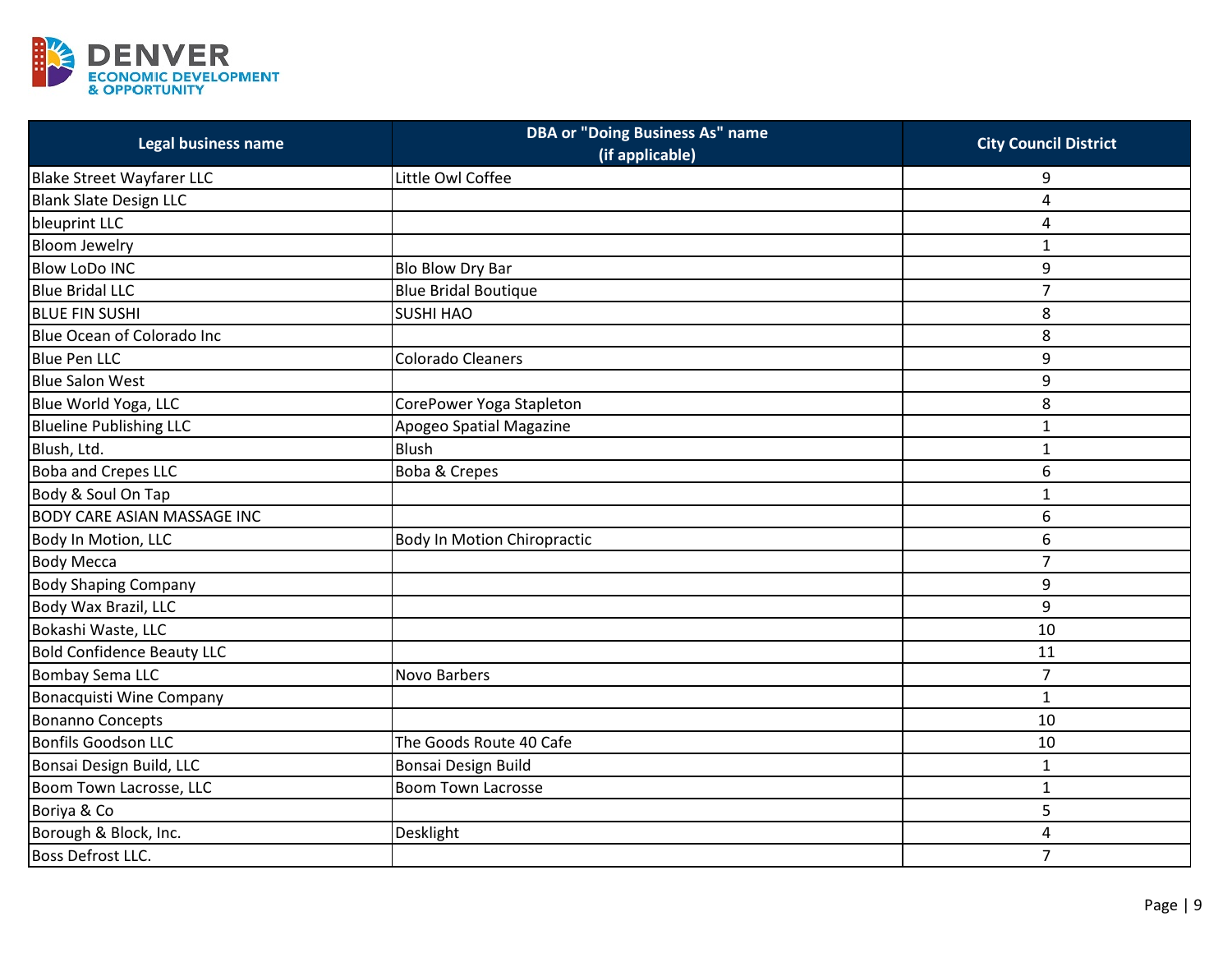

| Legal business name                   | <b>DBA or "Doing Business As" name</b><br>(if applicable) | <b>City Council District</b> |
|---------------------------------------|-----------------------------------------------------------|------------------------------|
| <b>Boss Unlimited Inc</b>             |                                                           | 7                            |
| <b>Bossed Up LLC</b>                  |                                                           | $\mathbf{1}$                 |
| Botanica Wellness Sanctuary, Inc      |                                                           | 9                            |
| <b>BOTR LLC</b>                       | Back on the Rack                                          | 5                            |
| BourbonRocks, Ltd.                    | <b>Meritage Realty</b>                                    | 10                           |
| <b>Boutique Hostel Corporation</b>    | <b>Ember Hostel</b>                                       | 10                           |
| Bovine Metropolis, Inc                | <b>Bovine Metropolis Theater</b>                          | 9                            |
| <b>BP Sushi Co LLC</b>                | Berkeley Park Sushi Co                                    | $\mathbf{1}$                 |
| <b>Braeger Ventures, LLC</b>          | Sir Speedy Denver                                         | 3                            |
| <b>Brand Iron Marketing</b>           |                                                           | 3                            |
| <b>Brass &amp; Bellows</b>            |                                                           | $\mathbf{1}$                 |
| <b>Brave Exhibits</b>                 | <b>Trade Show Emporium</b>                                | 4                            |
| <b>Brayton Interiors LLC</b>          |                                                           | 3                            |
| Brayton Schreen Interiors, LLC        | <b>Brayton Kitchens</b>                                   | 3                            |
| Breaking The Mold Holdings Inc        | Marxstyle                                                 | 9                            |
| <b>BreAnne Ventures, LLC</b>          | PostNet CO149                                             | 9                            |
| brian gurinsky, dds, ms, pc           |                                                           | 9                            |
| Bricks, Bots and Beyond, LLC          | Snapology of Aurora-Denver                                | 11                           |
| Brittany5280hair                      | Divine Alchemy                                            | 4                            |
| Broche Ballet, LLC                    |                                                           | 10                           |
| <b>Broncos Country Transportation</b> |                                                           | 11                           |
| <b>Bronzed Denver</b>                 |                                                           | 10                           |
| <b>Brows LLC</b>                      | Brows on Upper 15th                                       | $\mathbf{1}$                 |
| Bruna's Cheese Bread                  |                                                           | 4                            |
| <b>Bruns Family Brewery LLC</b>       | <b>Factotum Brewhouse</b>                                 | $\mathbf{1}$                 |
| BT Properties, Inc                    | The Cleaners                                              | 10                           |
| <b>BTY LLC</b>                        |                                                           | $\mathbf{1}$                 |
| Bubblepop                             | bubblepop                                                 | 3                            |
| <b>Bubbles of Denver, LLC</b>         | The Board Game Republic                                   | $\overline{7}$               |
| <b>BuCu West Kitchen LLC</b>          | Kitchen Network                                           | 3                            |
| Buddahs BBQ & Soul Food               |                                                           | 9                            |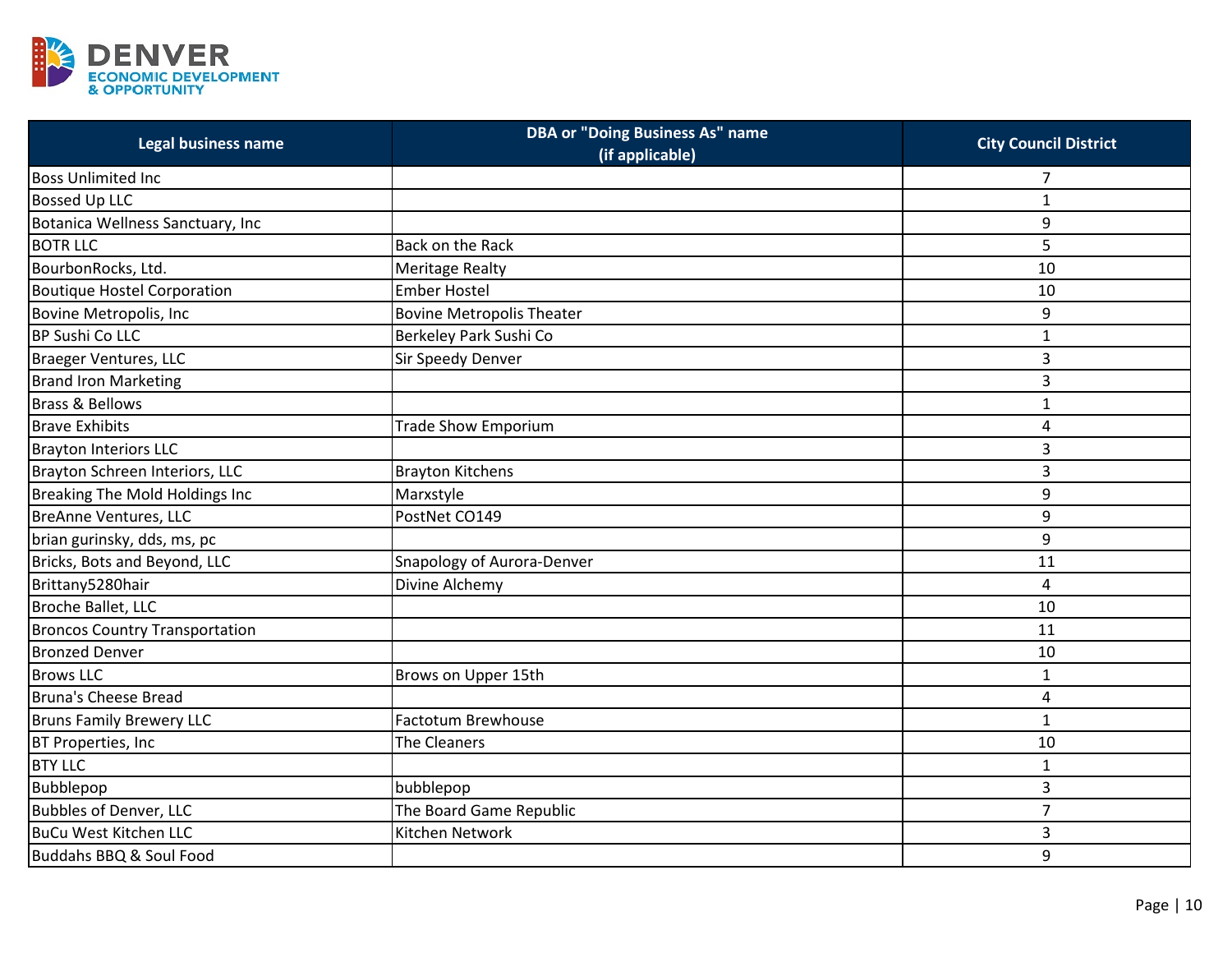

| Legal business name                          | <b>DBA or "Doing Business As" name</b><br>(if applicable) | <b>City Council District</b> |
|----------------------------------------------|-----------------------------------------------------------|------------------------------|
| <b>Budget Framer of Cherry Creek INC</b>     | <b>CC</b> Framer                                          | 10                           |
| Build.6, LLC                                 |                                                           | 10                           |
| <b>Burja Corporation</b>                     | Strut                                                     | 1                            |
| <b>Burns Cabinetry</b>                       |                                                           | 9                            |
| <b>Busby Baker LLC</b>                       | Fitwall                                                   | $\mathbf{1}$                 |
| <b>Busy Butler Transport, LLC</b>            | <b>Busy Butler Brokerage</b>                              | 5                            |
| <b>Butcher's Bistro LLC</b>                  |                                                           | 9                            |
| By The Way Management, Inc.                  | Middleman                                                 | 9                            |
| <b>CADIEUX &amp; ASSOCIATES INC</b>          |                                                           | 10                           |
| CAFE 44 INC                                  | <b>HECHO EN COLORADO</b>                                  | $\mathbf{1}$                 |
| Cafe Connection LLC & Cornerstone Connection | Simply Fresh Market and Confluence Cafe                   | 9                            |
| Caleb Edward Kohl                            | Chlorofil LLC                                             | 11                           |
| Call & Conradi, inc.                         | Canopy                                                    | $\overline{7}$               |
| Call to Arms Brewing Company                 |                                                           | 1                            |
| Calling Harmony, LLC                         | Wise Mama Mindset                                         | 4                            |
| Calliope LLC                                 | <b>Arthur Murray Dance Studio</b>                         | 4                            |
| Canines a go go                              |                                                           | 5                            |
| <b>Canis Major Dog Training</b>              |                                                           | 3                            |
| Capitol HIII Custom Framing, LLC             | <b>AUM Framing &amp; Gallery</b>                          | 9                            |
| Capitol Hill Mansion, Inc.                   | Capitol Hill Mansion Bed and Breakfast Inn                | 10                           |
| Capitol Worldwide Transportation LLC         |                                                           | 4                            |
| Care Smiles Orthodontics Inc                 | <b>Care Smiles Orthodontics</b>                           | $\overline{7}$               |
| Carl M. Sakamaki, D.D.S., P.C.               |                                                           | $\mathbf{1}$                 |
| Carma Fitness                                |                                                           | 10                           |
| Carniceria Sanchez, LLC                      |                                                           | 9                            |
| Caroline + Ben Photography LLC               | <b>Caroline Studios</b>                                   | 9                            |
| Carried Away, LLC                            | <b>Steve's Snappin Dogs</b>                               | 9                            |
| Cartech Inc.                                 |                                                           | $\overline{7}$               |
| <b>CAS Ventures Corporation</b>              | Kentucky Inn                                              | $\overline{7}$               |
| Casalini LLC                                 | Satchel's on 6th                                          | 10                           |
| CASHBOT.AI, INC.                             | EyeLevel.ai                                               | $\overline{7}$               |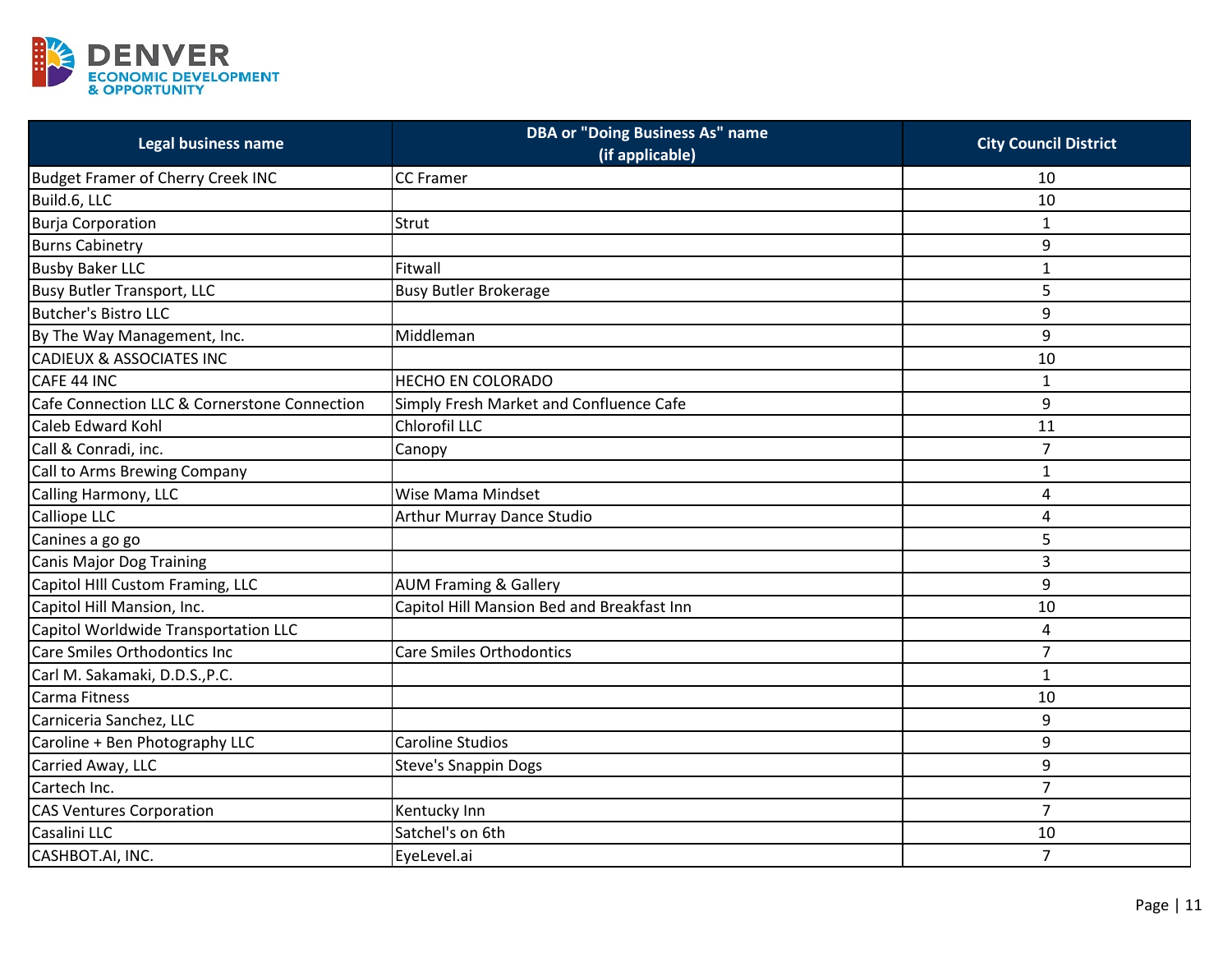

| Legal business name                | <b>DBA or "Doing Business As" name</b><br>(if applicable) | <b>City Council District</b> |
|------------------------------------|-----------------------------------------------------------|------------------------------|
| Catalyst Therapies, LLC            | LoHi Physical Therapy                                     | 1                            |
| Category 99 Inc                    | <b>Bardo Coffeehouse</b>                                  | $\overline{7}$               |
| CBCC1, LLC                         | The Corner Beet Cherry Creek                              | 10                           |
| <b>CBHHAIR, LLC</b>                |                                                           | 9                            |
| <b>Celebrity Limousine LLC</b>     | <b>Executive Transportation of Denver</b>                 | $\overline{2}$               |
| Center for Natural Medicine, LLC   |                                                           | $\overline{4}$               |
| <b>Centered Sports Group</b>       | <b>Centered Sports Group</b>                              | 10                           |
| <b>Centurion Discovery Inc</b>     |                                                           | 6                            |
| CFK Consulting Services, LLC       | Native Barber Salon (Tousled Hair Studio)                 | 9                            |
| Chandra L Kreider DMD PC           | Egert-Kreider Dental                                      | 10                           |
| Chantae Creations L.L.C.           |                                                           | $\overline{2}$               |
| <b>Chariots of Fire LTD</b>        |                                                           | 9                            |
| Charley's Angels Photography       |                                                           | 9                            |
| <b>CHARMVIT INC</b>                | <b>DENVER CUPBOP 1</b>                                    | 9                            |
| Chayce Lanphear Photography LLC    | Chayce Lanphear Photography                               | 9                            |
| Cheddar Up, Inc.                   | Cheddar Up                                                | 4                            |
| Chef Curry's Cuisine               |                                                           | 5                            |
| Chelsea Garcia Beauty              |                                                           | 6                            |
| Cherish Cherry Creek LLC           | Cherish Spirits Lounge                                    | 10                           |
| Cherry Bean                        |                                                           | $\mathbf{1}$                 |
| CHERRY CREEK CUSTOM FLORAL II, INC | CHERRY CREEK CUSTOM FLORAL                                | 10                           |
| Cherry Creek Framing, LLC          | <b>Cherry Creek Framing</b>                               | 10                           |
| <b>Cherry Creek Tailoring LLC</b>  |                                                           | 10                           |
| Cherry Hills Cleaners Inc.         | Cherry Hills Cleaners                                     | 6                            |
| Chi Chi Master Barber              |                                                           | 8                            |
| Chibby Wibbitz LLC                 |                                                           | 9                            |
| Chihuas Carnicera INC              |                                                           | 8                            |
| Chili Verde Mexican Cuisine Inc    | Chili Verde Denver                                        | $\mathbf{1}$                 |
| Chopz                              | Chopz                                                     | $\mathbf{1}$                 |
| <b>CHUBBY CATTLE DENVER LLC</b>    |                                                           | $\overline{7}$               |
| <b>CiferNoise Productions</b>      |                                                           | 10                           |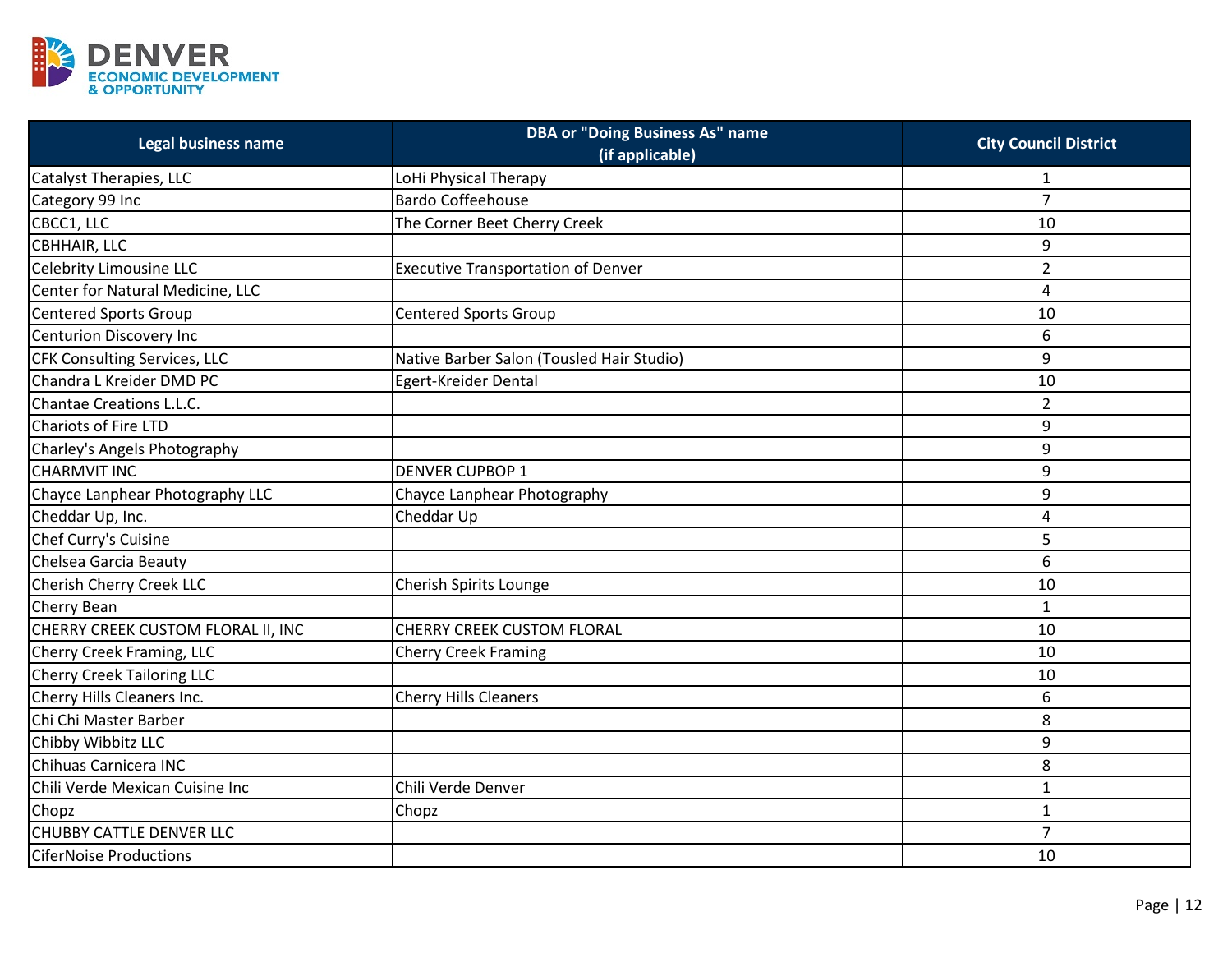

| Legal business name                    | <b>DBA or "Doing Business As" name</b><br>(if applicable) | <b>City Council District</b> |
|----------------------------------------|-----------------------------------------------------------|------------------------------|
| Cigar King LLC.                        | <b>Capitol Cigars</b>                                     | 10                           |
| Cindy Latham CMT                       | Cindy Latham CMT                                          | 10                           |
| <b>Circus Collective LLC</b>           |                                                           | 1                            |
| Cisco barbershop                       |                                                           | 3                            |
| City Center Auto LLC                   | <b>City Center Auto LLC</b>                               | 9                            |
| <b>CITY GROUP INC</b>                  | <b>POKECITY</b>                                           | 9                            |
| <b>City Mouse Peddler</b>              |                                                           | 9                            |
| City Park Acupuncture LLC              | City Park Acupuncture LLC                                 | 10                           |
| CITY PARK FOOD SERVICES, LLC           |                                                           | 8                            |
| City-Wide Protection Inc               |                                                           | 11                           |
| CJDM, Inc                              | Dry Clean USA                                             | 11                           |
| CKB Enterprises, Inc.                  |                                                           | 9                            |
| CKR, LLC                               | <b>715 Club</b>                                           | 9                            |
| <b>Clarks Downing Street Auto body</b> | Clarks Downing Street Auto body                           | 8                            |
| Clarkson Creative Photography LLC      |                                                           | 4                            |
| Classic Creations Eyewear Inc.         |                                                           | 10                           |
| <b>Classic Eats Deli LLC</b>           |                                                           | 3                            |
| Classy Cuts Hair and Beauty Salon      |                                                           | 3                            |
| Clayclean LLc                          | ClayLove LLC                                              | 8                            |
| <b>Clear Vision Associates PC</b>      | Denver Eye Practice                                       | 9                            |
| <b>Clearing Space</b>                  |                                                           | 9                            |
| <b>Cleaver Enterprise LLC</b>          |                                                           | 9                            |
| <b>Clever Luck</b>                     | <b>Clever Luck</b>                                        | 9                            |
| <b>CLI Food Services LLC</b>           | Larimer Catering                                          | 9                            |
| Clifton Eversley Academy LLC           | <b>OPENair Academy</b>                                    | 9                            |
| <b>Climate Master Exteriors</b>        | Universal Windows Direct of Denver                        | 9                            |
| Clocktower Entertainment               | The Clocktower Cabaret                                    | 9                            |
| Clove Studios, LLC                     |                                                           | 10                           |
| <b>CLW MARBLE &amp; TILE</b>           |                                                           | $\overline{7}$               |
| Clyne & Associates                     | Aggregate Wealth Management                               | 6                            |
| CO Gold Rush Spray Tans                |                                                           | 11                           |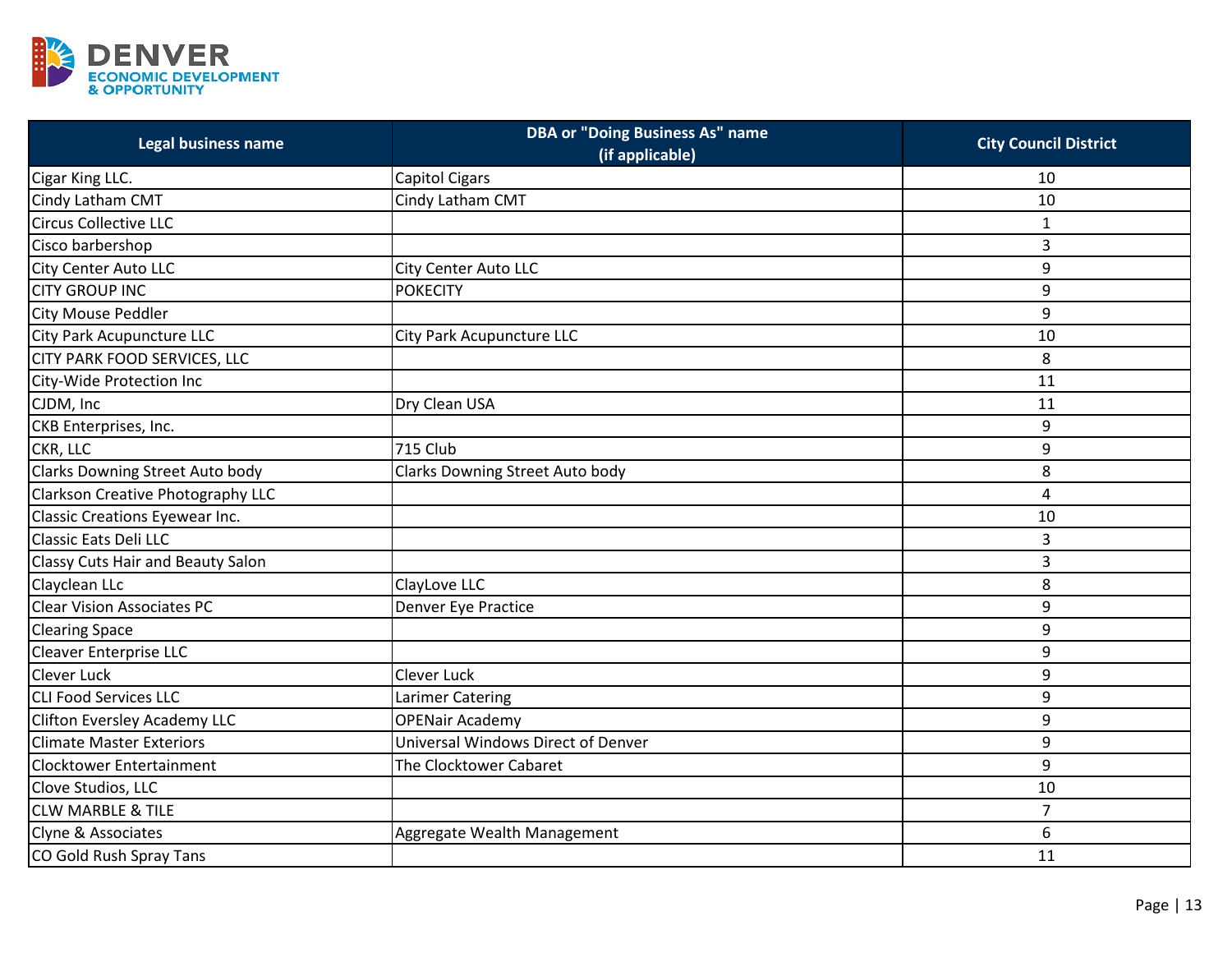

| Legal business name                      | <b>DBA or "Doing Business As" name</b><br>(if applicable) | <b>City Council District</b> |
|------------------------------------------|-----------------------------------------------------------|------------------------------|
| Coach Frankie Jones Basketball           | KingLife Basketball Academy                               | 8                            |
| Coast to Coast Trade Show Services, Inc. |                                                           | 8                            |
| <b>Coastline Travel Advisors</b>         | <b>Tafari Travel</b>                                      | 10                           |
| Cochino Taco Glee, LLC                   | Cochino Taco                                              | $\overline{7}$               |
| COCO MEDIA, LLC                          |                                                           | $\mathbf{1}$                 |
| CocoHut                                  | CocoHut                                                   | 9                            |
| Coffee at The Point, LLC                 | Coffee at The Point                                       | 9                            |
| Coffee etc                               |                                                           | 4                            |
| <b>Cole Fusion Fitness</b>               | <b>Cole Fusion Fitness</b>                                | 3                            |
| <b>Colfax Motors LLC</b>                 | <b>Colfax Motors</b>                                      | 5                            |
| Collar Candy Pet Boutique                |                                                           | 3                            |
| CollegeXroads                            |                                                           | 8                            |
| <b>Collity Concepts LLC</b>              | Spruce Barbershop                                         | $\mathbf{1}$                 |
| Color by KD                              |                                                           | 6                            |
| Colorado Accounting Systems, Inc.        |                                                           | 5                            |
| Colorado Affordable Legal Services, LLC  |                                                           | 10                           |
| Colorado Artisan Center LLC              |                                                           | 9                            |
| Colorado Budokan                         |                                                           | 4                            |
| Colorado Counseling Group, LLC           |                                                           | 9                            |
| Colorado Creative Music, Inc.            |                                                           | 5                            |
| Colorado Free University, Inc.           |                                                           | 5                            |
| Colorado Healthy Foods Inc               | VitalityBowls                                             | 10                           |
| Colorado Home Choice Inc.                |                                                           | 8                            |
| COLORADO INTERNATIONAL FLAVORS (CIF)     | COCO & CREPES                                             | 5                            |
| Colorado Jewelry & Watch Repair, Inc.    | Fast-Fix Jewelry & Watch Repairs                          | 10                           |
| Colorado Math Centers, LLC               | Mathnasium                                                | 10                           |
| Colorado Nut Holding Company             |                                                           | 3                            |
| Colorado Real Estate Law LLC             |                                                           | $\overline{7}$               |
| Colorado Screen Print & Embroidery, Inc  | Denver Screen Print & Embroidery                          | $\mathbf{1}$                 |
| Colorado Spine Therapy, LLC              |                                                           | 6                            |
| Colorado Sports Monster, LLC             | Denver Sports Monster                                     | 4                            |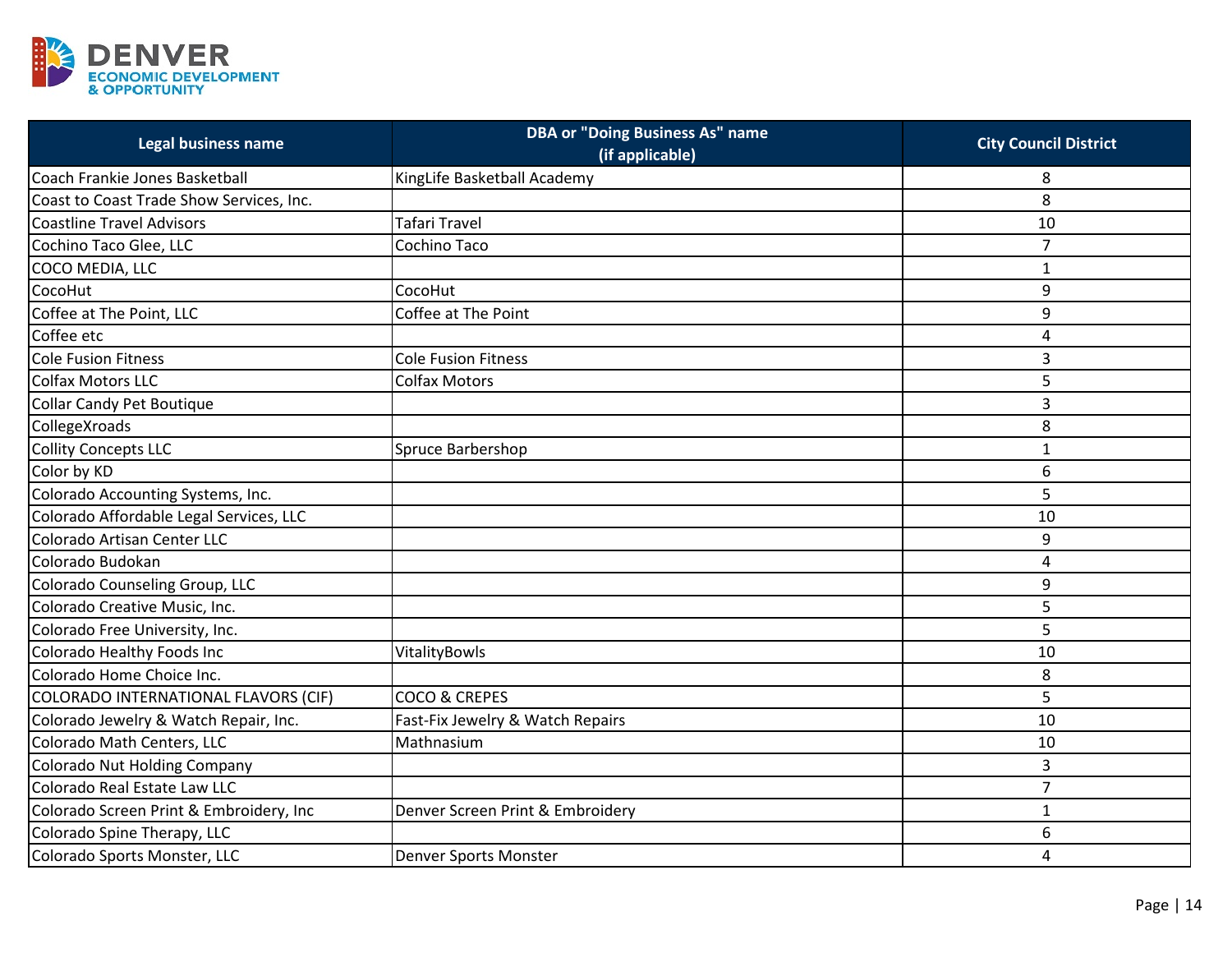

| <b>Legal business name</b>               | <b>DBA or "Doing Business As" name</b><br>(if applicable) | <b>City Council District</b> |
|------------------------------------------|-----------------------------------------------------------|------------------------------|
| Colorado Tattooers, LLC                  | Landmark Tattoo                                           | 10                           |
| Colorado Thin Films, Inc.                |                                                           | 8                            |
| <b>COLORADO WELLNESS #1 LLC</b>          | <b>Love Kickboxing</b>                                    | 5                            |
| Columbine Steak House and Lounge Inc     |                                                           | $\overline{7}$               |
| come out and play                        |                                                           | 10                           |
| Comfort & Joy Oriental Medicine          |                                                           | 6                            |
| <b>Comfort Dental Mile High</b>          |                                                           | 3                            |
| <b>Common Salon LLC</b>                  |                                                           | 6                            |
| Compass Movement & Fitness LLC           | <b>Compass Fitness</b>                                    | $\overline{7}$               |
| <b>Consonance Productions LLC</b>        | <b>Consonance Productions</b>                             | $\overline{7}$               |
| Constandinos Kouremenos                  |                                                           | 6                            |
| <b>Cook Street Culinary LLC</b>          | Cook Street School of Culinary Arts                       | 10                           |
| Copper Door Coffee LLC                   |                                                           | $\overline{7}$               |
| Copper Kettles, In                       | The Egg Shell                                             | 9                            |
| Corx limousine services                  |                                                           | 11                           |
| <b>Counseling Center of Cherry Creek</b> |                                                           | 10                           |
| Covered, LLC                             |                                                           | 10                           |
| Covfefe Limited                          | Drip Denver                                               | 10                           |
| Cowgirl Lemonade                         |                                                           | 9                            |
| Crepe 'n' Crepe LTD                      | Crepes 'n' Crepes, a French Creperie                      | 10                           |
| <b>Crestone Research</b>                 | Lucas Acupuncture and Teachings                           | 10                           |
| <b>Crock Spot LLC</b>                    |                                                           | $\mathbf{1}$                 |
| Crossline Group Inc                      |                                                           | 8                            |
| Crowning Glory Hair Salon LLC            |                                                           | 11                           |
| Crude Club LLC                           |                                                           | 4                            |
| Crystal Ferreira                         | Polyhistoria                                              | 5                            |
| <b>CRYSTAL NAILS &amp; SPA</b>           |                                                           | 11                           |
| <b>Crystal's Corner</b>                  |                                                           | $\mathbf{1}$                 |
| cuba cuba sandwicheria, llc              | cuba cuba sandwicheria                                    | 8                            |
| Cuisinart India inc                      | India's Restaurant                                        | 4                            |
| <b>Culinary Masters Catering LLC</b>     |                                                           | 11                           |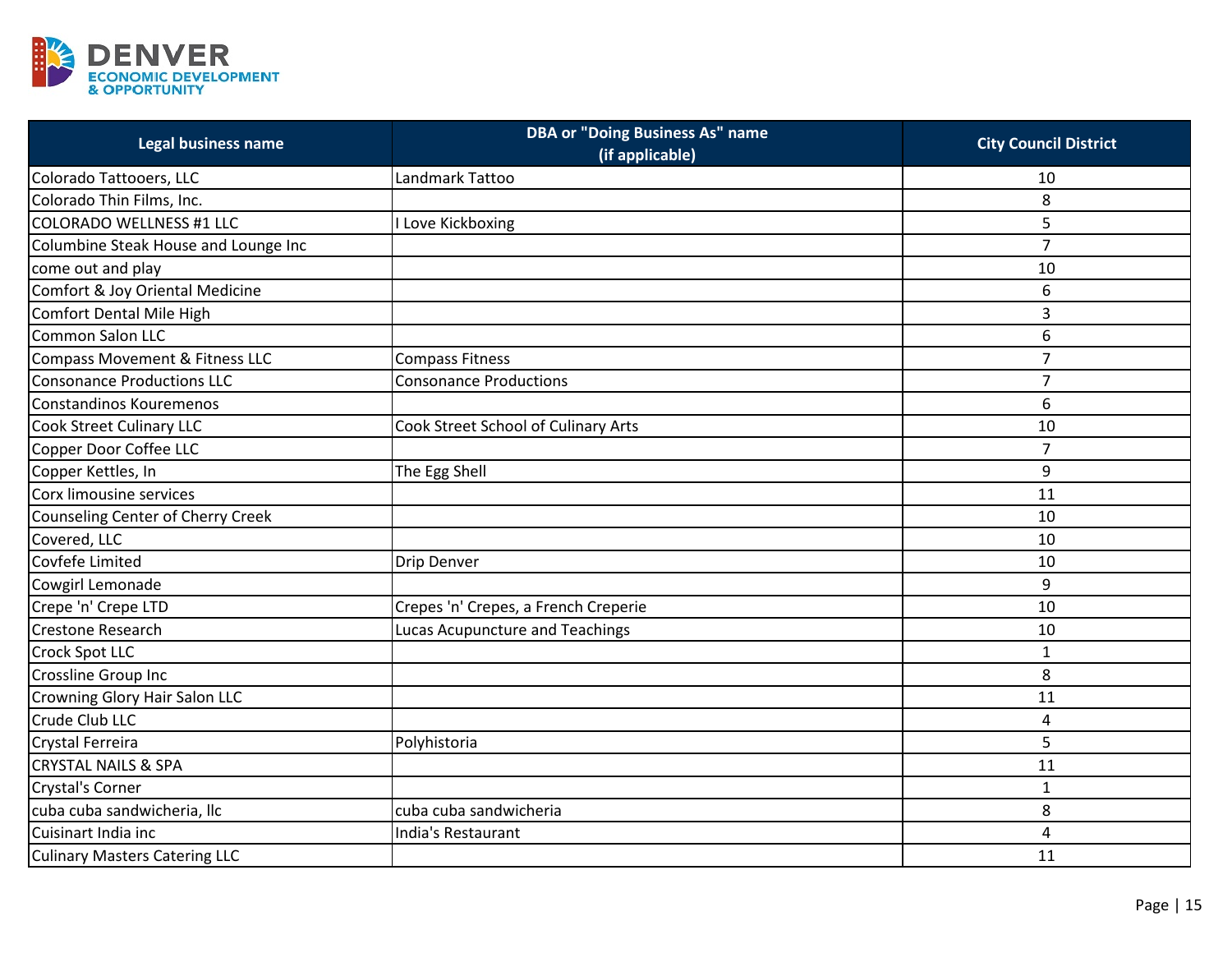

| <b>Legal business name</b>    | <b>DBA or "Doing Business As" name</b><br>(if applicable) | <b>City Council District</b> |
|-------------------------------|-----------------------------------------------------------|------------------------------|
| Cultivated Synergy LLC        |                                                           | 9                            |
| <b>Cultivating Cents, LLC</b> |                                                           | 10                           |
| <b>Cunninghams Lounge</b>     | Hermans Hideaway                                          | $\overline{7}$               |
| <b>Curtis Squared</b>         | Axe Whooping                                              | $\overline{7}$               |
| cushionworld.com              | cushionworld                                              | $\overline{7}$               |
| Custom Fashion Tailoring Inc. | <b>Custom Fashion Tailoring &amp; Cleaners</b>            | 4                            |
| Custom PT, LLC                | PUSH Gym                                                  | $\overline{7}$               |
| Cuttin Up Beauty Academy      | <b>Cuttin Up Beauty Academy</b>                           | 5                            |
| D & E Enterprises. Itd        | Little Feet & More                                        | 10                           |
| D & G Pub Co                  | Greg's Kitchen & Taphouse                                 | $\mathbf{1}$                 |
| D <sub>2</sub> Auto Inc       | Monaco Tire and Auto                                      | 6                            |
| Daddy Bear LLC                | R & R Lounge                                              | 5                            |
| <b>DAISY NAILS SUPPLY LLC</b> |                                                           | 3                            |
| <b>DAM PROS LLC</b>           | <b>DAM PROS</b>                                           | 6                            |
| Dami Hospitality LLC          | <b>Star Motel</b>                                         | 8                            |
| Damron Fitness, LLC           | Form Personal Training                                    | $\overline{7}$               |
| Dancing Breath LTD            | Dancing Breath                                            | $\overline{7}$               |
| Dandy Lion Coffee             |                                                           | 9                            |
| Daniel McGrath Incorporated   | McGrath Incorporated                                      | $\overline{2}$               |
| Daniels Chiropractic          |                                                           | 4                            |
| Dapper Event Design           |                                                           | 6                            |
| Dash and A Twist, LLC         | Nocturne                                                  | 9                            |
| <b>Dashing Maids</b>          |                                                           | $\mathbf{1}$                 |
| Datura Home Co                |                                                           | 8                            |
| David G Arthur DC Inc         |                                                           | 4                            |
| David Ross Piano Studio, LLC  |                                                           | 8                            |
| David V Schultz               | Liquiscapes                                               | $\overline{2}$               |
| Dazbog Retail Holdings LLC    | Dazbog Coffee                                             | 10                           |
| DC PIE CO DENVER LLC          | DC Pie CO Denver                                          | 9                            |
| dc303 llc                     | Prohibition                                               | 10                           |
| Dead Drift Tattoo, LLC        |                                                           | 3                            |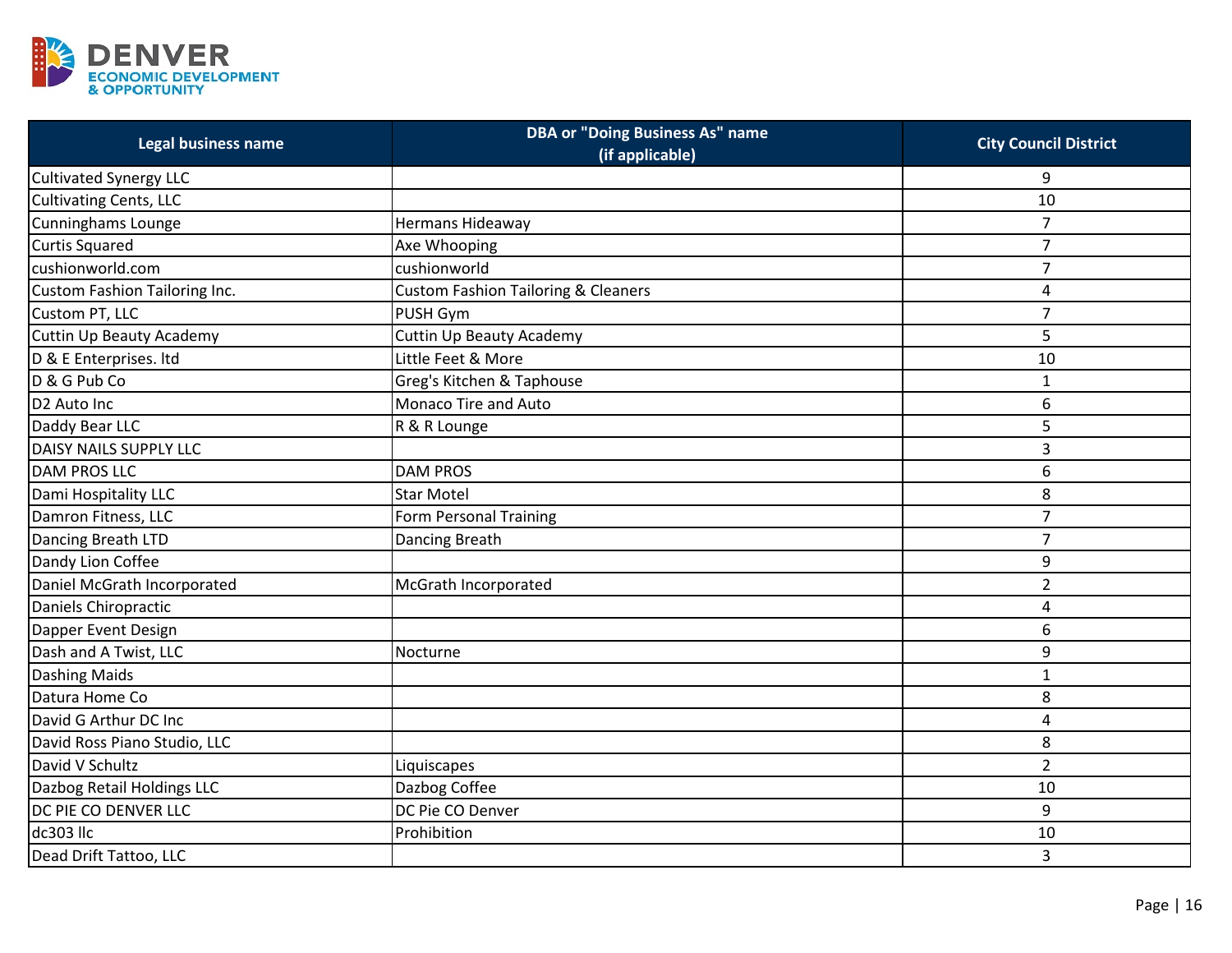

| Legal business name                | <b>DBA or "Doing Business As" name</b><br>(if applicable) | <b>City Council District</b> |
|------------------------------------|-----------------------------------------------------------|------------------------------|
| Define Salon Inc                   |                                                           | 10                           |
| <b>Delicious Denver Food Tours</b> |                                                           | 10                           |
| Delta Echo Charlie LLC             | Pony Up                                                   | 9                            |
| Denco Lifestyle                    |                                                           | 9                            |
| Dental Elements, PLLC              |                                                           | 9                            |
| Dentista Para Ninos                |                                                           | $\overline{2}$               |
| Denver Aerobics Center, Inc.       | Denver Jazzercise Center                                  | 4                            |
| Denver Airport Limo                |                                                           | 6                            |
| Denver Barber's                    |                                                           | 7                            |
| Denver Bookbinding Company Inc     |                                                           | $\mathbf{1}$                 |
| Denver Bouldering Club             |                                                           | 3                            |
| Denver Cat Company                 |                                                           | $\mathbf 1$                  |
| Denver central games llc           | Denver central games                                      | 4                            |
| <b>Denver Climbing Company LLC</b> |                                                           | $\overline{2}$               |
| Denver Community Acupuncture LLC   | <b>Denver Community Acupuncture</b>                       | $\mathbf 1$                  |
| <b>Denver Darling Boutique</b>     |                                                           | 10                           |
| Denver Deli Co                     | Tessa Delicatessen                                        | 5                            |
| Denver Dog Spa & Resort, LLC       | Ace Dog                                                   | 9                            |
| Denver Elite Rentals LLC           |                                                           | 5                            |
| Denver Express Limousine           | Denver Express Limo                                       | 5                            |
| Denver Free Walking Tours, LLC     | <b>Denver Walking Tours</b>                               | 10                           |
| Denver Hair Design, LLC            |                                                           | $\overline{7}$               |
| Denver Juice, Inc.                 | Juice Kitchen                                             | 9                            |
| denver lux leasing                 |                                                           | 9                            |
| Denver Made Inc.                   | <b>Fancy Tiger Clothing</b>                               | $\overline{7}$               |
| Denver Microbrew Tour LLC          |                                                           | 9                            |
| Denver Model & Talent LTD          | Donna Baldwin Agency                                      | 3                            |
| Denver Pedicabs, LLC               |                                                           | 10                           |
| Denver Spine and Sports LLC        |                                                           | 3                            |
| Denver star limo                   |                                                           | 6                            |
| Denver Tattoo Store #2, LLC        |                                                           | 3                            |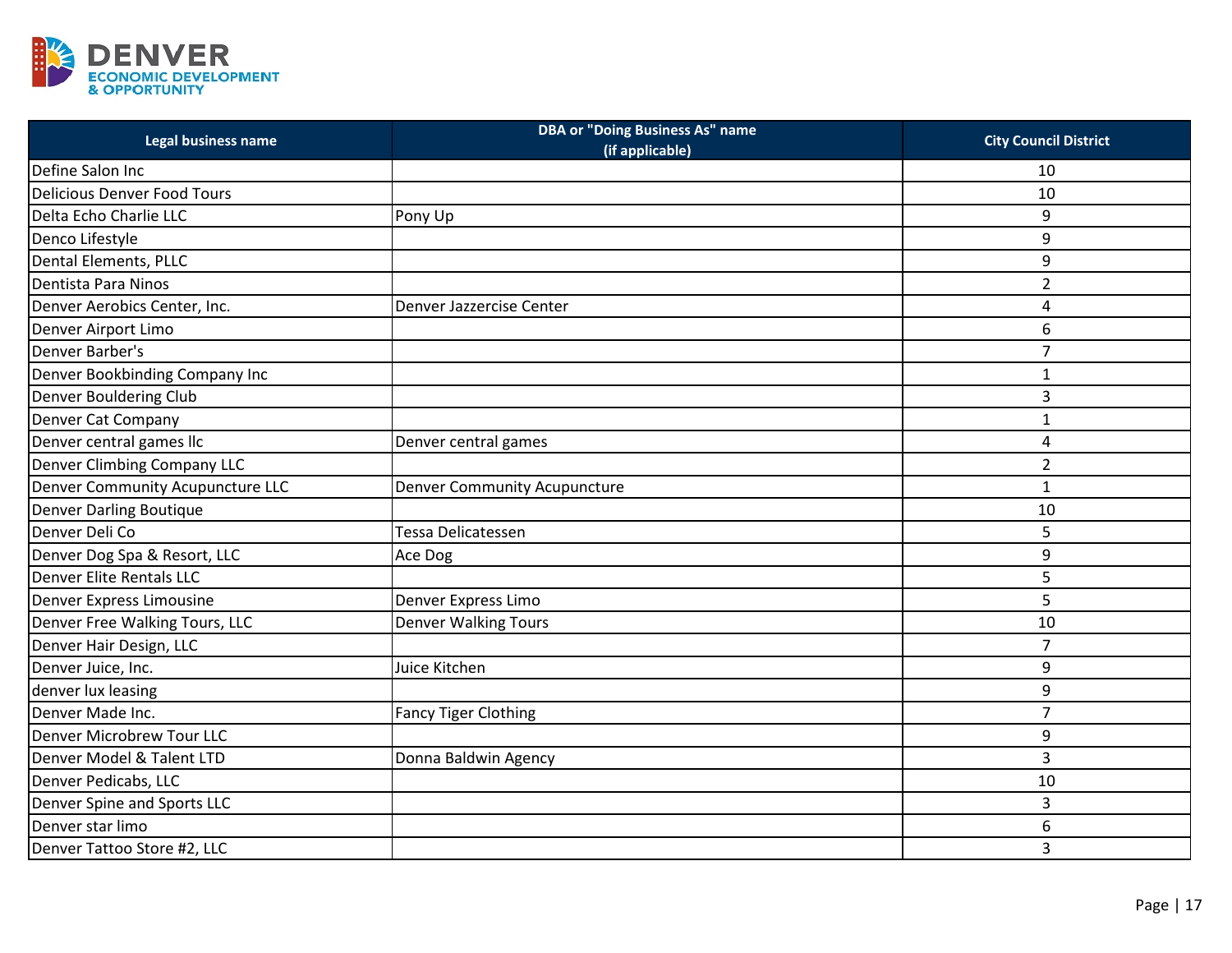

| Legal business name                     | <b>DBA or "Doing Business As" name</b><br>(if applicable) | <b>City Council District</b> |
|-----------------------------------------|-----------------------------------------------------------|------------------------------|
| <b>Denver United Lacrosse</b>           |                                                           | 1                            |
| Denver Youth Dentistry, PC              |                                                           | 3                            |
| DENVER-DBA, MCITP/MCTS COMPUTER &       | <b>DBA Consulting</b>                                     | 11                           |
| <b>Desibl LLC</b>                       | Desibl Studio                                             | 9                            |
| Design Edge, PC                         |                                                           | $\overline{7}$               |
| <b>DEVIATION DISTILLING LLC</b>         |                                                           | $\overline{7}$               |
| Devon Victoria Communications, Inc.     |                                                           | $\overline{7}$               |
| DFS inc                                 | Sobo 151                                                  | $\overline{7}$               |
| <b>DH University LLC</b>                | The Donut House                                           | 6                            |
| <b>DHJY Corp</b>                        | Cafe 21 Express                                           | 9                            |
| <b>DIA Toy Store LLC</b>                | Kazoo & Co Toy Store                                      | 11                           |
| Diamond And Dust Trucking, LLC          |                                                           | 3                            |
| <b>Diamond Nails LLC</b>                |                                                           | $\overline{7}$               |
| Diamond Styles Ltd.                     |                                                           | 4                            |
| Dianas Castle LLC                       |                                                           | 3                            |
| Dianas Palace LLC                       |                                                           | 3                            |
| Diebolt Brewing Company, LLC            |                                                           | $\mathbf 1$                  |
| DiFranco's llc                          | DiFranco's                                                | 10                           |
| <b>Digital Concepts LLC</b>             |                                                           | 11                           |
| <b>Digital LLC</b>                      | Digital ESI Consulting & Investigations                   | 9                            |
| Dios Entre Nosotros, LLC                |                                                           | 4                            |
| DISCOVER EDUARDO VAZQUEZ LLC            |                                                           | 9                            |
| Discover Health and Wellness Uptown LLC |                                                           | 9                            |
| <b>Diverse City Consulting</b>          |                                                           | 9                            |
| DIY BeautyMat Salon                     |                                                           | $\overline{2}$               |
| DJ & HEE LLC                            | Dazbog Coffee                                             | 10                           |
| Djuna LLC                               | Djuna                                                     | $\overline{7}$               |
| DK-GA, INC                              | Sportsfan - Federal Blvd                                  | 3                            |
| Do the Bang Thing, LLC                  | Do the Bang Thing Salon                                   | $\overline{7}$               |
| Do303 LLC                               |                                                           | 3                            |
| Dog Savvy Inc                           |                                                           | 9                            |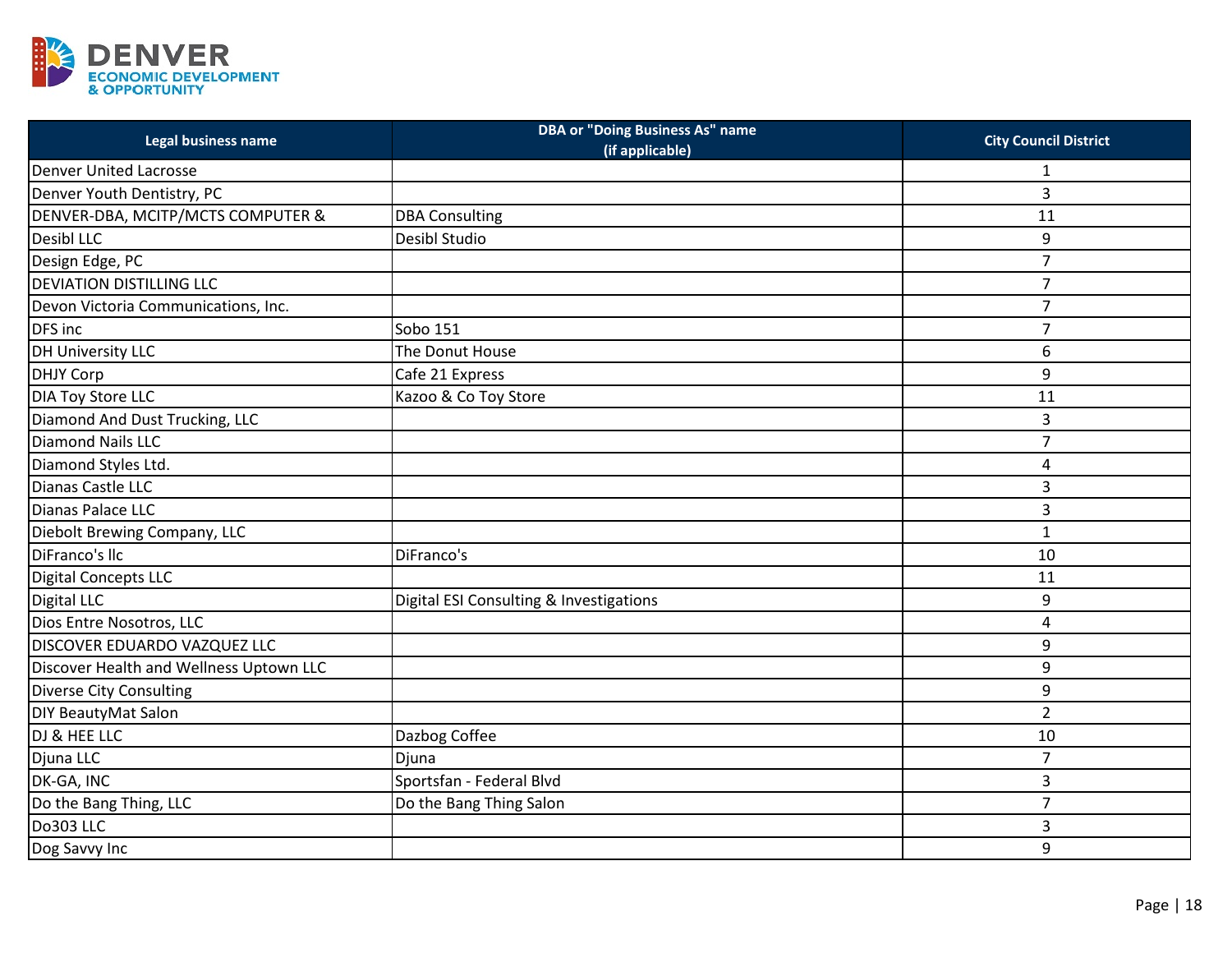

| Legal business name               | <b>DBA or "Doing Business As" name</b><br>(if applicable) | <b>City Council District</b> |
|-----------------------------------|-----------------------------------------------------------|------------------------------|
| Domain Banana LLC                 | BrandLander                                               | 4                            |
| Don Taco mexican food             |                                                           | 8                            |
| Donald Glenn Peterson LLC         |                                                           | 4                            |
| Donna Upchurch Massage            |                                                           | 6                            |
| Door Hangers Direct, Inc.         |                                                           | 4                            |
| <b>DORN Companies, LTD</b>        |                                                           | 9                            |
| Dos Luces Brewery LLC             | Dos Luces Brewery                                         | $\overline{7}$               |
| Double D Wine and Liquor Emporium |                                                           | 9                            |
| Downs & Associates, Inc.          |                                                           | $\overline{7}$               |
| Downtown FingersLLC               | Downtown Fingers                                          | $\overline{2}$               |
| Dr Aaron J Bebee DC Inc           | <b>Peak Health Partners</b>                               | 4                            |
| Dr Paul Valuck                    |                                                           | 5                            |
| Dr. Glenn, PC                     | Denver Chiropractic Center                                | 6                            |
| Dragonfly Apparel, LLC            |                                                           | $\mathbf{1}$                 |
| Dragonfly Entertainment Group LLC | Blush Coffee Bar & Lounge                                 | 10                           |
| Dream Books Company LLC           |                                                           | 8                            |
| Dream Kang LLC                    | PokeWorld                                                 | 9                            |
| Dream Merchant Inc                |                                                           | 5                            |
| <b>DressApart LLC</b>             |                                                           | 9                            |
| DU Dream Inc                      | <b>D</b> Station                                          | 6                            |
| <b>DUCKJOO CORPORATION</b>        | <b>Fashion Care Cleaners</b>                              | 6                            |
| Dueta salon inc                   |                                                           | $\overline{7}$               |
| Dunbar Kitchen & Tap House, LLC   |                                                           | 9                            |
| Dung Vu                           | Cindy's Nails                                             | 10                           |
| Dunn Communications Inc.          |                                                           | 6                            |
| Dustin Waite, LLC                 | <b>Without Limits Publishing Company</b>                  | 9                            |
| DYNAMIC SOLUTIONS                 |                                                           | 4                            |
| E Hijole Enterprises Inc          | <b>E Hijole Tacos and Catering</b>                        | 3                            |
| <b>E J M Corporation</b>          | Eric Mayes Salon & Color Lab                              | 6                            |
| E.D-FA, Inc                       | L & R Bindery                                             | $\overline{7}$               |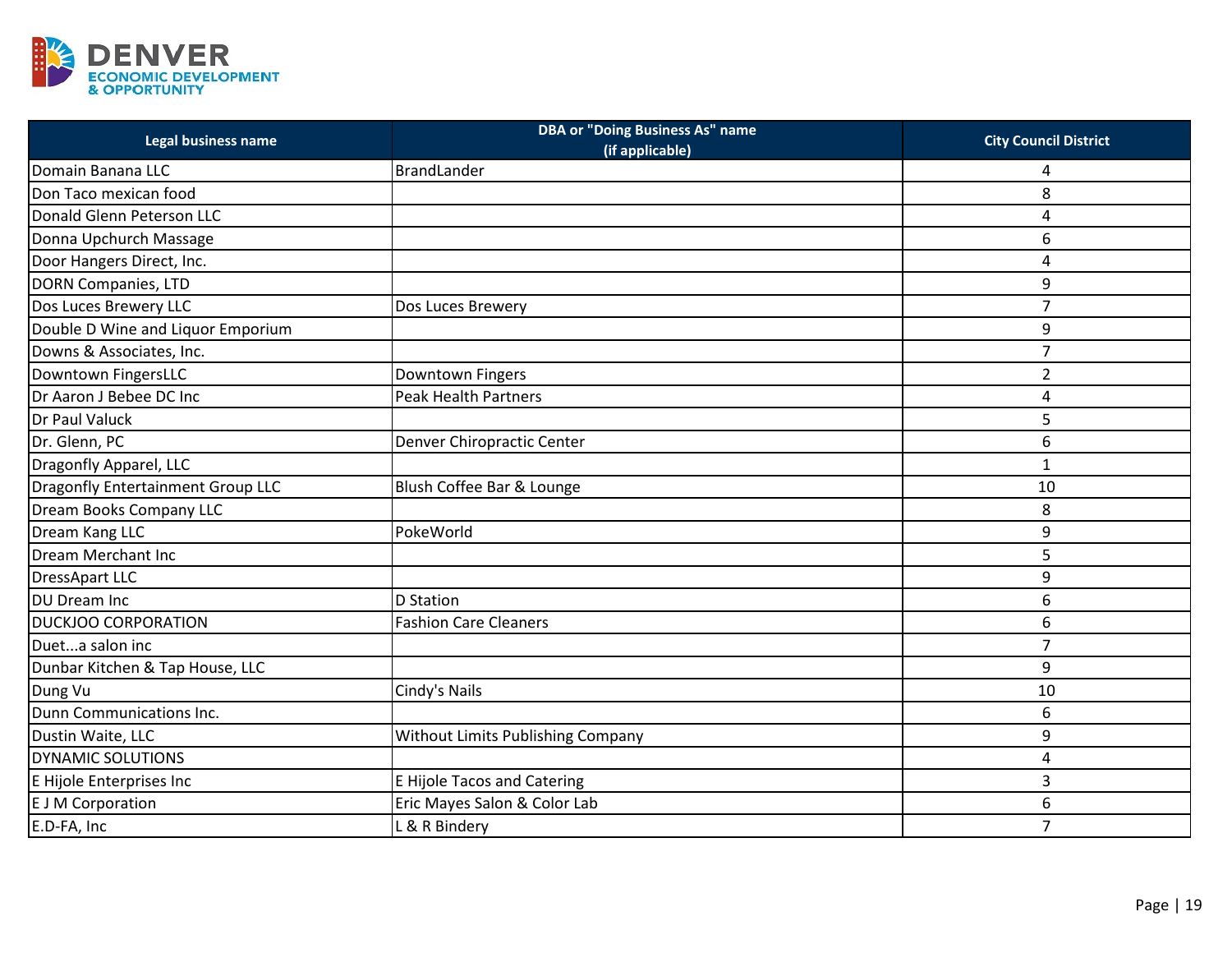

| Legal business name                            | <b>DBA or "Doing Business As" name</b><br>(if applicable) | <b>City Council District</b> |
|------------------------------------------------|-----------------------------------------------------------|------------------------------|
| E40th LLC                                      |                                                           | 11                           |
| <b>EAST STAR INTERNATIONAL INC HAPPY NAILS</b> | <b>HAPPY CAFE</b>                                         | 3                            |
| Eclectic Activation, LLC.                      | <b>Eclectic Activation</b>                                | $\mathbf{1}$                 |
| <b>Eclipse Event Center</b>                    |                                                           | $\overline{2}$               |
| <b>EcoClean Cleaners LLC</b>                   | EcoClean                                                  | 6                            |
| ECONO EMISSIONS & AUTO SERVICES INC.           |                                                           | 5                            |
| Eddie Limo LLC                                 |                                                           | $\mathbf{1}$                 |
| EDIE NGUYEN LTD                                | <b>H&amp;N SERVICE CENTER</b>                             | 3                            |
| <b>EDS Forte LLC</b>                           | Barre Forte LoHi                                          | $\mathbf{1}$                 |
| <b>EEM SERVICE LLC</b>                         |                                                           | 4                            |
| Effects by Angelina, LLC                       |                                                           | 6                            |
| EL CAMELLO WESTERN WEAR LLC                    | EL CAMELLO WESTERN WEAR                                   | $\overline{7}$               |
| EL CHALATE INC                                 |                                                           | 8                            |
| El Guapo Tuxedo                                |                                                           | $\mathbf{1}$                 |
| El Merendero LLC                               |                                                           | 3                            |
| El Rey Artwork                                 |                                                           | 3                            |
| El Sitio Del Sabor                             | Sabores Flavor                                            | 11                           |
| <b>Elbethel LLC</b>                            | Abyssinia Ethiopian Restaurant and Bar                    | 8                            |
| <b>Electronics Express LLC</b>                 |                                                           | 8                            |
| Element, LLC                                   | <b>DBA Indigo Salon</b>                                   | 6                            |
| <b>Elevate Chair Massage</b>                   | Elevate Massage Co                                        | $\mathbf{1}$                 |
| Elevate Yoga Denver LTD                        | Elevate Yoga                                              | 5                            |
| <b>Elevated Aerial Denver</b>                  |                                                           | $\mathbf{1}$                 |
| Elevated State of Design LLC                   | <b>LVTD Design</b>                                        | $\overline{7}$               |
| <b>Elevation Chiropractic &amp; Wellness</b>   |                                                           | 10                           |
| Elevation Proving Grounds, LLC                 |                                                           | 8                            |
| <b>Eleven Creative Services</b>                |                                                           | 8                            |
| Elite Chiropractic & Wellness                  |                                                           | 4                            |
| <b>Elite Hydration</b>                         | Elite IV Lounge                                           | $\overline{7}$               |
| Elite nails and tan                            | Elite nails and tan                                       | 11                           |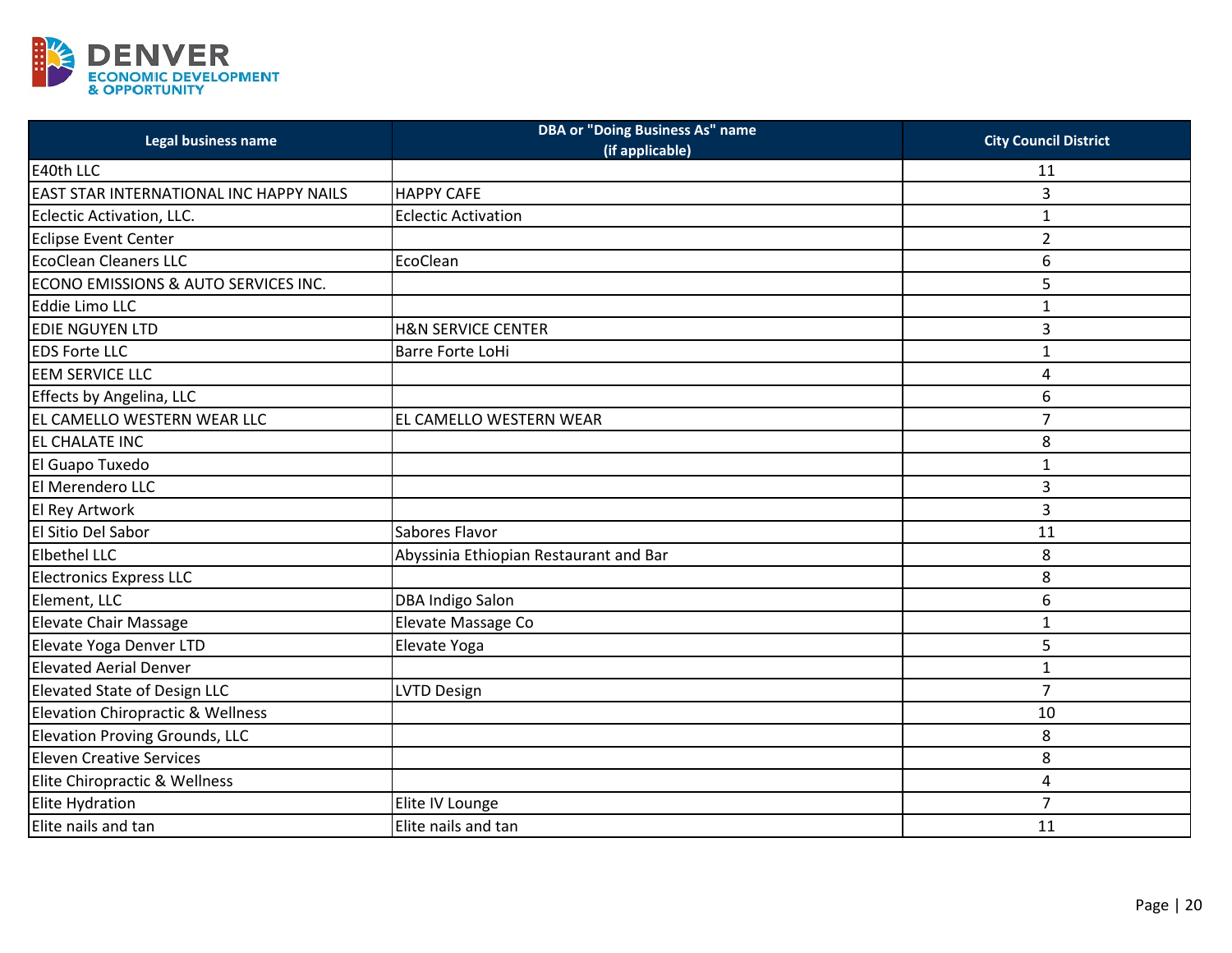

| Legal business name                                 | <b>DBA or "Doing Business As" name</b><br>(if applicable) | <b>City Council District</b> |
|-----------------------------------------------------|-----------------------------------------------------------|------------------------------|
| Ellimar Inc.                                        |                                                           | 8                            |
| Embellish Hair & Beauty LLC                         |                                                           | $\overline{7}$               |
| <b>Ember Marketing</b>                              |                                                           | $\overline{7}$               |
| <b>Embody Health Massage</b>                        |                                                           | 1                            |
| EmbraceKids III, LLC                                | LoDo Orthodontics                                         | 9                            |
| EmbraceKids, LLC                                    | All About Braces                                          | 4                            |
| <b>Emerald City Eyebrows</b>                        |                                                           | 10                           |
| <b>Emily's Creations LLC</b>                        |                                                           | 3                            |
| Emmalee House LLC                                   | Hanoi Bistro                                              | 3                            |
| <b>Empower Electric &amp; Control Solutions LLC</b> |                                                           | 9                            |
| Em's Ice Cream, LLC                                 | Em's Ice Cream                                            | 8                            |
| En Routt Barber Co                                  | Frank's Genltemen's Salon                                 | 9                            |
| Enayat Schneider Engineering, Inc                   |                                                           | 9                            |
| EnerCom, Inc.                                       |                                                           | 9                            |
| <b>Enhanced Motion Physical Therapy</b>             |                                                           | 5                            |
| Enotria Wine Consulting, LLC                        | <b>Enotria Wine Consulting</b>                            | 5                            |
| Enso Acupuncture Herbal Wellness LLC                |                                                           | 6                            |
| <b>Enterprise Marketing, LLC</b>                    | <b>Select Global Wines</b>                                | 6                            |
| <b>Environmental Consulting Services</b>            | ECS                                                       | 3                            |
| Epic Laundry, Inc.                                  |                                                           | $\mathbf{1}$                 |
| Epic Ryde West                                      | Epic Ryde SloHi                                           | $\mathbf{1}$                 |
| Epicurean Enterprises Inc.                          | Pour la France! Catering                                  | $\overline{7}$               |
| Epiq Pizza, LLC                                     | Pieology 8129                                             | 10                           |
| Erin Preston Productions LLC                        |                                                           | $\overline{7}$               |
| <b>ESB Corp</b>                                     | Maui, Cool beads                                          | 8                            |
| <b>Escape Reality Denver LLC</b>                    | <b>HD Escape Rooms</b>                                    | 9                            |
| eshet bakery                                        |                                                           | 8                            |
| <b>Essie Lee Foundation, LLC</b>                    | Essie Lee Foundation, LLC                                 | 11                           |
| Etoile Nails & Spa Ltd                              | Etoile Nails & Spa                                        | 4                            |
| eTuk Denver LLC                                     | eTuk Ride                                                 | 8                            |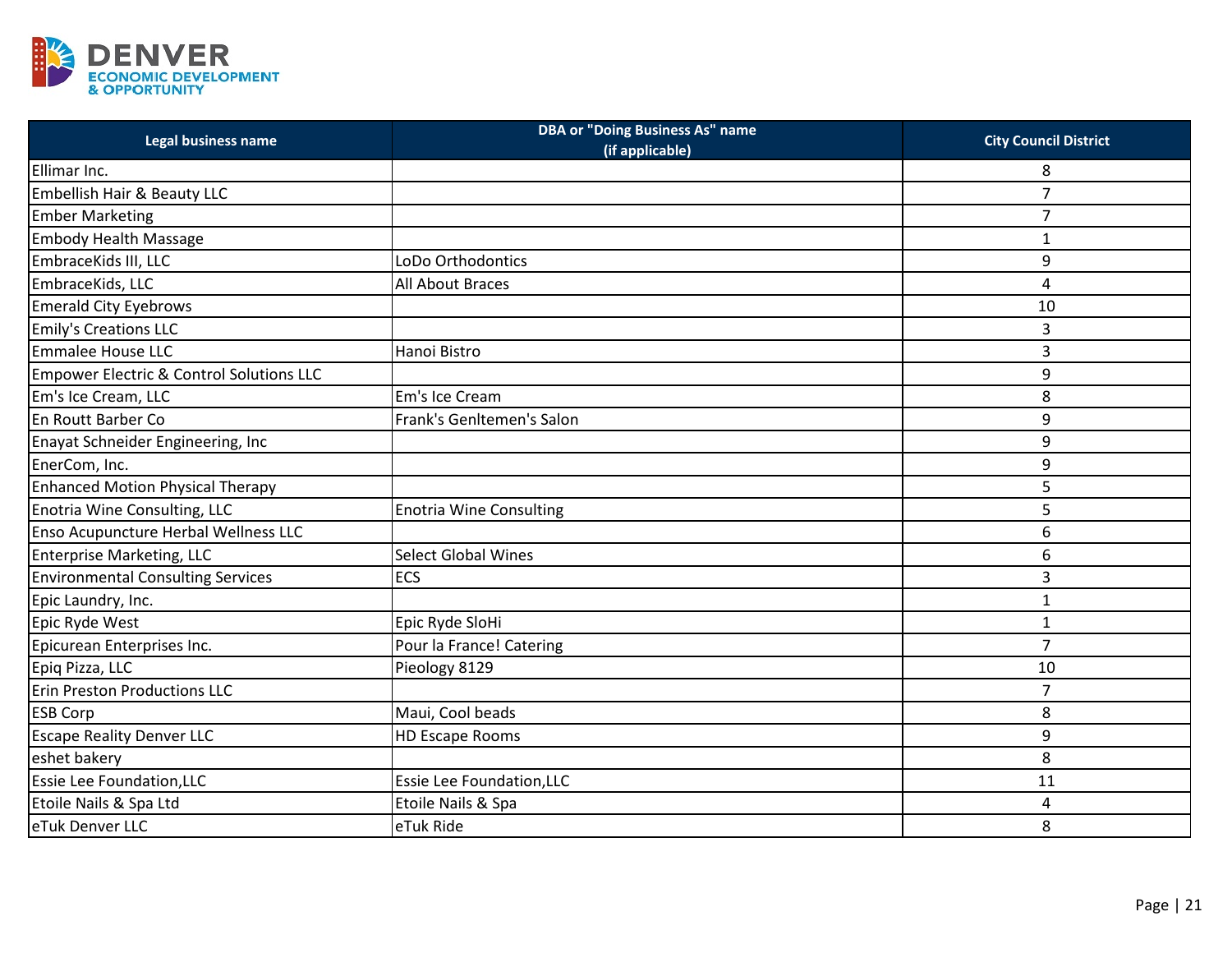

| Legal business name                       | <b>DBA or "Doing Business As" name</b><br>(if applicable) | <b>City Council District</b> |
|-------------------------------------------|-----------------------------------------------------------|------------------------------|
| Evelyn Sanchez, Inc                       |                                                           | 7                            |
| Even Uneven LLC                           | Armoniia                                                  | 10                           |
| <b>Evoke Enterprise</b>                   | <b>Alchemy Ritual Goods</b>                               | 9                            |
| Evolution Acupuncture + Holistic Medicine |                                                           | 9                            |
| <b>EVQ Elite Dance Studio</b>             |                                                           | $\overline{7}$               |
| Ewelina Ciula, DDS, PLLC                  | <b>EC Family and Cosmetic Dentistry</b>                   | 10                           |
| <b>Exclusive Cuts Barbershop LLC</b>      | <b>Exclusive Cuts Barbershop</b>                          | 9                            |
| <b>Executive Bookkeeping and Tax</b>      |                                                           | 4                            |
| <b>Explore Fitness</b>                    |                                                           | 9                            |
| Expo Motors IIc                           |                                                           | 8                            |
| <b>Express Towing Services LLC</b>        |                                                           | 5                            |
| <b>Extraordinary Machine LLC</b>          |                                                           | 3                            |
| Eye Wear Avenue Inc.                      | <b>NYS Collection Eyewear</b>                             | 11                           |
| Ez Investments                            | Denver's Finest Barber Lounge                             | $\mathbf{1}$                 |
| F & JV Inc.                               | Frank's Bar-B-Que                                         | $\mathbf{1}$                 |
| <b>Faith Zaffore Hair LLC</b>             | Firefly Hair Studio                                       | 4                            |
| Family Asia Market LLC                    |                                                           | 5                            |
| Family day care Los Angelitos de Ana      | Family day care Los Angelitos de Ana                      | 8                            |
| <b>Family Haircuts</b>                    |                                                           | $\overline{7}$               |
| Family Medical Transportation LLC.        |                                                           | 6                            |
| <b>Famous Nails</b>                       |                                                           | 10                           |
| Fan Acupuncture Clinic                    |                                                           | 10                           |
| <b>Fancy Cuts</b>                         |                                                           | $\overline{2}$               |
| <b>Fancy Shears</b>                       |                                                           | 4                            |
| Farm to Truck LLC                         | Farm to Truck                                             | 8                            |
| Faselt and Associates, Inc.               | <b>Carrot Incentive Travel</b>                            | 6                            |
| <b>Fashion Outfitters LLC</b>             | Decade                                                    | $\overline{7}$               |
| <b>FAST TRANSPORT SERVICE LLC</b>         |                                                           | 5                            |
| <b>Favor Blossom Beauty Shop</b>          |                                                           | 5                            |
| FC Acccouting and Tax Services            |                                                           | 8                            |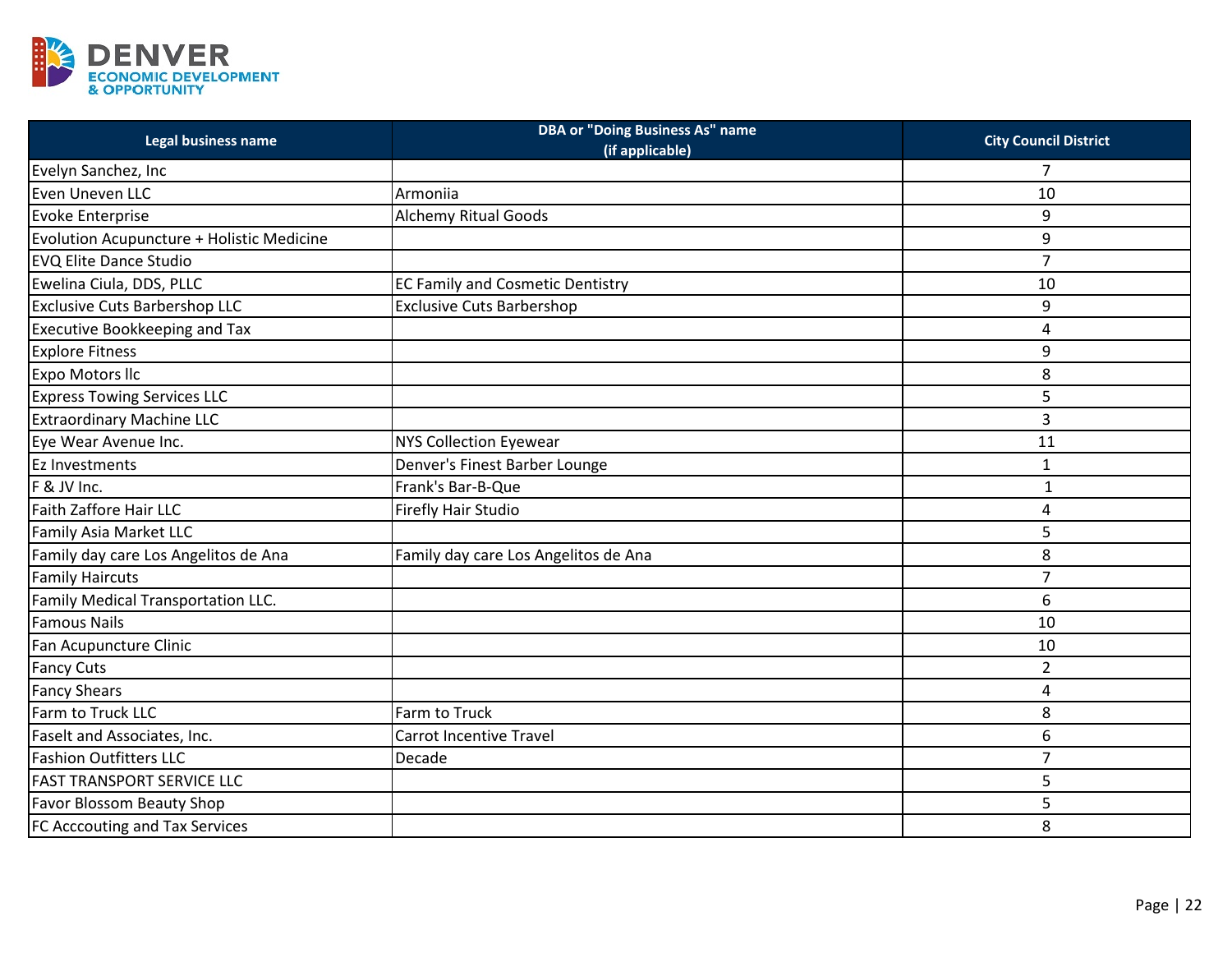

| Legal business name                    | <b>DBA or "Doing Business As" name</b><br>(if applicable) | <b>City Council District</b> |
|----------------------------------------|-----------------------------------------------------------|------------------------------|
| <b>Feast Dinner Party</b>              |                                                           | 9                            |
| FEDERAL HEALTH CARE INC                |                                                           | 8                            |
| Federal Maxicana Mall                  |                                                           | 3                            |
| Federal Subway                         | <b>Subway Sandwiches</b>                                  | $\mathbf{1}$                 |
| <b>FEHU LLC</b>                        |                                                           | 9                            |
| FEMME FATALE INTIMATES                 |                                                           | 10                           |
| Feshaye Auto Sales Inc                 |                                                           | 8                            |
| Feshaye Auto Service                   | <b>FSL MOTORS</b>                                         | 8                            |
| Fey Ventures LLC                       |                                                           | 10                           |
| <b>Fiction Beer Company</b>            | <b>Fiction Beer Company</b>                               | 8                            |
| Fiest Design, LLC                      | <b>Fiest Design</b>                                       | $\mathbf{1}$                 |
| File-n-Style                           |                                                           | 10                           |
| Final Draft, LLC                       | Final Draft Taproom & Kitchen                             | 9                            |
| <b>Final Move Fitness LLC</b>          |                                                           | $\overline{7}$               |
| Find My Zen, LLC                       |                                                           | 5                            |
| <b>FINESSED MEDIA LLC</b>              |                                                           | 9                            |
| Finley's Pub LLC                       |                                                           | $\overline{7}$               |
| First Denver Limo LLC                  | <b>A&amp;B Transportation Services</b>                    | $\overline{7}$               |
| <b>First Impressions Hair Braiding</b> |                                                           | 8                            |
| <b>First Phase LLC</b>                 | My Favorite Muffin                                        | 9                            |
| FIRST STOP AUTO SALES                  | <b>FIRST STOP AUTO SALES</b>                              | 4                            |
| Fit Kitchen III LLC                    | <b>Fit Kitchen</b>                                        | 9                            |
| Fitness in the City 5 Points           | <b>FITC</b>                                               | 9                            |
| <b>Fitness Solutions LLC</b>           | <b>Fitness Solutions LLC</b>                              | $\mathbf{1}$                 |
| Five Leaf Clover LLC                   | The Universal                                             | $\mathbf 1$                  |
| <b>Flawless Beauty</b>                 | Flawless Nail Bar                                         | 9                            |
| Flicker, LLC.                          | Candelaria                                                | $\mathbf{1}$                 |
| Flint and Friends LLC                  | Spangalang Brewery                                        | 9                            |
| Flog LLC                               |                                                           | 6                            |
| Fluff Inc                              |                                                           | 9                            |
| Fluid Coffee Bar, LLC                  | Fluid Coffee Bar, LLC                                     | 9                            |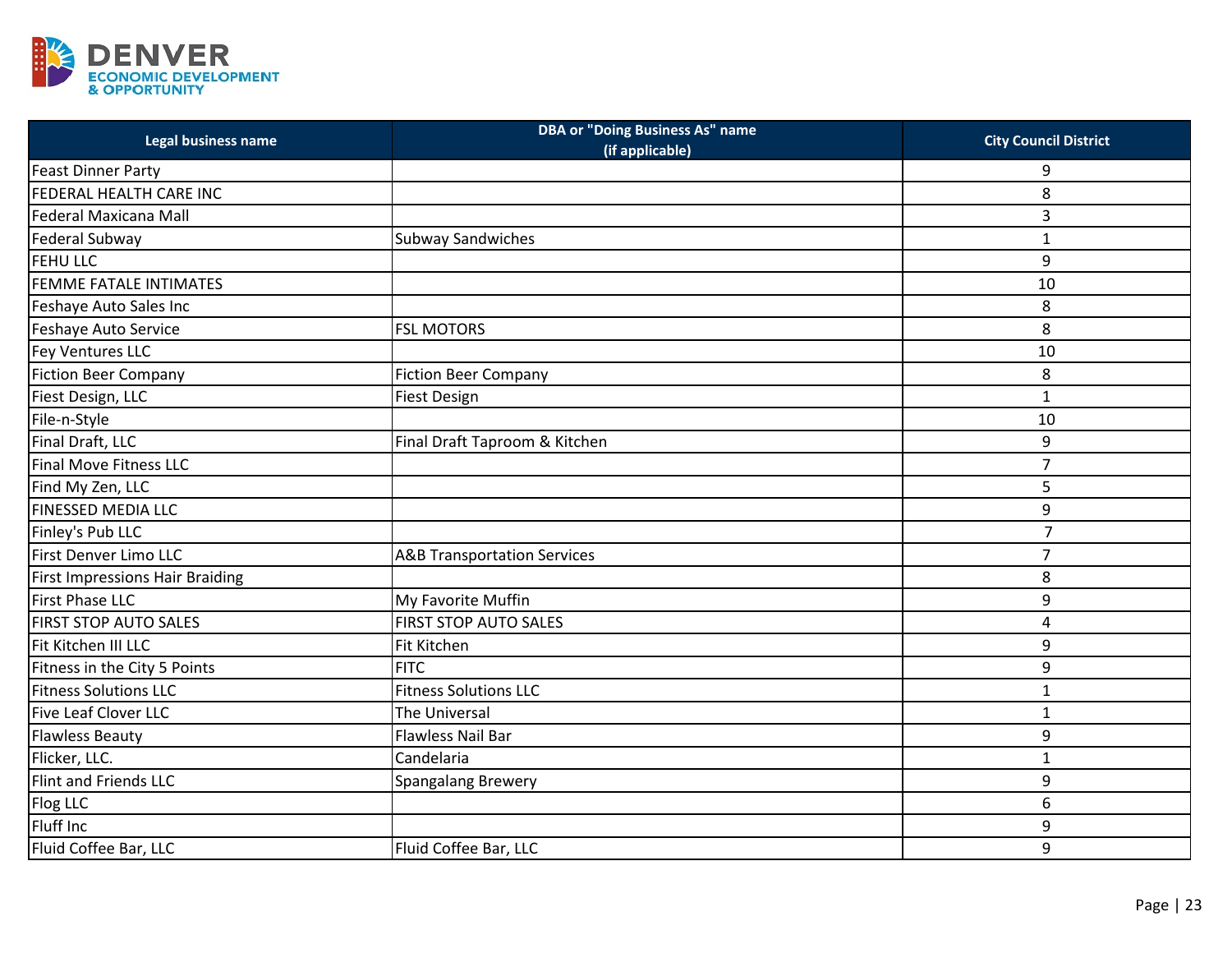

| Legal business name               | <b>DBA or "Doing Business As" name</b><br>(if applicable) | <b>City Council District</b> |
|-----------------------------------|-----------------------------------------------------------|------------------------------|
| Flux Studio LLC                   |                                                           | 9                            |
| <b>Focus Connect LLC</b>          | FocusConnect                                              | 9                            |
| Focus Financial Services, LLC     | <b>Focus Real Estate</b>                                  | 5                            |
| FONTANA SUSHI 8, INC.             | <b>FONTANA SUSHI</b>                                      | $\overline{7}$               |
| FORM Medical, PLLC                | <b>FORM Medical</b>                                       | $\mathbf{1}$                 |
| Four Point Aesthetics LLC         | <b>Beautiful Skin Denver</b>                              | $\mathbf{1}$                 |
| French 75, LLC                    |                                                           | 9                            |
| Fresh Barber LLC                  |                                                           | 10                           |
| <b>Fresh Cleaners</b>             |                                                           | 10                           |
| Fresh Events LLC                  | <b>Fresh Events</b>                                       | 5                            |
| FROM THE HIP PHOTO LLC            |                                                           | 8                            |
| Frozen Matter, LLC                | Retrograde                                                | 10                           |
| FS Subs Peoria, LLC               | Quiznos 10810                                             | 8                            |
| FS Subs Quebec, LLC               | Quiznos                                                   | 8                            |
| Fud IIc                           | Fudmill                                                   | 9                            |
| <b>Fuel Fitness LLC</b>           | <b>Barre Forte Wash Park</b>                              | $\overline{7}$               |
| fuji Denver inc                   |                                                           | 10                           |
| <b>Full Battle Rattle Deli</b>    |                                                           | 5                            |
| Full Circle Wellness Center, LLC  |                                                           | $\mathbf 1$                  |
| <b>Fusion Motors LLC</b>          | <b>Fusion Motorsports</b>                                 | 9                            |
| <b>FXB 5280 LLC</b>               | Farrells Extreme Body Shaping Denver                      | 6                            |
| <b>G&amp;YM CORPORATION</b>       | <b>MAYFAIR CLEANERS</b>                                   | 5                            |
| <b>GALAXY BEAUTY SALON LLC</b>    |                                                           | $\overline{7}$               |
| <b>Gallop Cafe LLC</b>            | Gallop Cafe                                               | $\mathbf{1}$                 |
| Ganeinu                           |                                                           | 6                            |
| Garlic Media Management LLC       |                                                           | $\overline{7}$               |
| Gateway Subway                    | <b>Subway Sandwiches</b>                                  | 11                           |
| Gaucho creations comida argentina | Che Tano                                                  | 3                            |
| General Auto LLC                  |                                                           | 8                            |
| <b>GENERAL AUTO SALE LLC</b>      |                                                           | 5                            |
| <b>Genesis Physical Therapy</b>   |                                                           | 10                           |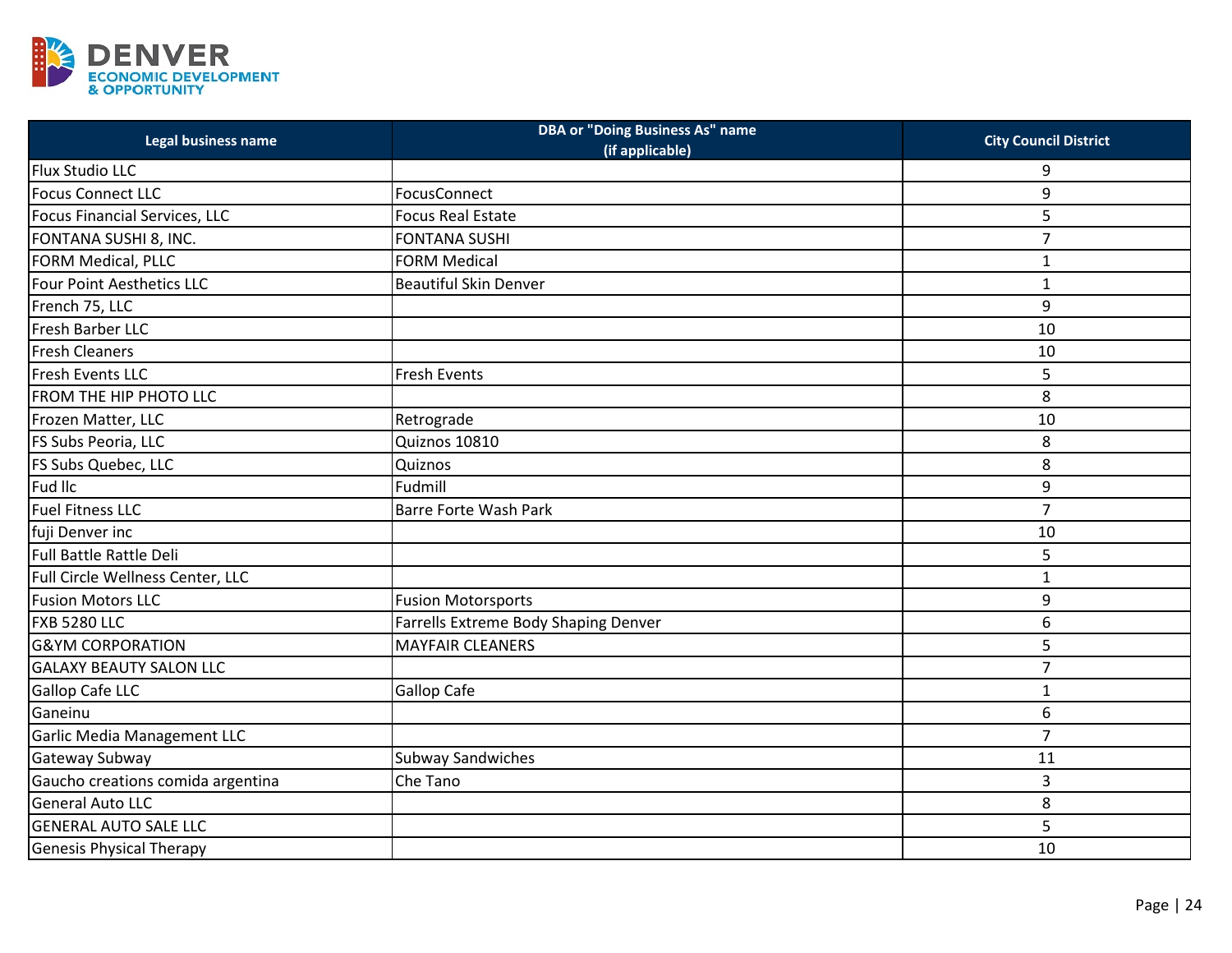

| <b>Legal business name</b>            | <b>DBA or "Doing Business As" name</b><br>(if applicable) | <b>City Council District</b> |
|---------------------------------------|-----------------------------------------------------------|------------------------------|
| Germaine Industries, LLC              | Avalon/ Anna Pogoloff                                     | 10                           |
| Get Stretched, Inc                    | StretchLab                                                | $\mathbf{1}$                 |
| <b>GG Convenience Store</b>           |                                                           | 5                            |
| GG2G LLC                              | <b>Orangetheory Fitness</b>                               | 4                            |
| <b>GGF2 LLC</b>                       | The Gyros King 2                                          | 4                            |
| <b>Ghion Auto Sales Inc</b>           | <b>GLOBAL AUTOMOTIVE IMPORTS OF DENVER</b>                | 8                            |
| <b>Gigantic Cleaners</b>              |                                                           | 4                            |
| Gilpin Street Piano Studio            | New Cottage Arts                                          | 3                            |
| <b>Gina Young</b>                     | Spa In The City                                           | $\overline{7}$               |
| Giovanini Concept Inc                 | <b>Village Solo</b>                                       | 9                            |
| <b>GJC Corp</b>                       | <b>Creations In Tile &amp; Marble</b>                     | 7                            |
| <b>Gk Convenience Store</b>           |                                                           | 5                            |
| Glam Beauty Lounge                    |                                                           | 4                            |
| <b>Glamour Nails 2</b>                |                                                           | $\overline{7}$               |
| <b>Gleam LLC</b>                      | Gleam Medical Spa                                         | 10                           |
| <b>Glitz and Glitter Mobile Nails</b> | Royal T's Beauty & Fashion House                          | 5                            |
| <b>Glitzy Lashes LLC</b>              |                                                           | 10                           |
| Global Accelerator Network, LLC       | <b>GAN</b>                                                | 9                            |
| Global Home Integrator Network, Inc.  | SaaviHome                                                 | 8                            |
| <b>Global Law Group LLC</b>           | The Law Office of Thu T.Mai                               | 3                            |
| <b>Global Security Solutions LLC</b>  |                                                           | 10                           |
| Glow Teeth Whitening LLC              |                                                           | 4                            |
| Go Shuttle LLC                        | <b>Go LINE EXPRESS LLC</b>                                | 8                            |
| Goga's Alteration and Tailoring LLC   | Capitol Hill Tailor                                       | 10                           |
| golden pho & grill                    |                                                           | $\overline{7}$               |
| Golden West Airport Shuttle           |                                                           | 4                            |
| Goldie Locks, LLC                     | Glamour Bar                                               | 10                           |
| Good Day Spa LLC                      | Good Day Spa                                              | 4                            |
| <b>Good Deal Auto Sales LLC</b>       |                                                           | $\overline{7}$               |
| <b>Good Elephant</b>                  | Jonathan Amar                                             | 9                            |
| <b>Gott Golf LLC</b>                  |                                                           | 11                           |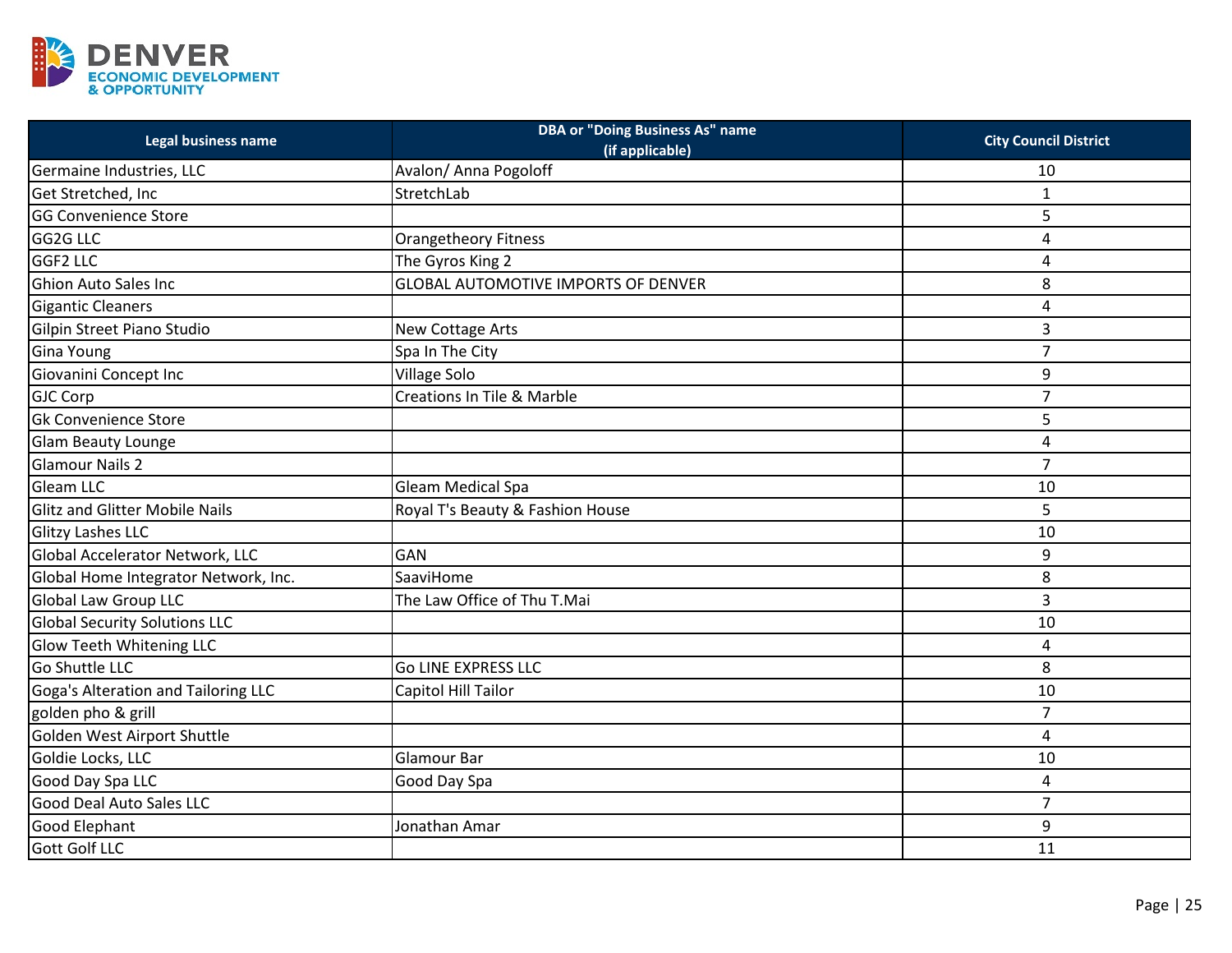

| Legal business name                    | <b>DBA or "Doing Business As" name</b><br>(if applicable) | <b>City Council District</b> |
|----------------------------------------|-----------------------------------------------------------|------------------------------|
| <b>Gourmet Reserve LLC</b>             | Imack Coffee                                              | 8                            |
| <b>GRINC</b>                           | Lancer's Diner                                            | 7                            |
| <b>Gracious Glam LLC</b>               |                                                           | $\overline{2}$               |
| <b>Grafenberg Productions</b>          |                                                           | $\overline{7}$               |
| Great Auto repair                      |                                                           | 5                            |
| <b>Great Games Enlightenment</b>       |                                                           | 3                            |
| <b>Greek Goodies LLC</b>               | Omonoia Greek Bakery                                      | 9                            |
| <b>Green Cleaning</b>                  |                                                           | 9                            |
| <b>Green Lady Gardens</b>              |                                                           | 3                            |
| Green Light Reiki and Chakra Balancing |                                                           | 9                            |
| Green Lion Images, LLC                 |                                                           | $\overline{7}$               |
| <b>Green Mountain Inc</b>              |                                                           | $\overline{7}$               |
| <b>Green Sol Chemical Corporation</b>  | <b>Green Sol Chemical</b>                                 | 9                            |
| <b>Green Tree Mind</b>                 |                                                           | 6                            |
| <b>Griddle Me This LLC</b>             | Chef Zorba's Restaurant                                   | 10                           |
| <b>Grofax Consulting LLC</b>           | X Global Supply                                           | 8                            |
| <b>Ground Organizing for Latinos</b>   |                                                           | 5                            |
| <b>Groundfloor Salon</b>               | Nyla Nasser                                               | 9                            |
| <b>Grounds for Dismissal LTD</b>       |                                                           | 4                            |
| GSMS Investments, Inc.                 | <b>Mountain Beads</b>                                     | 9                            |
| Guitar at a Bar                        | Guitar at a Bar                                           | 3                            |
| <b>GUMO LLC</b>                        | <b>LODO CLEANERS</b>                                      | 9                            |
| Gursha Ethiopian Coffee & Cuisine      | Jebena Ethiopian Coffee and Culture                       | 3                            |
| Guthrie, LLC                           | Fort Greene Bar                                           | $\mathbf{1}$                 |
| <b>Gypsy House LLC</b>                 | <b>Gypsy House</b>                                        | $\overline{7}$               |
| Gypsy Kitchen LLC                      | <b>Bistro Barbes</b>                                      | 8                            |
| H & X, Inc.                            | South Garden Restaurant                                   | 4                            |
| <b>H&amp;N Investment</b>              | <b>Grofax West</b>                                        | $\overline{2}$               |
| H&V Pretzels LLC.                      | <b>Cinnabon and Auntie Anne's</b>                         | 9                            |
| H&V Properties Management Inc          |                                                           | $\overline{7}$               |
| H3C3 Group LLC                         | Erbert and Gerbert's Sandwich Shop                        | 9                            |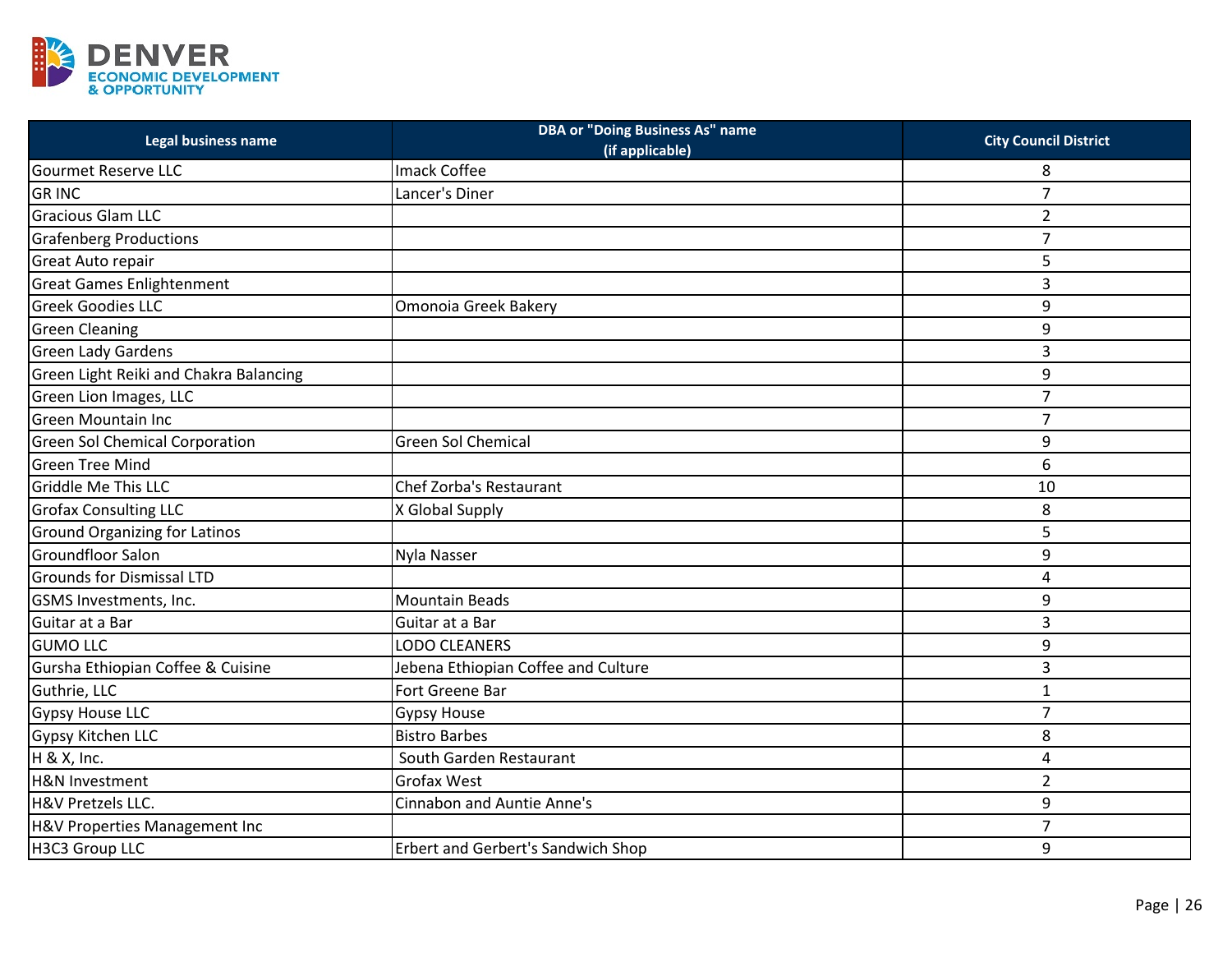

| Legal business name              | <b>DBA or "Doing Business As" name</b><br>(if applicable) | <b>City Council District</b> |
|----------------------------------|-----------------------------------------------------------|------------------------------|
| HA HUYNH LLC                     | <b>JENNY HAIR DESIGN</b>                                  | 2                            |
| Hair by BK                       | Ms.                                                       | 8                            |
| Hair by Brandi                   |                                                           | $\overline{7}$               |
| Hair by Clare LLC                |                                                           | $\overline{7}$               |
| Hair by Coco                     | The Industry Ltd                                          | 6                            |
| Hair by Haley J inc.             |                                                           | 8                            |
| Hair by Jenn Abel IIc            |                                                           | $\overline{7}$               |
| Hair by Lakshmi                  |                                                           | 9                            |
| Hair by Mandie Inc               |                                                           | 10                           |
| Hair By Teresa LLC               |                                                           | 4                            |
| <b>Hair Color Corporation</b>    |                                                           | $\overline{7}$               |
| Hair Designs by Tim              |                                                           | 10                           |
| Hair Jordan 2303 Barbershop      |                                                           | 9                            |
| Hair Lobben LLC                  | Rita B Salon                                              | 10                           |
| <b>Hair To Soul</b>              |                                                           | 10                           |
| Hairand Makeup by Tinaq          | Be   U Beauty By Tina Q                                   | 10                           |
| hajlo, LLC                       | DBA Custom signs near me                                  | 3                            |
| Hali Transport Solutions LLC     |                                                           | 6                            |
| <b>Halyard Holdings LLC</b>      | F45 Training Sloans Lake                                  | 1                            |
| Hands Down Massage, LLC          |                                                           | 6                            |
| Hannah Photography, LLC          | Little Nest Portraits                                     | 4                            |
| Hanz Investments                 | <b>Breakfast Inn</b>                                      | 6                            |
| <b>Happy Gymnastics, LLC</b>     |                                                           | 8                            |
| Happy Sad Cake, LLC              | The Pump and Dump Show                                    | $\mathbf{1}$                 |
| Harmonic Healing Massage         | <b>Harmonic Healing</b>                                   | 5                            |
| Harmony's Family Cooperative     |                                                           | 10                           |
| <b>HAVEN NAILS LLC</b>           |                                                           | 9                            |
| Hawtree Inc                      | University Pakmail                                        | 6                            |
| Healing Lotus Massage & Skincare |                                                           | 6                            |
| Healing Point Acupuncture Center |                                                           | $\overline{7}$               |
| <b>Heather Fralick CCHt LLC</b>  |                                                           | 6                            |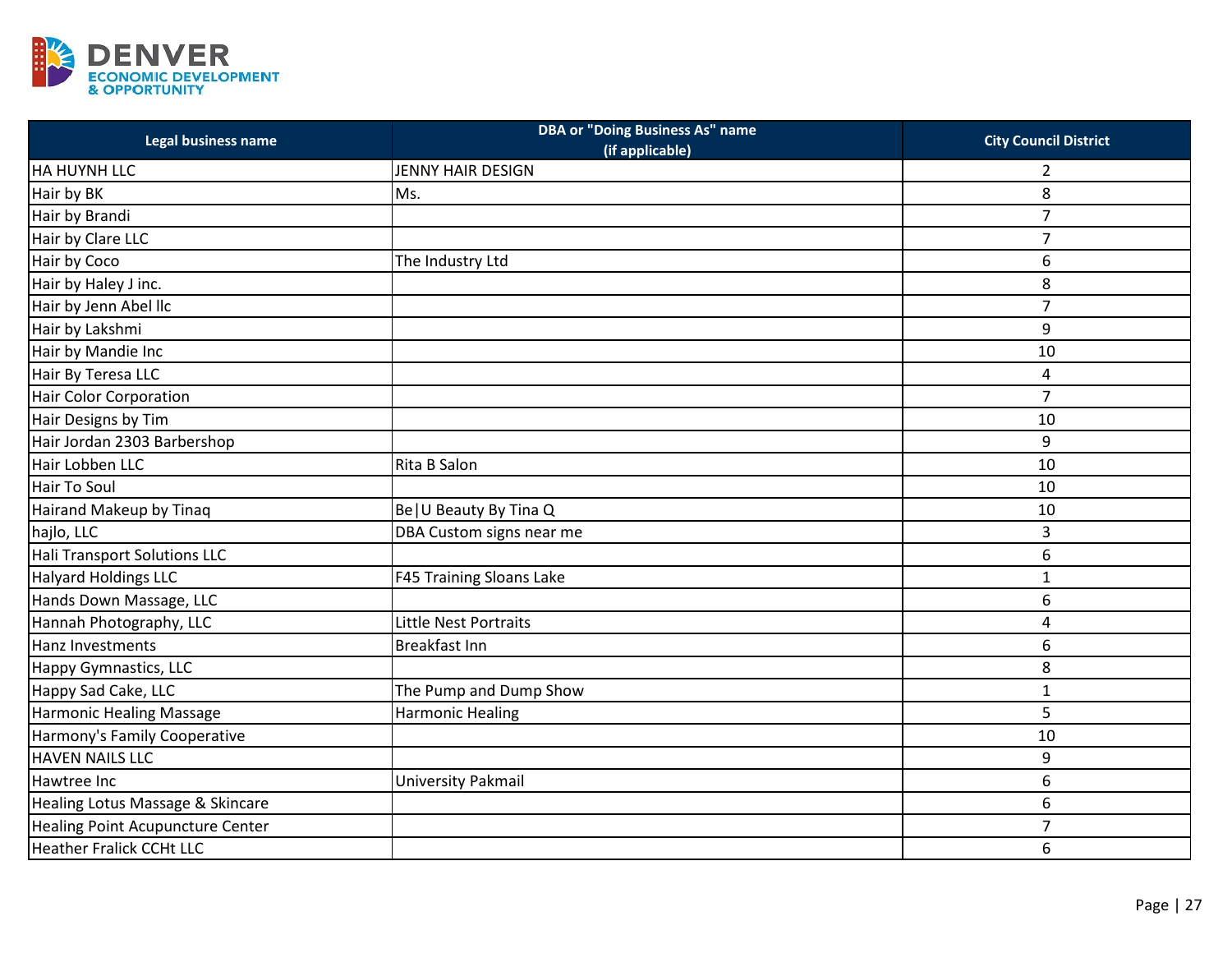

| Legal business name                      | <b>DBA or "Doing Business As" name</b><br>(if applicable) | <b>City Council District</b> |
|------------------------------------------|-----------------------------------------------------------|------------------------------|
| <b>Heavenly Hands Transportation LLC</b> |                                                           | 8                            |
| Helen Spa                                |                                                           | 5                            |
| <b>Helios LLC</b>                        | Helios                                                    | 8                            |
| HELKE INVESTMENT, INC                    | HAMPDEN STREET ANTIQUE MARKET, INC.                       | 4                            |
| <b>Hellenic Skin Care LLC</b>            | Hellenic Laser Spa                                        | 5                            |
| Helper Helper LLC                        | <b>Helper Helper</b>                                      | 9                            |
| HeshPhoto Inc.                           |                                                           | 9                            |
| HESTIAN ASSET GROUP, LLC                 | <b>Cruise Brothers</b>                                    | 11                           |
| Hey Babe LLC                             |                                                           | 5                            |
| <b>HFC Accounting &amp; Tax Corp</b>     |                                                           | 10                           |
| HG Salon Services, LLC                   | Henry's Salon                                             | 10                           |
| <b>HHH&amp;B LLC</b>                     | Celtic on Market                                          | 9                            |
| Hi-Dive Denver, Inc                      | Hi-Dive                                                   | $\overline{7}$               |
| High Gravity Brewing, Inc.               | De Steeg Brewing                                          | $\mathbf 1$                  |
| <b>High Society Pizza</b>                |                                                           | 9                            |
| High West Resources, Ltd.                |                                                           | $\mathbf{1}$                 |
| Hilada Inc                               | The Dapper Doughnut                                       | 8                            |
| <b>Hillside Barbers</b>                  |                                                           | 8                            |
| HISENSE LOGISTICS LLC                    | <b>HISENSE LOGISTICS LLC</b>                              | 5                            |
| <b>HK CORPORATION</b>                    | SOHO FASHION                                              | 11                           |
| <b>HM Autosports LLC</b>                 |                                                           | 4                            |
| <b>HMFR IIc</b>                          | acredo                                                    | 10                           |
| Hod Hair, LLC                            |                                                           | $\overline{2}$               |
| Holleran Property Management and         | The Holleran                                              | 8                            |
| <b>Holly Barbers LLC</b>                 | <b>Holly Barbers</b>                                      | 6                            |
| <b>Holly Nails</b>                       |                                                           | 5                            |
| Hollywood's Barbershop                   |                                                           | 10                           |
| Homefield Productions, LLC               | Homefield Productions / Homefield Weddings                | 10                           |
| <b>Honey LTD</b>                         | Honey Elixir Bar                                          | 9                            |
| HONG DUC LLC                             |                                                           | 3                            |
| Honigs, Inc                              |                                                           | $\overline{7}$               |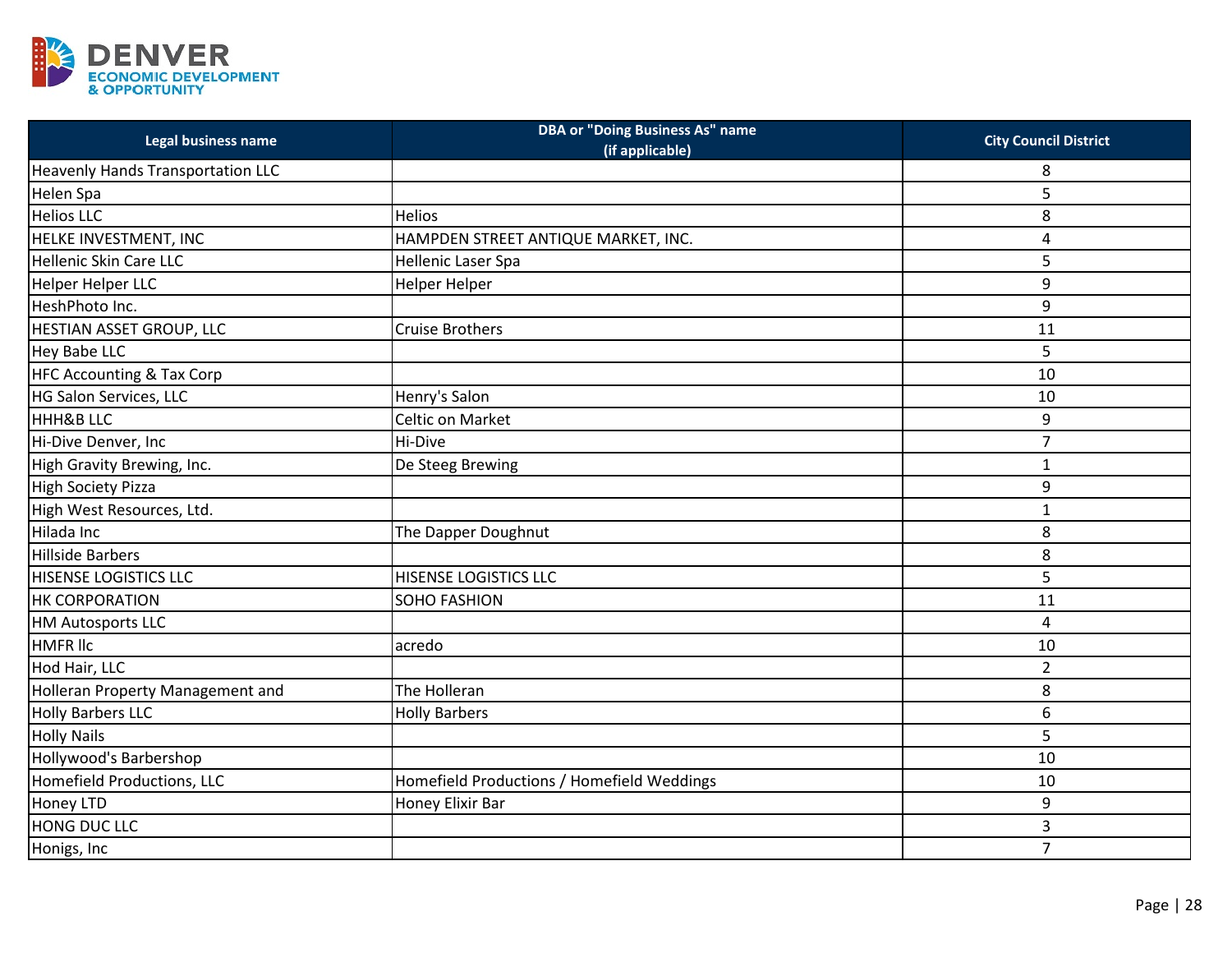

| Legal business name                | <b>DBA or "Doing Business As" name</b><br>(if applicable) | <b>City Council District</b> |
|------------------------------------|-----------------------------------------------------------|------------------------------|
| <b>Hooked LLC</b>                  | Hooked on Colfax                                          | 9                            |
| Hope Tank                          |                                                           | $\overline{7}$               |
| Hope trucking llc                  |                                                           | 6                            |
| <b>Horizon Prosthetics LLC</b>     |                                                           | 10                           |
| <b>Hospitality Salad Co LLC</b>    | Green Fine Salad Co #3                                    | 9                            |
| Hot Spice China Inc                | Hot Spice China Inc                                       | 6                            |
| <b>HOT TIPS NAILS LLC</b>          | <b>HOT TIPS NAILS</b>                                     | 6                            |
| <b>House Clean Services LLC</b>    |                                                           | 5                            |
| House of Pod                       | House of Pod                                              | 9                            |
| Housefish                          |                                                           | 9                            |
| <b>Houseman Studios</b>            |                                                           | 10                           |
| Housing Helpers Metro, LLC         |                                                           | 9                            |
| Hoya Inc.                          | <b>Intermission Cafe</b>                                  | 9                            |
| <b>HULK INDUSTRIES</b>             |                                                           | $\overline{7}$               |
| Human Capital Resource LLC         |                                                           | 9                            |
| HUMAN NETWORK SYSTEMS, INC.        |                                                           | 6                            |
| Hush Vapor, LLC                    |                                                           | 10                           |
| Hydrate IV Bar Cherry Creek LLC    |                                                           | 10                           |
| <b>IBG Business Services, Inc.</b> |                                                           | 4                            |
| ibu web services                   |                                                           | 5                            |
| Icaro Editores                     | Arturo Garcia Fine Art                                    | 3                            |
| iComply LLC                        | iComply                                                   | 10                           |
| ICT                                | <b>Bambu Desserts and Drinks</b>                          | 3                            |
| <b>Ideal Dental PLLC</b>           |                                                           | $\overline{2}$               |
| Identity Inc.                      | Nu*Crisp Image Apparel                                    | 3                            |
| <b>ILA Gallery LLC</b>             | <b>ILA Gallery</b>                                        | $\overline{7}$               |
| <b>Illume Ventures LLC</b>         | <b>Bound By Design</b>                                    | 10                           |
| Imagen Beauty Salon                |                                                           | 9                            |
| Impact, Inc.                       |                                                           | 8                            |
| In and Out Cleaners, LLC           |                                                           | 6                            |
| In Orbit Inc                       | Show of Hands                                             | 10                           |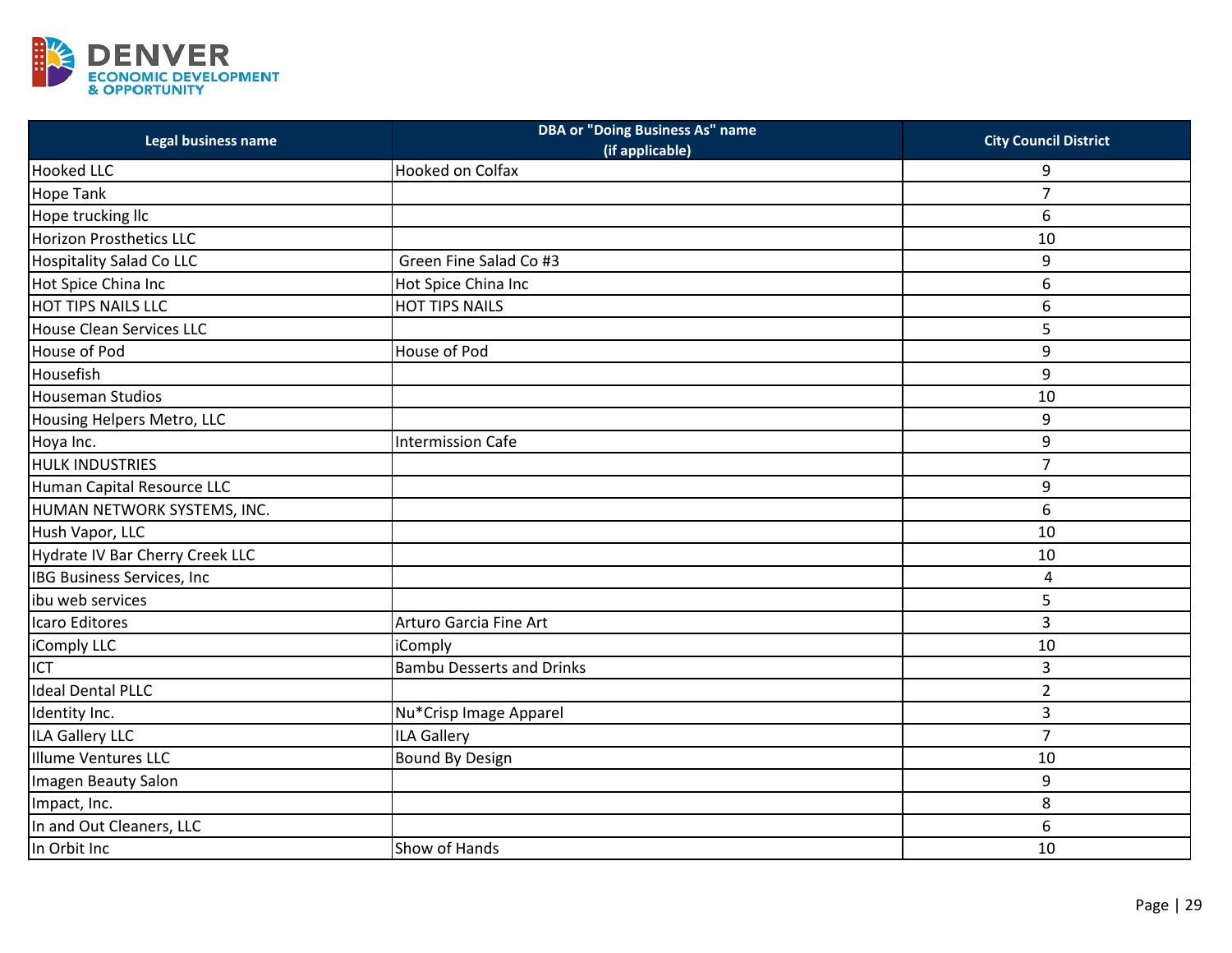

| Legal business name                                | <b>DBA or "Doing Business As" name</b><br>(if applicable) | <b>City Council District</b> |
|----------------------------------------------------|-----------------------------------------------------------|------------------------------|
| Indulgences Inc                                    | Indulgences day spa                                       | 1                            |
| Infinite Spectrum LLC                              | <b>Luxor Fragrances</b>                                   | 10                           |
| InfinitRides LLC                                   |                                                           | 9                            |
| infrasolved inc                                    |                                                           | 3                            |
| Inisfal Inc                                        | Heritage Irish Stepdancers                                | 6                            |
| Innovative Lighting Consultants                    | Innovative Lighting Consultants or ILC                    | 3                            |
| Innovative Prosthetic & Orthotic Professionals, In |                                                           | 9                            |
| <b>Inovative Contractors Inc.</b>                  |                                                           | $\overline{7}$               |
| Insight DCS LLC                                    |                                                           | 8                            |
| <b>Inspired Training Center</b>                    | <b>Inspired Training Center</b>                           | $\overline{7}$               |
| instant karma                                      |                                                           | 4                            |
| Integrative Health Solutions, PLLC                 | <b>PEAK Exceptional Services</b>                          | $\mathbf{1}$                 |
| <b>Integrity Auto Glass LTD</b>                    |                                                           | 6                            |
| Integrity Hail Systems Ltd                         | <b>Integrity Auto Hail Repair</b>                         | 6                            |
| <b>INTERMISSION CAFE 1800 INC</b>                  | <b>INTERMISSION CAFE</b>                                  | 9                            |
| INTERNATIONAL EMPIRE CORPORATION                   | <b>MODERN AUTO</b>                                        | 4                            |
| Intrigue Boutique                                  |                                                           | 1                            |
| Intrinsic Harmony and Wellness LLC                 | <b>Intrinsic Harmony and Wellness</b>                     | 6                            |
| Intuitive Balance Acupuncture                      |                                                           | 6                            |
| Invocation Inc.                                    | Three Fates Tattoo                                        | 10                           |
| ION Business Strategies, LLC                       |                                                           | 8                            |
| IRAE CORPORATION, INC.                             | <b>K&amp;C MART, K&amp;C CHECK CASHING</b>                | 3                            |
| <b>IRL LLC</b>                                     | Connie Reann Phillips dba IRL LLC                         | 3                            |
| Ironbound Metalworks, LLC                          |                                                           | 3                            |
| <b>Isaias Gutierrez</b>                            |                                                           | 9                            |
| Istanbul & Company                                 | <b>Curious Coffee Company</b>                             | 10                           |
| Istanbul Cafe and Bakery LLC.                      |                                                           | 5                            |
| ITALIAN RESTAURANT GROUP, INC.                     | <b>BRUNO'S ITALIAN BISTRO</b>                             | $\overline{7}$               |
| It's Natural                                       |                                                           | 10                           |
| J H BROTHER CORPORATION                            | PLAZA CLEANERS                                            | 3                            |
| J Lowy Periodontics PLLC                           | Jeremy Lowy                                               | $\mathbf{1}$                 |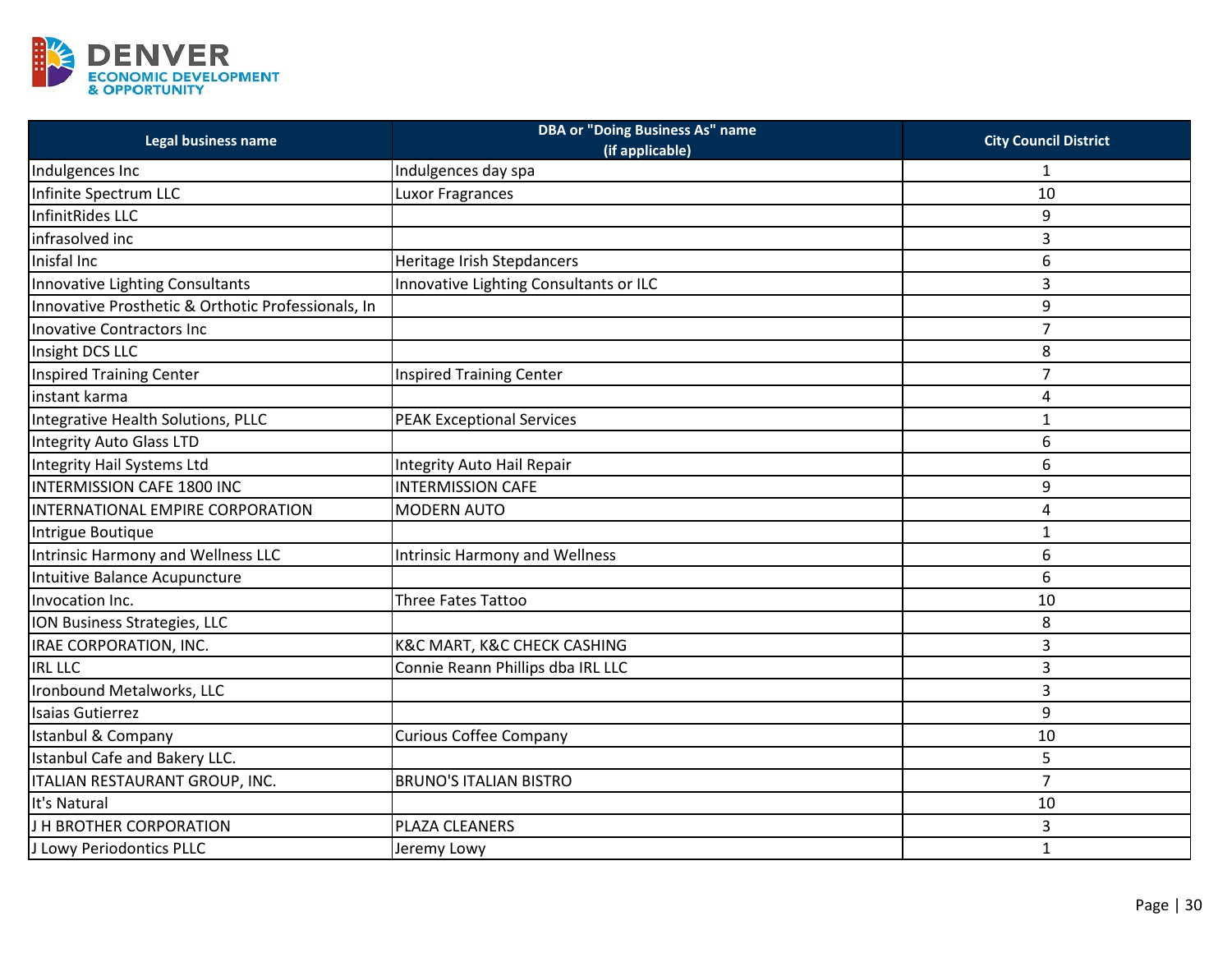

| Legal business name                | <b>DBA or "Doing Business As" name</b><br>(if applicable) | <b>City Council District</b> |
|------------------------------------|-----------------------------------------------------------|------------------------------|
| J&B Tavern                         | Candlelight Tavern                                        | 6                            |
| J&J food enterprise                | Quiznos                                                   | 1                            |
| J. Santell Capital Group           |                                                           | $\overline{7}$               |
| Jack Ludlam Photography LLC        |                                                           | $\mathbf{1}$                 |
| Jack Rabbit Slim LLC               | Jack Rabbit Slims                                         | 9                            |
| Jacqueline Moreno PHD LLC          |                                                           | 9                            |
| <b>JADE CAFE INC</b>               |                                                           | 8                            |
| Jaeseo Corporation                 | Woof In Boots                                             | 3                            |
| Jagged Mountain Craft Brewery, LLC |                                                           | 9                            |
| Jamaican Grille LLC                |                                                           | 8                            |
| Jambo Motors LLC                   |                                                           | 5                            |
| Jandrowe, LLC                      | <b>Clothes Mentor</b>                                     | $\overline{2}$               |
| Jantala Massage Inc                | Jantala Thai Massage                                      | 9                            |
| Japan Food Concepts, Inc           | Kobe An Japanese Restaurant                               | 10                           |
| Japanese Food Concepts Ilc         | Kobe An LoHi                                              | $\mathbf{1}$                 |
| Javier Jaimes Beauty LLC           |                                                           | 4                            |
| JBe Beauty LLC                     |                                                           | 6                            |
| JBFD Sales, LLC                    | Just Between Friends Denver                               | 9                            |
| JC Porter                          |                                                           | $\mathbf{1}$                 |
| Jean Granbery Inc                  | La pachanga                                               | 3                            |
| Jefferson Park Pub LLC             |                                                           | $\mathbf{1}$                 |
| Jeffrey Knott                      |                                                           | 9                            |
| Jeffry T Parker DC PC              | <b>Parker Wellness Center</b>                             | 4                            |
| Jennifair Hairstylist LLC          | Jennifer Pederson                                         | 10                           |
| Jerry's Corner Store               |                                                           | 9                            |
| JES Studios, LLC                   | Pure Barre Denver Highlands                               | $\mathbf{1}$                 |
| Jessica Dries INC                  |                                                           | 9                            |
| Jessica Graves MA LPC BCB          |                                                           | $\mathbf{1}$                 |
| Jessica Lee Smiles, LLC            | <b>Abundant Smiles</b>                                    | $\mathbf{1}$                 |
| Jet City Coffee Inc.               | Metropolis Coffee                                         | 10                           |
| JFG Colorado                       | <b>Fantastic Sams Tamarac</b>                             | 4                            |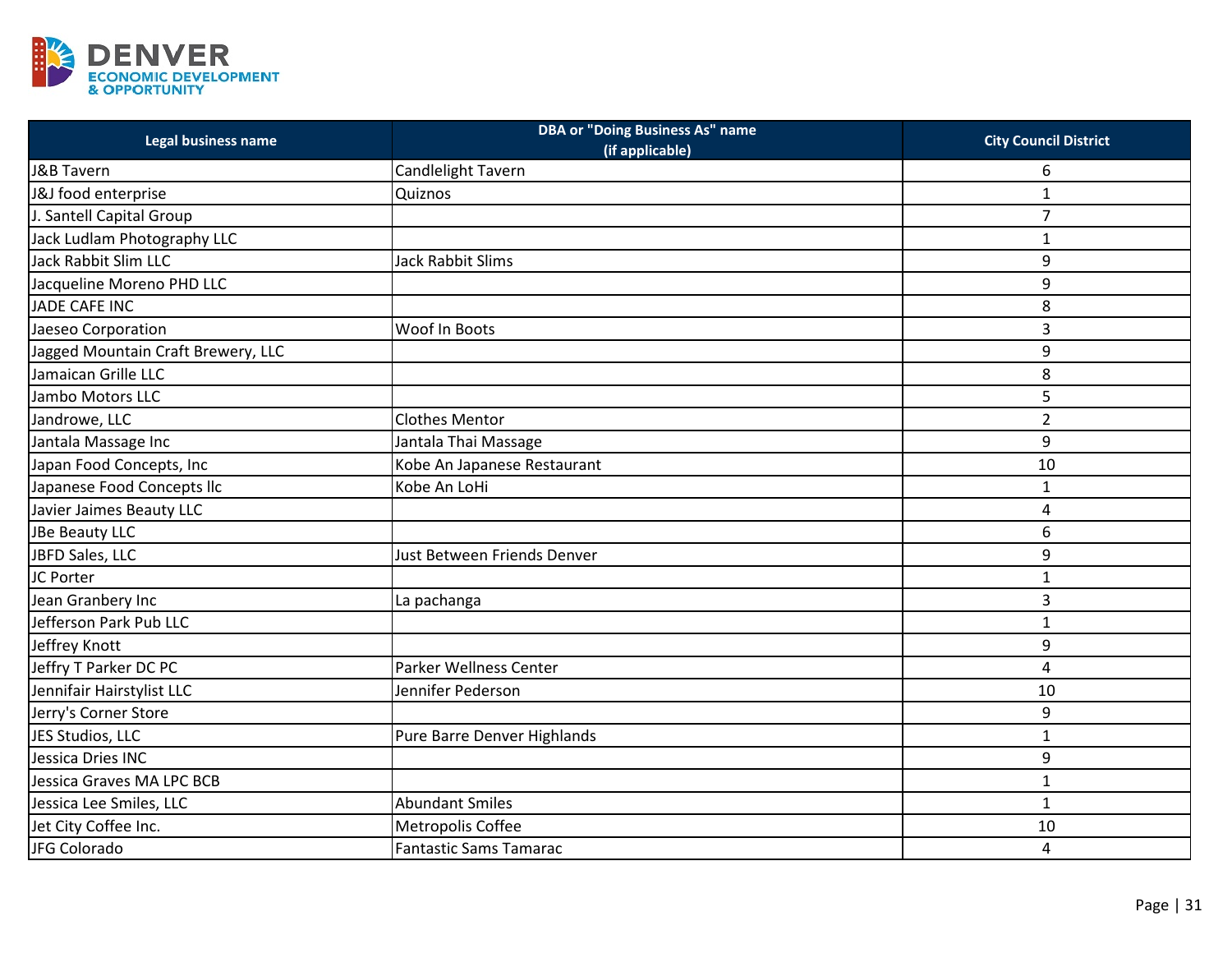

| Legal business name            | <b>DBA or "Doing Business As" name</b><br>(if applicable) | <b>City Council District</b> |
|--------------------------------|-----------------------------------------------------------|------------------------------|
| JHV637 LLC                     | Salon Joa                                                 | 8                            |
| Jill Bonahoom LLC              | JB Enterprises, Jill Bonahoom LLC                         | 10                           |
| Jin Li Lai Inc                 | Tatsu Izakaya                                             | 6                            |
| JJC Auto Repair, LLC           | JJC Auto Repair                                           | $\overline{7}$               |
| JJJ Sportsbook                 | The Sportsbook Bar & Grill                                | 6                            |
| <b>JJK PLACES, PBC</b>         |                                                           | 9                            |
| JJ's Bistro                    |                                                           | 9                            |
| JNGB, Inc.                     | The Growth Coach Denver Metro                             | 9                            |
| JNicole                        | Janelle Rocha                                             | 6                            |
| JO-AL SHOES, INC.              | <b>REPUBLIC SHOES</b>                                     | 4                            |
| Joanna F. Johnson              | <b>E2 Business Gifts</b>                                  | 8                            |
| Joe Maxx Coffee Company - CO   |                                                           | 3                            |
| John M Flanigan DDS            | <b>Flanigan Dentistry</b>                                 | 4                            |
| Joie de Vivre Pilates          |                                                           | $\mathbf{1}$                 |
| Joie Salon                     |                                                           | 9                            |
| Jonathan Lew                   | <b>Fortune Cookie Tattoo</b>                              | 9                            |
| Jonathan P. Benefield, DDS, PC |                                                           | 10                           |
| Jonathan Phillips              | Jonathan Phillips Photography                             | 11                           |
| Joshua Corporation             | Signarama Downtown Denver                                 | 10                           |
| Joy Hill, LLC                  | <b>Joy Hill</b>                                           | $\overline{7}$               |
| Joyeria Franco LLC             |                                                           | 8                            |
| JP Inc                         | Pure Nail Spa                                             | 5                            |
| JS Strategic Marketing         | Denver Media Designs                                      | 9                            |
| JTN Inc                        | Duality                                                   | $\mathbf{1}$                 |
| Jubilee Coffee Co              | Jubilee Roasting Co                                       | 9                            |
| <b>JUDY'S PLAZA</b>            |                                                           | 9                            |
| Julia Pishko, Cosmetologist    |                                                           | 6                            |
| Julianna's Wardrobe            | Julianna's Wardrobe                                       | 9                            |
| Juno Salon LLC                 | <b>G&amp;F Investments LLC</b>                            | 10                           |
| <b>JUST BE KITCHEN</b>         |                                                           | 1                            |
| Just the Wax, LLC              | Cherri McKinney                                           | $\mathbf 1$                  |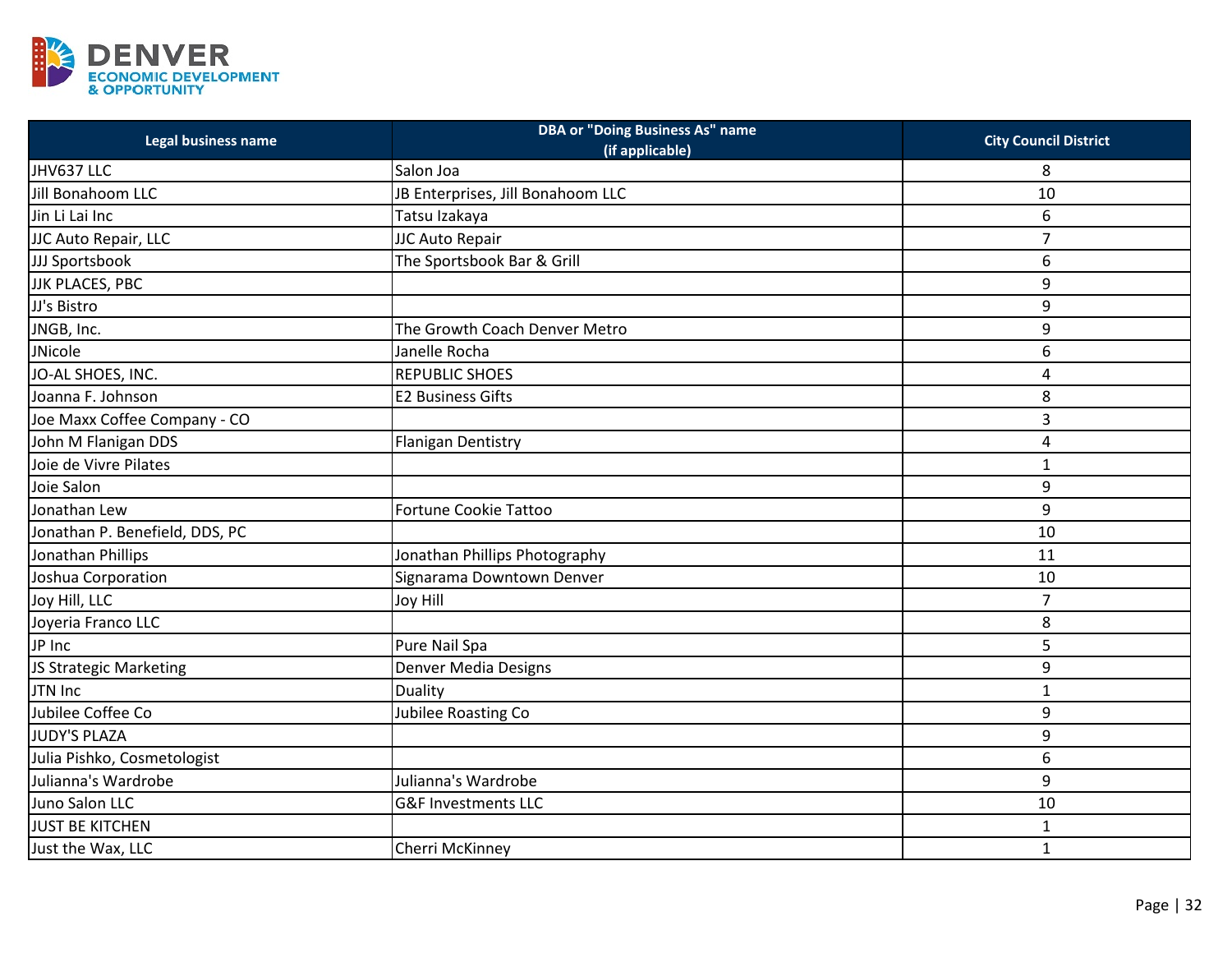

| Legal business name            | <b>DBA or "Doing Business As" name</b><br>(if applicable) | <b>City Council District</b> |
|--------------------------------|-----------------------------------------------------------|------------------------------|
| JW's Salon on 6th              |                                                           | 6                            |
| Jymi Shores                    | <b>Sincerely Tattoo</b>                                   | 5                            |
| K Rico To Go                   |                                                           | $\overline{7}$               |
| K. Arandale Designs            | Gallery 1505                                              | 7                            |
| K-7 Bunch Inc                  | The Viking Bar                                            | $\mathbf{1}$                 |
| Kabod Coffee                   | Kabod Coffee                                              | 8                            |
| Kadyluxe IIc                   |                                                           | $\overline{7}$               |
| Kaffe Colorado LLC             | Kaffe Landskap                                            | 9                            |
| Kaffe Landskap D2 LLC          | Kaffe Landskap                                            | 9                            |
| Kaitlin Green Tattoo           |                                                           | 10                           |
| Kamati Wellness                |                                                           | 6                            |
| Kara Schick Inc.               | Shine Studio                                              | 10                           |
| Kash IIc                       | Days Inn Denver Downtown                                  | 10                           |
| Katas Integrative Health       |                                                           | $\mathbf{1}$                 |
| Kathryn Scott Photogrpahy LLC  |                                                           | 8                            |
| Kav One LLC                    | Matchbox                                                  | 9                            |
| <b>KB</b> Furniture II         |                                                           | 3                            |
| <b>KB Vacations</b>            |                                                           | 9                            |
| <b>KCI Designs LLC</b>         | Kimberly + Cameron Interiors                              | 10                           |
| <b>KDLMT LLC</b>               | Krista DeNovellis LMT                                     | $\mathbf{1}$                 |
| KebroNat Supplies LLC          |                                                           | 11                           |
| Keep It All Clean LLC          |                                                           | 10                           |
| Keli, Inc                      | The Station Hair Studio                                   | 10                           |
| Kelley Schei Studio LLC        | Kelley Schei Studio                                       | 9                            |
| Kelly Wilson LLC               |                                                           | 10                           |
| Kevin Larson Presents          |                                                           | 10                           |
| Kevin R. Bates, D.C., P.C.     | Activa 360                                                | 6                            |
| <b>Key Ring LLC</b>            | Turtle Boat                                               | $\overline{7}$               |
| KG INTERNATION DRIVING SCHOOL  | KG INTERNATION DRIVING SCHOOL                             | 8                            |
| Khan Education Consulting, LLC |                                                           | 9                            |
| Kids 4 Real Inc.               |                                                           | 9                            |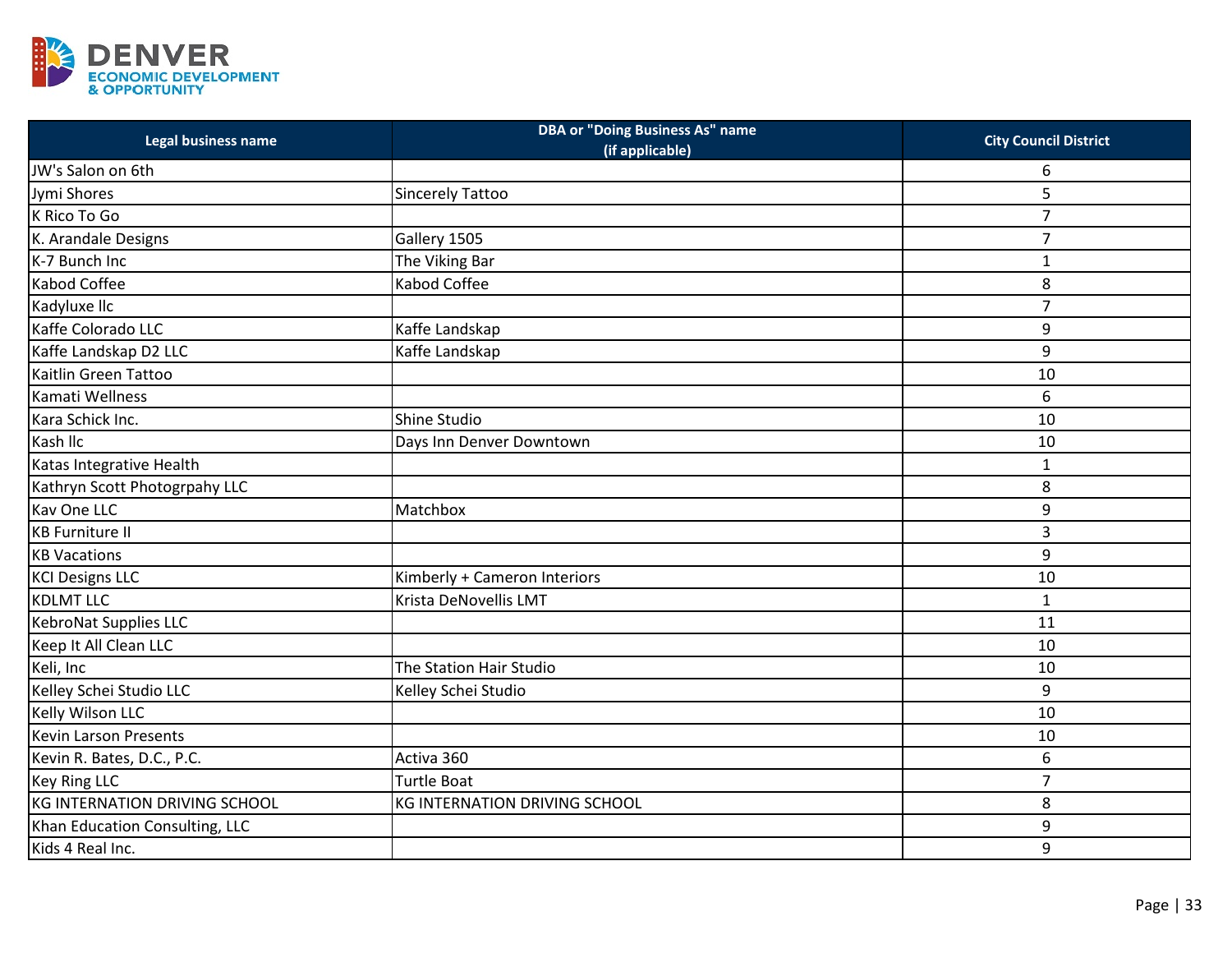

| <b>Legal business name</b>                     | <b>DBA or "Doing Business As" name</b><br>(if applicable) | <b>City Council District</b> |
|------------------------------------------------|-----------------------------------------------------------|------------------------------|
| Kids Dig Inc                                   |                                                           | $\overline{2}$               |
| Kids SmART Inc                                 | Kids SmART @ Denison                                      | $\overline{2}$               |
| Kidstar LLC                                    |                                                           | $\overline{7}$               |
| Kim Sanford                                    | Kim Sanford--from Biz Dev List                            | 3                            |
| Kin Woodcraft LLC                              | Kin Furniture Co.                                         | 10                           |
| King St Concepts. LLC.                         | <b>West End Tap House</b>                                 | $\mathbf{1}$                 |
| Kinga's Lounge INC                             | Kinga's Lounge                                            | 9                            |
| Kings Limo Services LLC                        |                                                           | 3                            |
| Kinney Enterprises, LLC                        | <b>CrossFit Park Hill</b>                                 | 5                            |
| Kirsten Lewis Photographer                     | <b>Kirsten Lewis</b>                                      | 7                            |
| <b>KKS Enterprises Inc.</b>                    | <b>KTM Men's Wear</b>                                     | 3                            |
| <b>Knew Conscious Gallery LLC</b>              | <b>Knew Conscious Gallery</b>                             | 9                            |
| <b>Knew Conscious LLC</b>                      | Knew Conscious, Knew Conscious Presents                   | 9                            |
| Komotodo Sushi Burrito Ilc                     | Komotodo Sushi Burrito                                    | 9                            |
| konstantinos harogiannis IIc                   | wash park dental center                                   | $\overline{7}$               |
| KOSMIMA, LLC                                   |                                                           | 9                            |
| Kouture Consignment & New                      |                                                           | 10                           |
| <b>KRC Complete Auto Repairs &amp; Details</b> |                                                           | 11                           |
| Kroese Chiropractic PC                         | 5280 Chiropractic                                         | 9                            |
| Krupitsky Design LLC                           |                                                           | 10                           |
| <b>KSK Group, INC.</b>                         | Gaslamp                                                   | 9                            |
| <b>KTH NGUYEN INC</b>                          | <b>SUBWAY 3121</b>                                        | 5                            |
| Ku Cha House of Tea                            |                                                           | 10                           |
| Kurt K. Tsumurads, DDS, PC                     |                                                           | 10                           |
| Kyoto Ramen Inc.                               | Kyoto Ramen                                               | 9                            |
| L and N Diesel Emission Testing and Repair     |                                                           | $\overline{7}$               |
| L.A. Zwicky, LLC                               |                                                           | 8                            |
| L.E.D There Be Light, LLC                      | L.E.D There Be Light                                      | 8                            |
| L39 Surfaces LLC                               |                                                           | $\mathbf{1}$                 |
| La Calena LLC                                  | Cafe Brazil                                               | $\mathbf{1}$                 |
| LA CATRINA LLC                                 |                                                           | 9                            |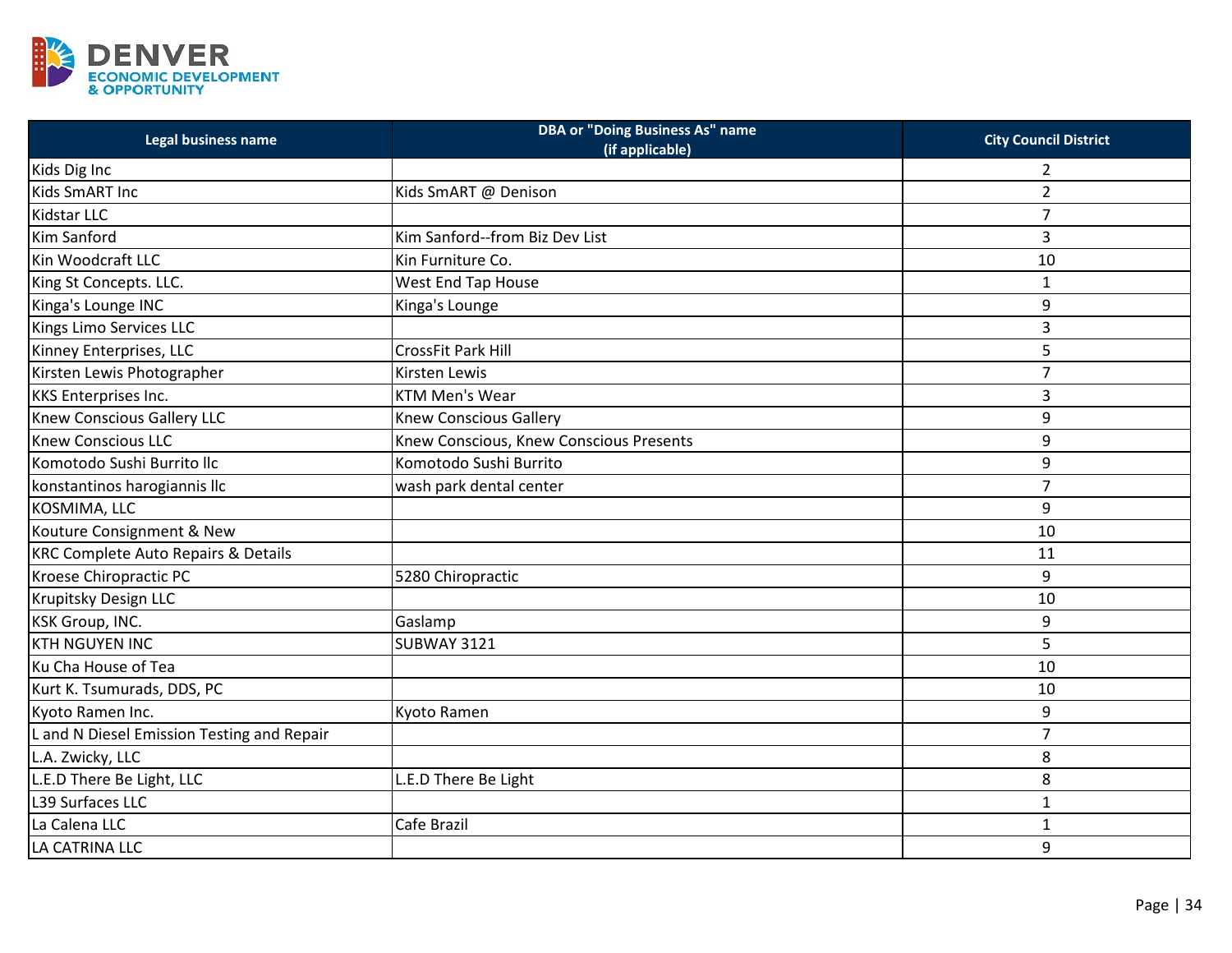

| Legal business name                           | <b>DBA or "Doing Business As" name</b><br>(if applicable) | <b>City Council District</b> |
|-----------------------------------------------|-----------------------------------------------------------|------------------------------|
| La Chilanga Corp                              | Las Hijas De La Chilanga                                  | 5                            |
| La Cocina de Lucho                            |                                                           | 6                            |
| La Fuente Mexican Food Inc                    |                                                           | $\mathbf{1}$                 |
| LA GOTITA LTD                                 | Reyco Tax Service                                         | $\overline{7}$               |
| La Gran Maria LLC                             | Maria Empanada                                            | $\overline{7}$               |
| La Guapa Inc                                  | La Guapa Boutique                                         | $\mathbf{1}$                 |
| LA LOVELY VINTAGE                             |                                                           | $\overline{7}$               |
| La Petite France Bakery Inc                   | La Petite                                                 | 6                            |
| La Rola Urban Colombian Food                  |                                                           | 9                            |
| LaCour StoneWorks LLC                         | LaCour StoneWorks                                         | $\overline{7}$               |
| Lacuna Limited                                | Lacuna Juice And Yoga                                     | 9                            |
| Lady Jones, LLC                               |                                                           | $\mathbf 1$                  |
| Lagree Luxe                                   |                                                           | 10                           |
| Lake Russian & Turkish Baths                  | Lake Steam Bath                                           | 3                            |
| lakrav IIc                                    | lakrav IIc                                                | 3                            |
| Lale Floral Designs LLC                       | Lale Florals                                              | 3                            |
| Lambothyst Theater LLC                        | Amethyst Coffee                                           | $\mathbf{1}$                 |
| LAN LAN TRAVEL LLC                            |                                                           | 3                            |
| Langston Group Ltd                            | <b>Goosetail Spaces</b>                                   | $\mathbf{1}$                 |
| Lao Wang Noodle House Inc.                    |                                                           | 3                            |
| Larco LTD                                     |                                                           | 4                            |
| Larimer Square Professional Dental Group, LLC | <b>Comfort Dental Downtown</b>                            | 9                            |
| Larry R Shughart CPA, Inc.                    | Neighborhood Accounting and Tax                           | $\overline{4}$               |
| Laser Lounge Spa                              |                                                           | 10                           |
| Lasha Crandall                                | Beauty by Lasha LLC                                       | $\mathbf{1}$                 |
| Laura A Newman LLC                            | Herbs Jazz & Blues                                        | 9                            |
| Lavouge nails and spa1                        |                                                           | 5                            |
| Lawrence & Larimer LLC                        | Lawrence And Larimer Clothing And Supply Co.              | 9                            |
| Lazo Foods LLC                                | Lazo Empanadas                                            | 9                            |
| LB3 LLC                                       | Little Beast Street Food                                  | 10                           |
| <b>LDC Foods LLC</b>                          | Ohana Island Kitchen                                      | $\mathbf{1}$                 |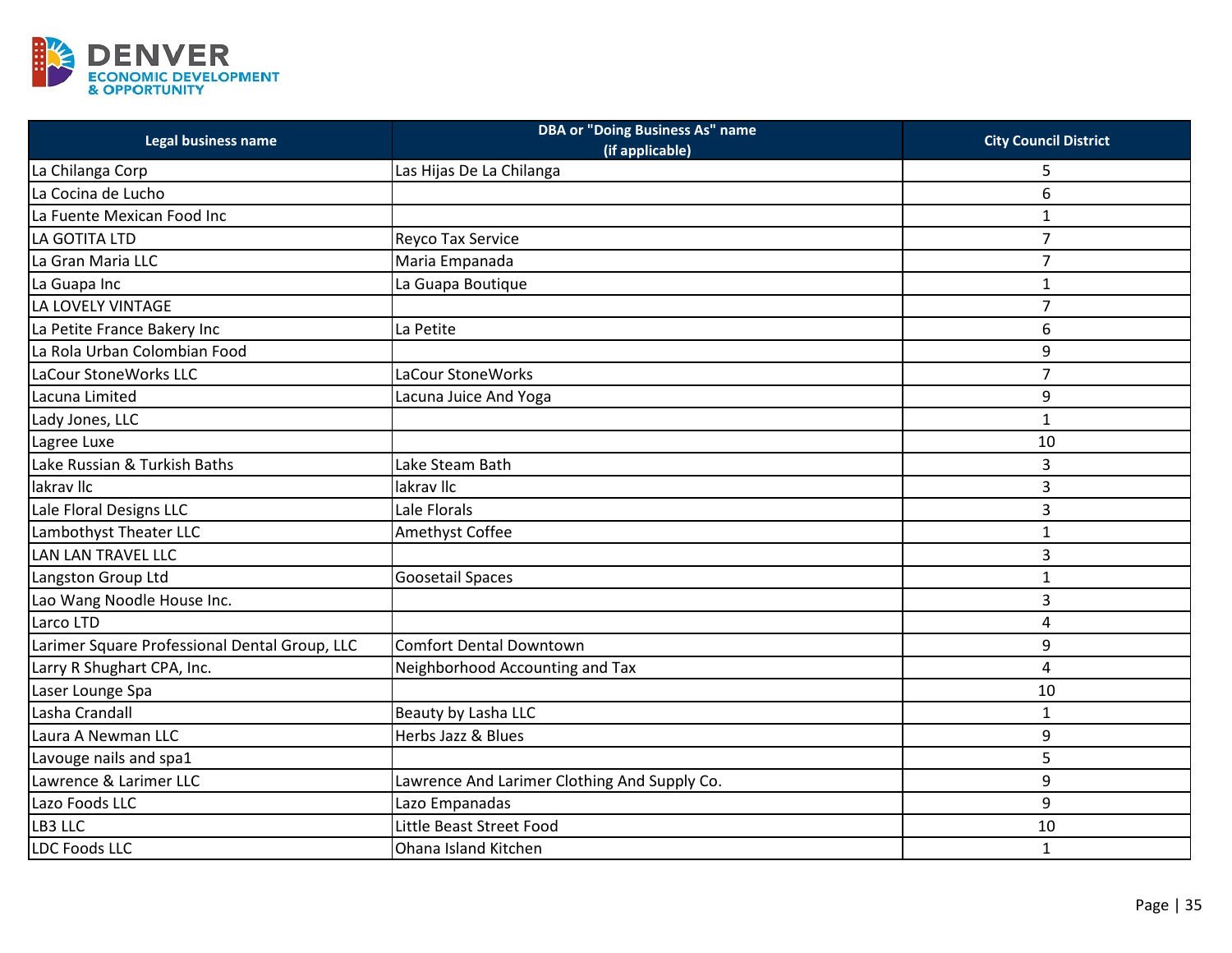

| Legal business name                 | <b>DBA or "Doing Business As" name</b><br>(if applicable) | <b>City Council District</b> |
|-------------------------------------|-----------------------------------------------------------|------------------------------|
| LDi Holdings, LLC                   | <b>Y.Lo Epicure Catering</b>                              | 7                            |
| Leetsdale Barbers LLC               | Leetsdale Barbers                                         | 5                            |
| Legacy Towing LLC                   |                                                           | 9                            |
| Legends Kuts and Styles             |                                                           | 11                           |
| Lehman Disability Planning, LLC     |                                                           | 4                            |
| Leo's Sports Bar & Billiards, LLC   |                                                           | $\mathbf{1}$                 |
| Leo's Towing LLC                    | Leo's Towing                                              | $\overline{7}$               |
| Leslie Cikra Fitness LLC            |                                                           | 9                            |
| Let Em Have It, Inc.                | Let Em Have It Salon                                      | 10                           |
| Level 3 Fitness, LLC                |                                                           | 5                            |
| LF Capital LLC                      |                                                           | 10                           |
| <b>LFCF LLC</b>                     | Nonnas Chicago Bistro and Bella Vino Wine Bar             | 5                            |
| LHR, LLC                            | Designs Inspired By You                                   | $\overline{7}$               |
| Life Springs Family Chiropractic PC | Life Springs Family Chiropractic                          | 6                            |
| LIFETIME TATTOO                     |                                                           | 10                           |
| Lift Your leg, inc                  | Camp Bow Wow                                              | $\overline{7}$               |
| Lightware, Inc.                     |                                                           | $\overline{7}$               |
| Lil Fellas LLC                      | Taste the Love Cooking                                    | 3                            |
| Lilac Salon LLC                     |                                                           | 3                            |
| Lili Marlene Lampshades             | Lili Marlene Lampshades                                   | $\overline{7}$               |
| Lily's Cocina LLC                   |                                                           | $\overline{2}$               |
| Lily's Cocina Y Cantina             |                                                           | 3                            |
| Ling BBQ INC                        | Hong Kong BBQ                                             | $\overline{7}$               |
| Link A Coffee House LLC             | Link Coffee Bar                                           | 9                            |
| Lipgloss LLC                        |                                                           | 6                            |
| Lisa M Reinke                       | Lisa M Reinke Hair and Beauty Consultant                  | $\mathbf{1}$                 |
| Lisa Wong, MD, MS, LLC              |                                                           | 6                            |
| Little Black Church LLC             | Little Black Church                                       | 9                            |
| Little Machine                      |                                                           | $\mathbf{1}$                 |
| Little Pub #13 LLC                  | Doghouse Tavern                                           | $\overline{2}$               |
| Little Spark Learning Center LLC    |                                                           | 4                            |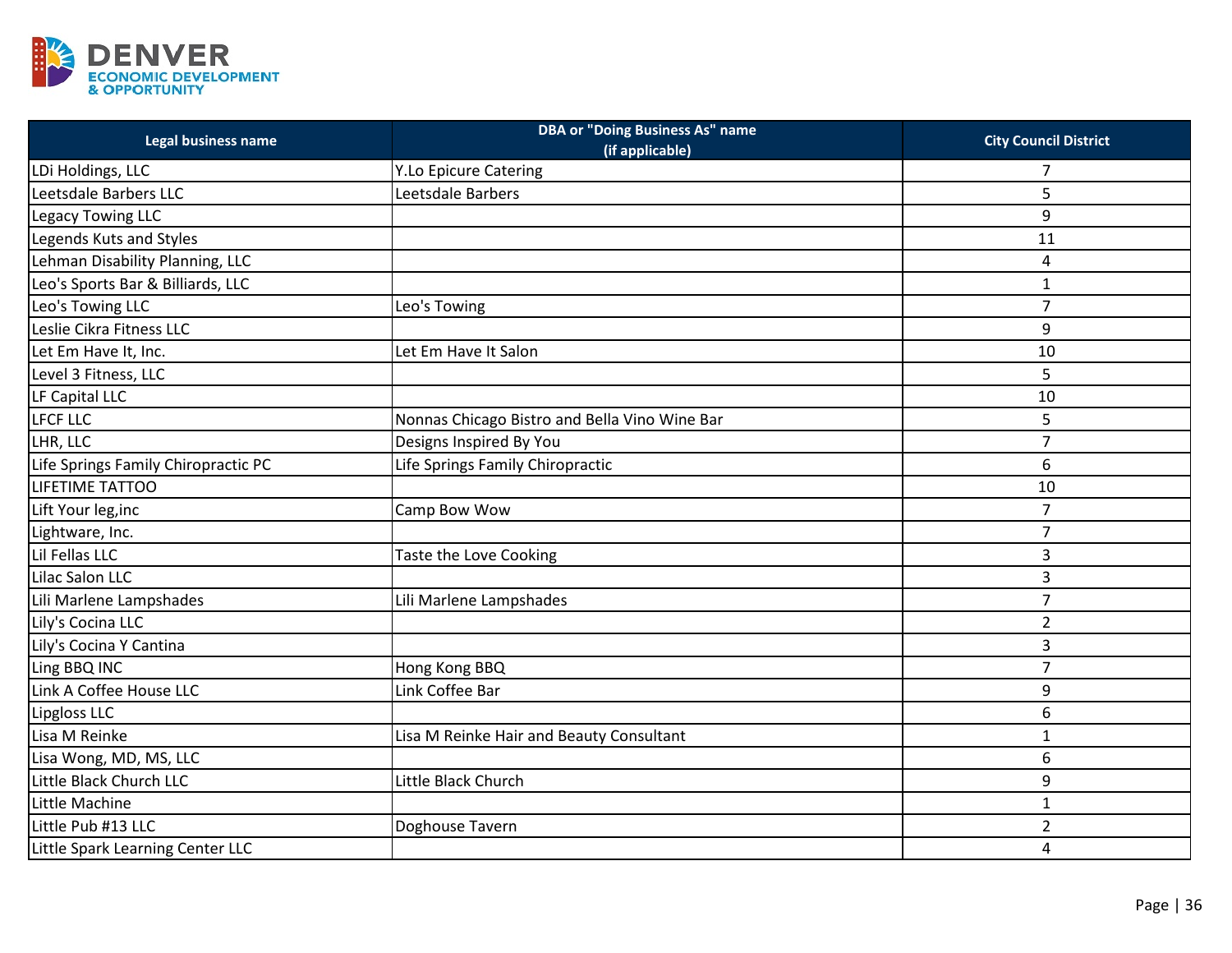

| Legal business name                      | <b>DBA or "Doing Business As" name</b><br>(if applicable) | <b>City Council District</b> |
|------------------------------------------|-----------------------------------------------------------|------------------------------|
| Littleton Contemporary Dance Center, LLC |                                                           | 2                            |
| Live Love Lash Denver LLC                |                                                           | 10                           |
| Livelihood Law, LLC                      |                                                           | 8                            |
| Living Craft LLC                         | Living Craft Design Build, Living Plasters                | 8                            |
| Living Hope Home Care                    |                                                           | 4                            |
| Living younger Longer Institute          | <b>TCM College</b>                                        | 9                            |
| Llantera Platino LLC                     |                                                           | $\overline{7}$               |
| LLK Inc.                                 | Cafe Metro                                                | 4                            |
| <b>LMent LLC</b>                         | <b>Moment Creative</b>                                    | 9                            |
| LNJ INC                                  | Deli King                                                 | 6                            |
| LO STELLA COLORADO LLC                   | LO STELLA RISTORANTE                                      | 10                           |
| LOC, LLC                                 | <b>ADOBO FOOD TRUCK</b>                                   | $\mathbf{1}$                 |
| Local Eyes LLC                           | LocalEyes Video Production                                | 9                            |
| Localwise Inc.                           |                                                           | 9                            |
| Lodge Adjusting and Consulting           | Pivot Adjusters, LLC                                      | $\overline{7}$               |
| Lodo Limo                                |                                                           | 4                            |
| Logan House Holdings LLC                 | Logan House Coffee                                        | 6                            |
| LoHi Athletic Club                       |                                                           | $\mathbf 1$                  |
| LONDON ALLEY SALON LLC                   | LONDON ALLEY SALON                                        | 10                           |
| Los Broncos Tires Shop II, LLC           |                                                           | 8                            |
| Los Cabos Restaurant II INC.             |                                                           | 9                            |
| Los Molinos II                           | Los Molinos At Auraria LLC                                | 9                            |
| Lost City LLC                            | Lost City                                                 | 9                            |
| Lost Planet Inc.                         | Roo Bar                                                   | 9                            |
| Low Blow LLC                             | LeBlanc Tattoos                                           | 9                            |
| Lowrey Parady Lebsack LLC                |                                                           | 10                           |
| Lowry CP LLC                             | Lowry Club Pilates                                        | 5                            |
| Loxx                                     |                                                           | $\overline{7}$               |
| Lucas and Lola Inc                       | Ruby Jane Boutique                                        | $\mathbf{1}$                 |
| Luceo Images LLC                         |                                                           | 3                            |
| Lucid Living Investments                 |                                                           | 9                            |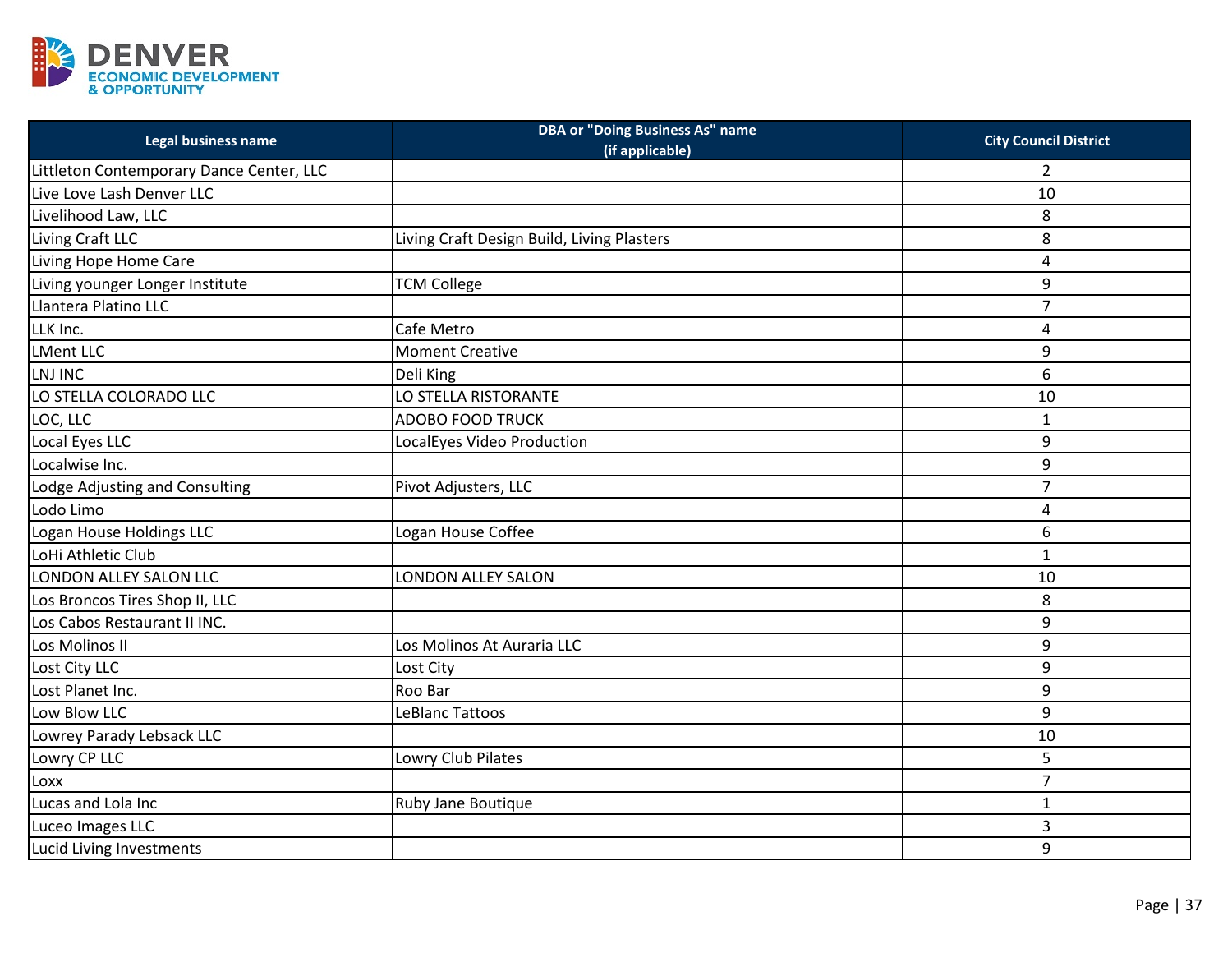

| Legal business name                | <b>DBA or "Doing Business As" name</b><br>(if applicable) | <b>City Council District</b> |
|------------------------------------|-----------------------------------------------------------|------------------------------|
| Lucky Bird LLC                     | Lucky Bird                                                | 1                            |
| Lucky Dive Inc                     | Star Bar                                                  | 9                            |
| Lucky Dog Inc. Limited             | Lucky Dog Grooming                                        | 6                            |
| Lucy's Ethiopian Restaurant        |                                                           | 5                            |
| <b>LUGDEN LLC</b>                  | Lugden                                                    | 9                            |
| LUMA ENTERPRISES, INC              | AT Audio Inc                                              | $\overline{7}$               |
| Luna Lash & Esthetics, LLC         |                                                           | 8                            |
| Luna Massage And Wellness, LLC     |                                                           | 9                            |
| LUNCH Am to Pm                     |                                                           | 9                            |
| Lupitas creations event center     |                                                           | $\overline{7}$               |
| Luujii Investments LLC             | Clean n Breazy                                            | 10                           |
| Luxe Deluxe Inc                    | Luxe Salon                                                | 9                            |
| M & E Dean inc.                    | The Beauty Box Denver                                     | 6                            |
| M & S Limited Liability Company    | <b>Ivy Nails</b>                                          | 4                            |
| M Ackerman Enterprises Inc.        | <b>Black Eye Coffee Company</b>                           | $\mathbf{1}$                 |
| M Trenz Inc                        | M Trenz                                                   | $\overline{7}$               |
| M Verdecchio LLC                   | Mindy at Cellar Door or Mindy Verdecchio Hair             | 8                            |
| <b>M&amp;M Hair Haven</b>          |                                                           | 8                            |
| M. Combs and Associates, LLC       | <b>Combs Communication Partners</b>                       | 3                            |
| M.TurnerLLC                        | Monica at Cellar Door                                     | 10                           |
| <b>Madcap Studios</b>              | The Factory                                               | 6                            |
| Maids Of Denver Ltd.               | <b>Organic Maids</b>                                      | 3                            |
| MAINSPRING F&B, LLC                | Blue Sparrow Coffee, Queens Eleven, Room for Milly        | 9                            |
| <b>Majestic Amplifications INC</b> |                                                           | $\mathbf{1}$                 |
| Makeup Madame                      | Makeup Madame                                             | 4                            |
| MakeUpMania, Inc.                  |                                                           | $\mathbf{1}$                 |
| Malgorzata Korosciel DDS PC        | Southeast Denver Dental                                   | 4                            |
| Mandy McClellan, LLC               |                                                           | 6                            |
| Mandy's Many Mountains LLC         | Curves   Jenny Craig                                      | $\overline{4}$               |
| Manh Le                            |                                                           | 10                           |
| Manicured LLC                      | Manicured                                                 | 5                            |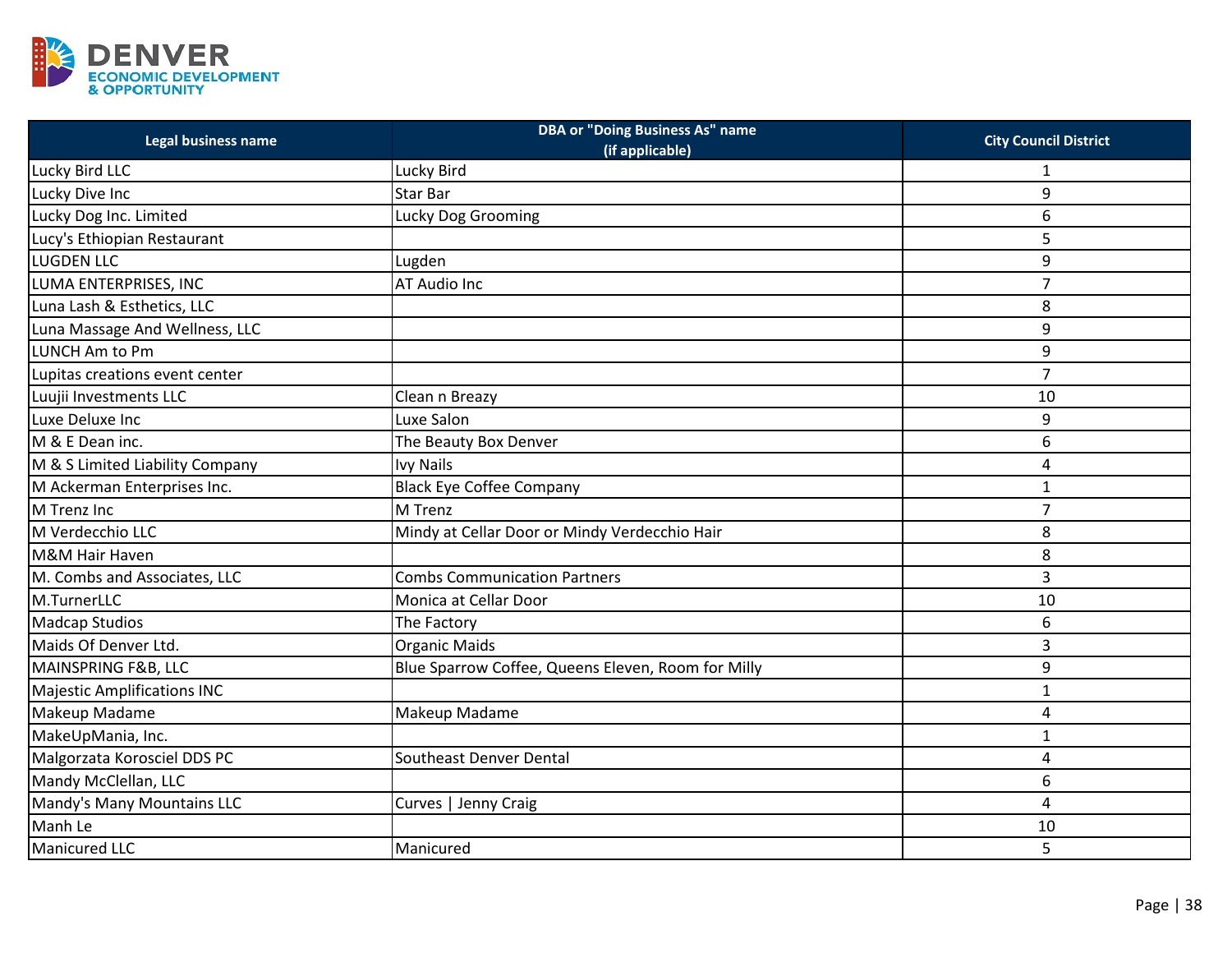

| Legal business name               | <b>DBA or "Doing Business As" name</b><br>(if applicable) | <b>City Council District</b> |
|-----------------------------------|-----------------------------------------------------------|------------------------------|
| Maranatha LLC                     | Wash Perk Coffee                                          | 7                            |
| Marc Piscotty Photography         |                                                           | $\mathbf{1}$                 |
| MARCA Strategic, LLC              |                                                           | $\mathbf{1}$                 |
| <b>Marcos Mexican Grill</b>       |                                                           | 11                           |
| Margo Toms LLC                    | <b>Essential Health</b>                                   | 5                            |
| Maria Empanada LLC                | Maria Empanada South Broadway                             | $\overline{7}$               |
| Mario Ghazanfari                  | Uomo Elegante / Mario Di Leone                            | 10                           |
| Mariscos El Malecon 2 LLC         | <b>MARISCOS EL MALECON</b>                                | 3                            |
| Marissa Parchman LLC              |                                                           | 1                            |
| Mark Leffingwell Photography      |                                                           | 8                            |
| <b>MARK SCOTT TATTOOS LLC</b>     |                                                           | 6                            |
| Marshall Austin MAP24 Rentals LLC |                                                           | 8                            |
| <b>Marshall Books</b>             |                                                           | 5                            |
| Martucci's Barber Company         |                                                           | $\mathbf{1}$                 |
| Marty's 47th Street Donuts, Inc.  |                                                           | 8                            |
| Massage by Amanda                 | Massage by Amanda                                         | 6                            |
| Master Yosvany Taekwondo LLC      |                                                           | 11                           |
| Matt Slaby Rental                 |                                                           | 3                            |
| MATTER Ltd.                       |                                                           | 9                            |
| Mauve Salon & Spa Inc.            |                                                           | 10                           |
| <b>Mayfair Partners LLC</b>       | Garlic Knot Mayfair                                       | 5                            |
| Mayfair Vision Clinic. LLC        |                                                           | 5                            |
| Mayu Meditation Cooperative       |                                                           | $\overline{7}$               |
| Mazie Pop LLC                     | <b>Rocket Fizz</b>                                        | 9                            |
| <b>MCA Maintenance</b>            | SD Radon                                                  | 6                            |
| McArmatas LLC.                    | Cap City Tavern                                           | 10                           |
| <b>McBoat Photography</b>         |                                                           | 6                            |
| McCarthy Hospitality Group LLC    |                                                           | 9                            |
| McLoughlin Bros LLC               | <b>Irish Snug</b>                                         | 10                           |
| MD Strategies, LLC                |                                                           | 5                            |
| <b>MDN Productions</b>            |                                                           | 6                            |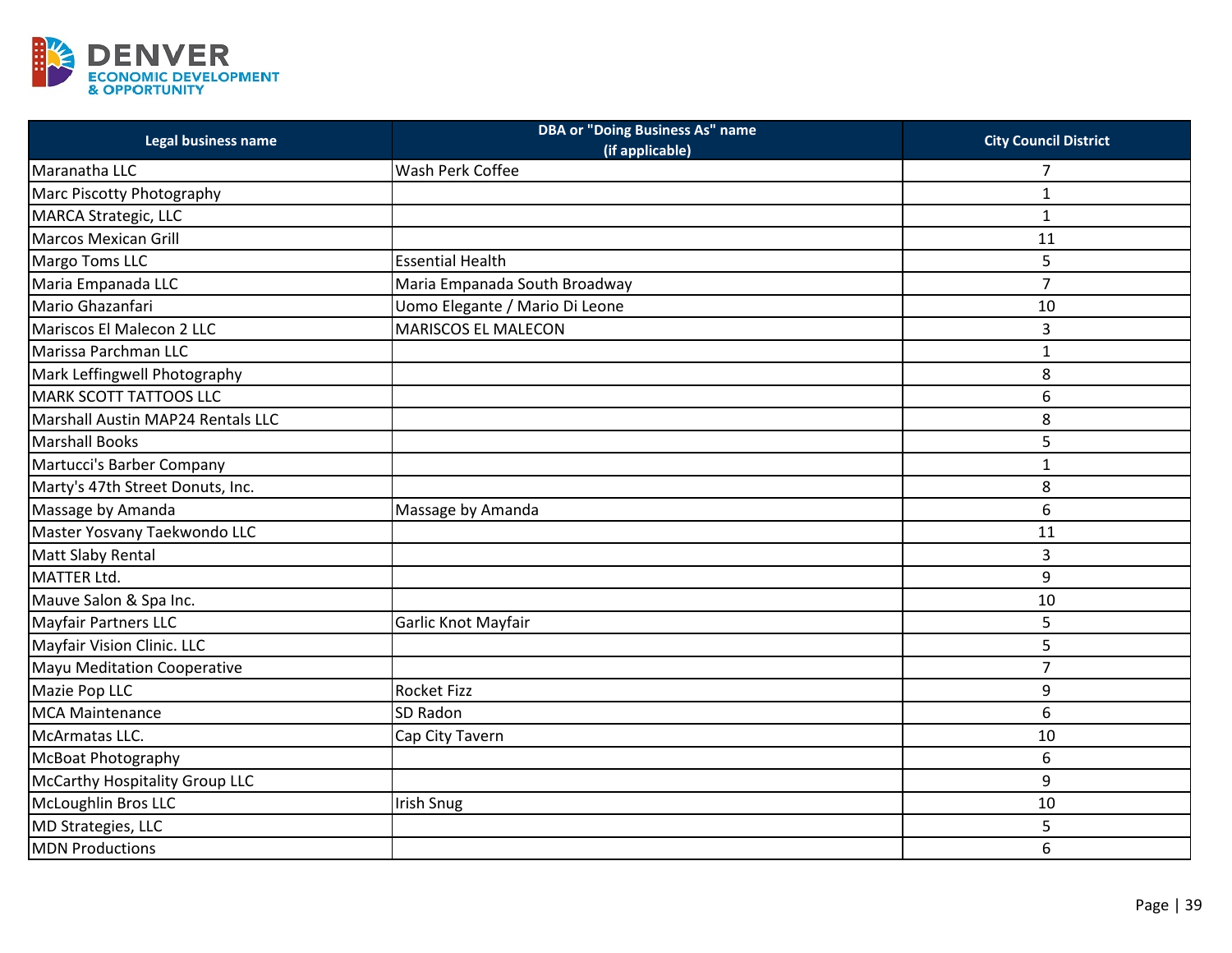

| Legal business name                 | <b>DBA or "Doing Business As" name</b><br>(if applicable) | <b>City Council District</b> |
|-------------------------------------|-----------------------------------------------------------|------------------------------|
| Mead St. Station                    | Mead St. Provisions                                       | 1                            |
| Meagan Montoya LLC                  |                                                           | 9                            |
| Medical Bill Gurus, Inc.            |                                                           | 9                            |
| <b>Medusa Plumbing</b>              |                                                           | 6                            |
| Meet. Play. Chill., LLC             |                                                           | 11                           |
| Meeting Point Acupuncture, LLC      | <b>Meeting Point Acupuncture</b>                          | $\overline{7}$               |
| Mega Burger LLC                     | <b>Taco Block</b>                                         | 3                            |
| Mega Cable Solutions LLC            |                                                           | 5                            |
| Megan DiLullo                       | Pawsitively Perfect Pet Sitting                           | $\mathbf{1}$                 |
| Megan Johnson Inc.                  |                                                           | 8                            |
| <b>Megan Rentals</b>                |                                                           | $\mathbf 1$                  |
| Meier LLC                           | <b>Meier Skis</b>                                         | $\overline{7}$               |
| Melissa Klapperich L.M.T            |                                                           | $\mathbf{1}$                 |
| melody cafe                         |                                                           | 5                            |
| <b>MENYA NO 2 LLC</b>               | Menya Ramen & Poke                                        | 9                            |
| Menya No. 1, LLC                    | Menya Noodle Bar                                          | 9                            |
| MER Inc                             | Smfg                                                      | 8                            |
| <b>Merfs Condiments LLC</b>         | <b>Merfs Condiments</b>                                   | 3                            |
| Merkato Market LLC                  |                                                           | 8                            |
| Mesob Ethiopian Restaurant          |                                                           | 5                            |
| Method Roasters Cafe 002 LLC        | <b>Method Collective</b>                                  | $\mathbf 1$                  |
| <b>Method Roasters LLC</b>          | <b>Method Coffee Roasters</b>                             | $\overline{7}$               |
| Metro Smiles P.C.                   |                                                           | $\mathbf{1}$                 |
| Mexico City Lounge, INC             |                                                           | 9                            |
| <b>Mezcla Maggie Catering</b>       | Mezcla Maggie                                             | 9                            |
| <b>MG Community Connections</b>     |                                                           | 10                           |
| mgm enterprises ltd                 | butcher block cafe                                        | 9                            |
| <b>MGT Restaurant Concepts, Inc</b> | No Name Grill                                             | $\overline{2}$               |
| <b>MHM Enterprises LLC</b>          | <b>Minuteman Press</b>                                    | $\overline{7}$               |
| Mi Barquilla Express INC            | Pozzetti Gelato                                           | 8                            |
| Mia Sorensen Esthetics LLC          | Mia Sorensen Esthetics                                    | $\overline{7}$               |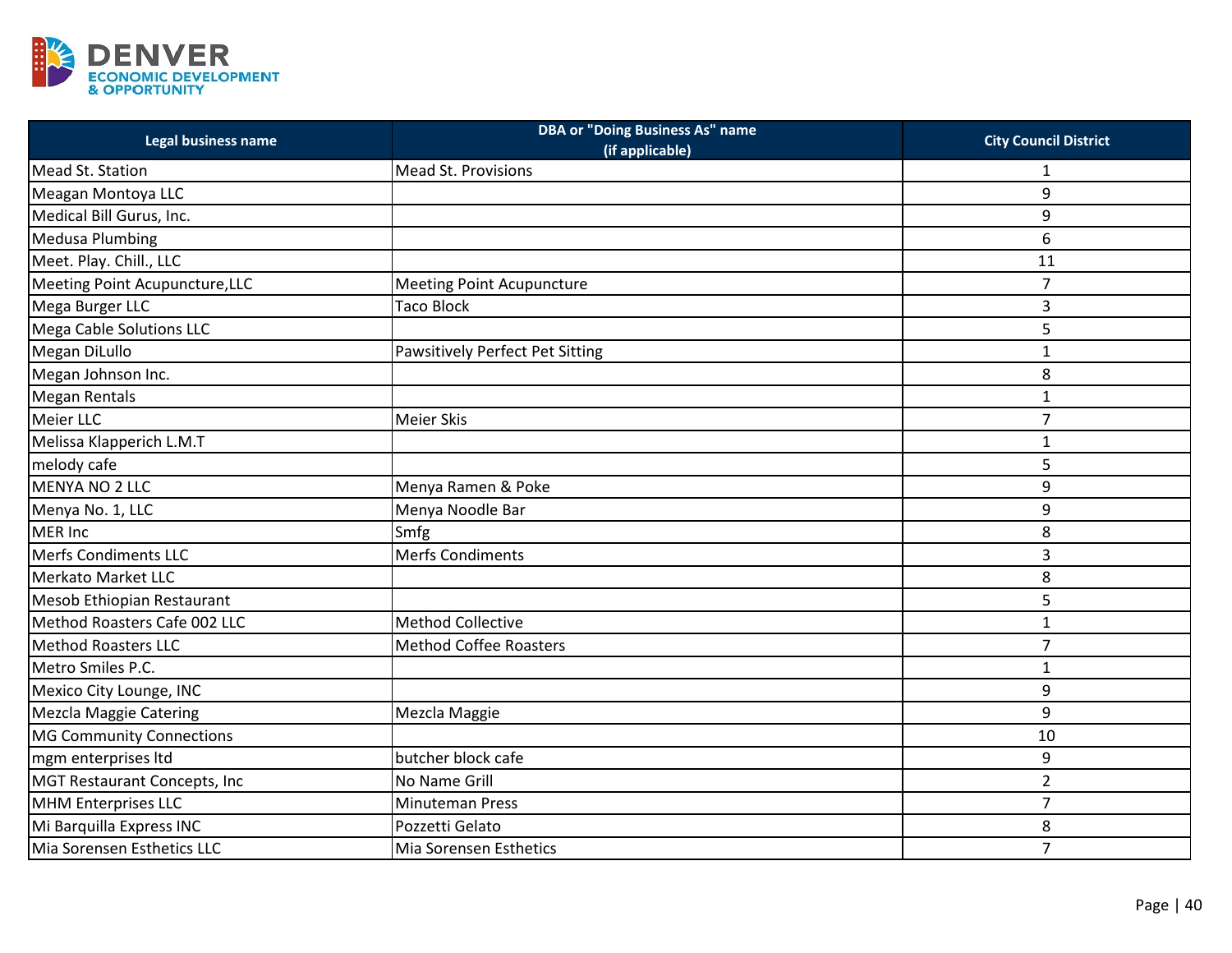

| Legal business name                 | <b>DBA or "Doing Business As" name</b><br>(if applicable) | <b>City Council District</b> |
|-------------------------------------|-----------------------------------------------------------|------------------------------|
| MIC OPTICAL SOURCING INC            | MIC OPTICAL                                               | 7                            |
| Michel Employee Associates          | <b>Butcher Block Cafe</b>                                 | 9                            |
| Michele Kennedy Piano Studio, LLC   | Michele Kennedy Piano Studio                              | 6                            |
| Michele Travels                     | Michele Travels (Travel Society)                          | $\mathbf{1}$                 |
| <b>Michelle Castor LLC</b>          | Agua y Sangre Healing                                     | $\overline{7}$               |
| Mid-Mod Mall, llc                   | Mid-Mod                                                   | $\mathbf{1}$                 |
| Midnight Moves, LLC                 | Midnight Moves @ Mile High                                | 10                           |
| Midwest Aaron                       | Midwest Aaron                                             | 9                            |
| <b>Mighty Fine Productions LLC</b>  |                                                           | 8                            |
| Mighty Karma LLC                    | Mighty Karma                                              | $\mathbf 1$                  |
| Mighty Movement Academy, LLC        |                                                           | 8                            |
| MIKA SUSHI III                      |                                                           | 4                            |
| Mikes Kitchen Inc                   | Mikes Kitchen                                             | 4                            |
| Mile Hi Limos LLC                   |                                                           | 8                            |
| Mile High Analytical LLC            | Mile High Analytical                                      | 3                            |
| Mile High City Enterprises, LLC     |                                                           | 9                            |
| Mile High City Sliders Inc.         |                                                           | 8                            |
| MILE HIGH ELECTRIC, INC             |                                                           | 9                            |
| Mile High Falcon LLC                |                                                           | 10                           |
| Mile High Festivals LLC             |                                                           | 8                            |
| Mile High Home Enterainment         |                                                           | 5                            |
| Mile High Media House, LLC          |                                                           | $\overline{4}$               |
| Mile High Natural Remedies Inc      |                                                           | 8                            |
| Mile High Psychotherapy LLC         |                                                           | 6                            |
| Mile High Smiles LLC                | iSmile Dental                                             | 3                            |
| Mile High Vienna Stand Ballpark LLC | <b>Ballpark Vienna Beef</b>                               | 9                            |
| Mile High Vienna Stand, LLC         |                                                           | $\overline{7}$               |
| Milk Tea People Inc                 |                                                           | 9                            |
| Milkroll Creamery, LLC              | <b>Milkroll Creamery</b>                                  | 10                           |
| Millennium Michael's Toys LLC       |                                                           | 6                            |
| Mills Force Inc                     |                                                           | 3                            |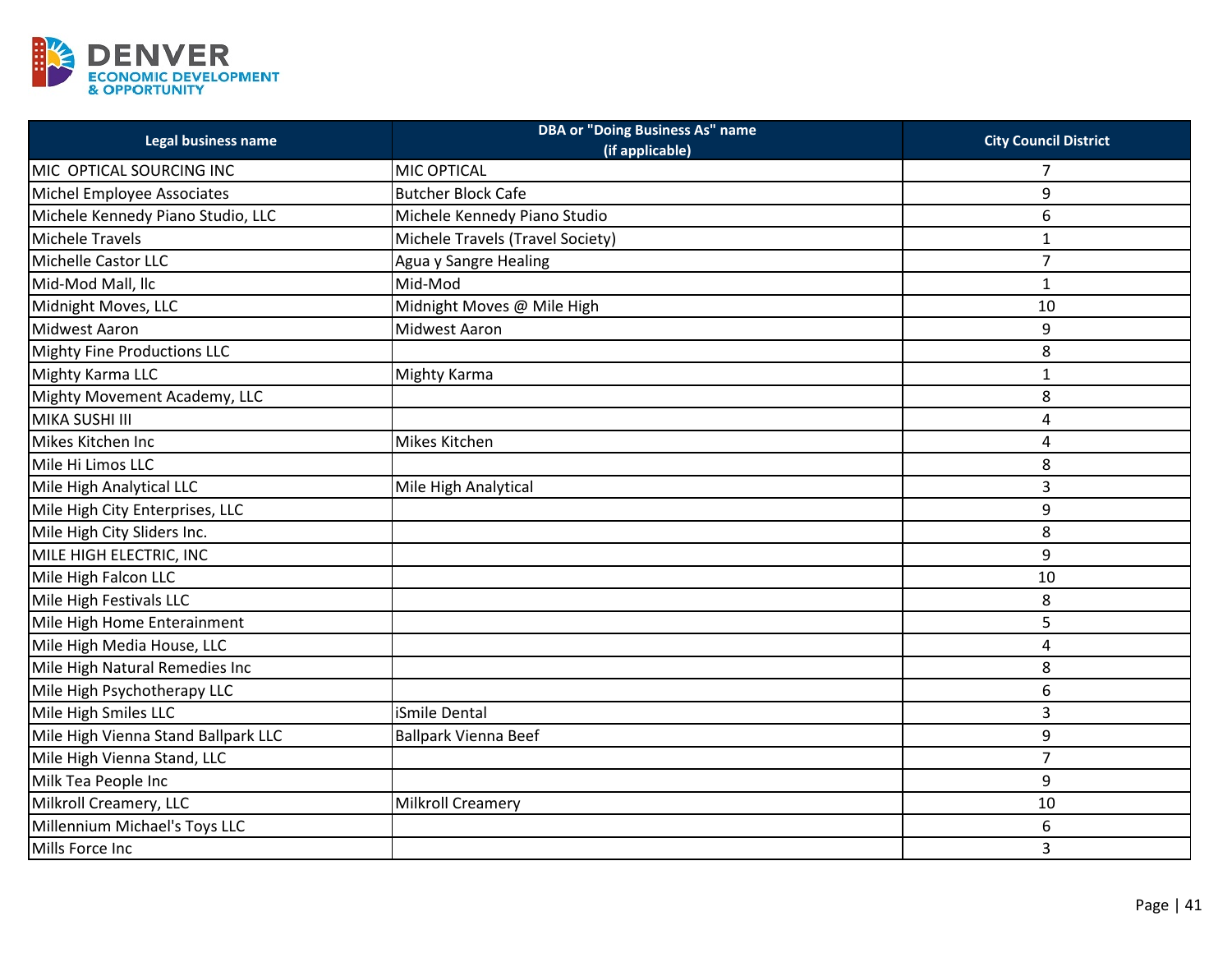

| Legal business name            | <b>DBA or "Doing Business As" name</b><br>(if applicable) | <b>City Council District</b> |
|--------------------------------|-----------------------------------------------------------|------------------------------|
| MIN FOOT REFLEXOLOGY SPA INC   | Min's Foot Spa and Reflexology                            | 8                            |
| Mindfully Curated LLC          | Mindfully Curated                                         | 4                            |
| Mindy Teiken MA CCC-SLP, LLC   |                                                           | $\overline{7}$               |
| Mindzai Hypnotherapy           |                                                           | 9                            |
| Miri V Llc                     | Miri V Studio                                             | 6                            |
| <b>Mirich Rentals</b>          |                                                           | $\mathbf 1$                  |
| Miss misha the barber          |                                                           | 4                            |
| Mix & Match Clothing Inc       |                                                           | $\overline{2}$               |
| Mizba Spa LLC                  | Izba Spa LLC                                              | 10                           |
| MJ Entertainment Inc.          |                                                           | 9                            |
| <b>MLT Solutions, LLC</b>      |                                                           | 8                            |
| Mobile Care LLC                |                                                           | 5                            |
| Mobile Tech 2853 Llc           |                                                           | 9                            |
| <b>Mockery Brewing LLC</b>     |                                                           | 9                            |
| Modern Boutique                |                                                           | 3                            |
| Modern Hair                    |                                                           | 4                            |
| Modern Hair Design             |                                                           | 3                            |
| Modern Nomad Home              | <b>Modern Nomad Home</b>                                  | 9                            |
| Modworks LLC                   | Modworks                                                  | 9                            |
| <b>Mojos Moving Services</b>   |                                                           | 10                           |
| Molly McCurdy LLC              | The Spare Drawer                                          | 9                            |
| Monaco Dental Associates, PLLC | <b>Happy Teeth</b>                                        | 10                           |
| Monaco Inn Restaurant Inc      |                                                           | 5                            |
| Mondo Mini                     |                                                           | 10                           |
| Monica Bojanic Inc.            |                                                           | 10                           |
| Monna Pizza LLC                | Pasta Pasta Pasta                                         | 10                           |
| Montbello Salon De Belleza     |                                                           | 8                            |
| Moonlite Images                | <b>Heads of State</b>                                     | $\mathbf 1$                  |
| Mop Factory Salon              |                                                           | 10                           |
| More Flowers LLC               |                                                           | 1                            |
| <b>MORENAS TACOS</b>           |                                                           | 3                            |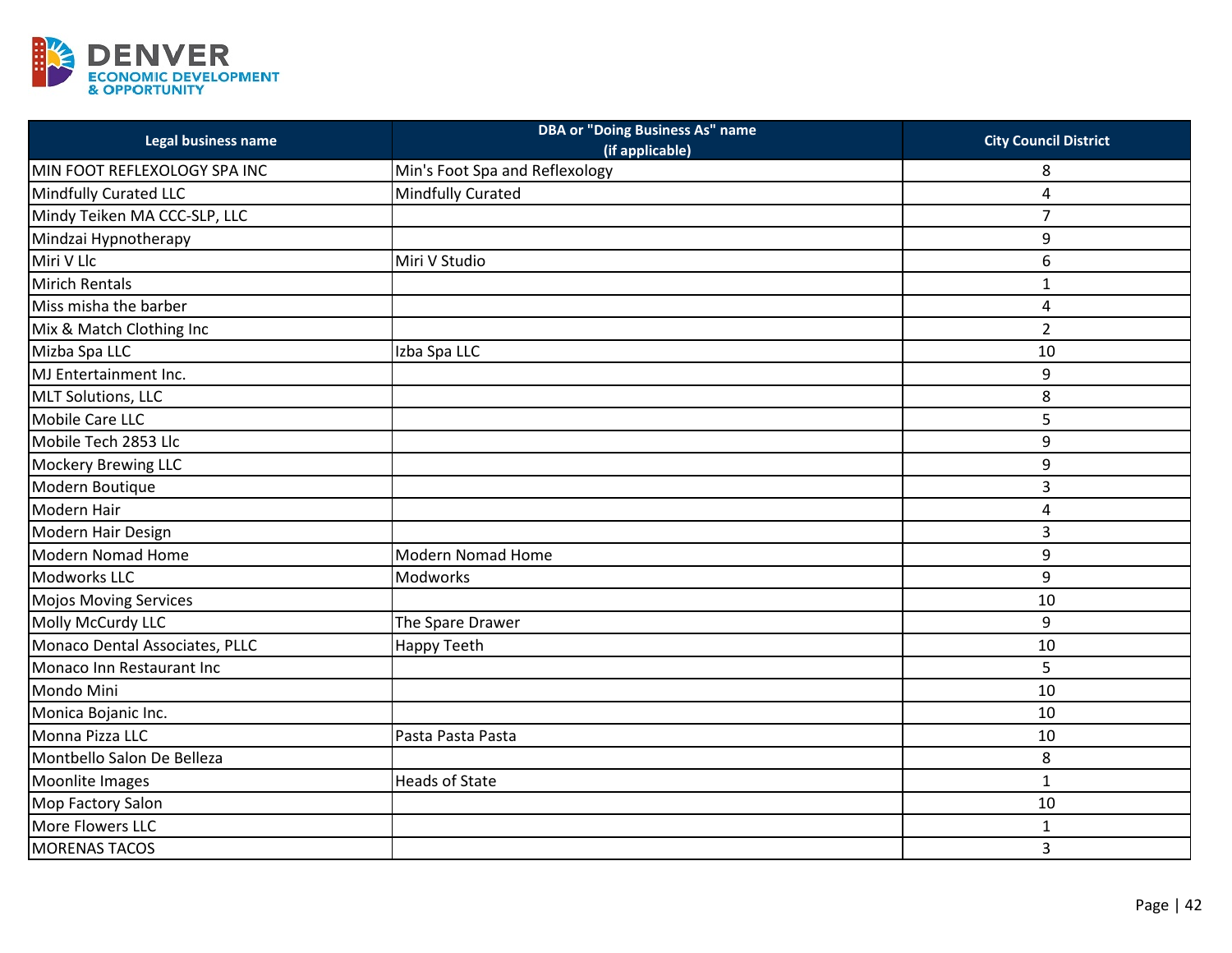

| <b>Legal business name</b>              | <b>DBA or "Doing Business As" name</b><br>(if applicable) | <b>City Council District</b> |
|-----------------------------------------|-----------------------------------------------------------|------------------------------|
| Moses Operandi, LLC                     |                                                           | 3                            |
| Moss Incorporated                       | Moss Denver                                               | $\overline{7}$               |
| Mother Tongue, LLC                      | Mother Tongue Street Kitchen                              | 10                           |
| Motion Chiropractic and Acupuncture, PC |                                                           | 9                            |
| <b>Mountain Crust LLC</b>               | <b>Mountain Crust Catering</b>                            | 6                            |
| <b>Mountain Movement</b>                |                                                           | 6                            |
| Moving Body Chiropractic                |                                                           | 10                           |
| Moving Systems of the Rockies, LLC      | Denver's Moving Boxes                                     | $\overline{7}$               |
| Moxie cafe LLC                          |                                                           | 10                           |
| <b>Mozart's Denver</b>                  |                                                           | 5                            |
| <b>MPG Ventures LLC</b>                 | <b>Charcoal Bistro</b>                                    | 6                            |
| MR HAO GRILL LLC                        | Mr hao grill                                              | 4                            |
| Mr Miner LLC                            | Mr. Miner's Meat & Cheese                                 | 4                            |
| <b>MSL Associates Inc</b>               | Mark Stevens Photography                                  | 4                            |
| MTC Ventures, LLC a Colorado LLC        | The Pasty Republic                                        | $\mathbf{1}$                 |
| mu Denver LLC                           | mu Denver                                                 | 8                            |
| Murphy West Ltd                         | Miya Salon & Spa                                          | 1                            |
| MVP Meetings, LLC                       |                                                           | 9                            |
| MVP Sales + Marketing Ilc               |                                                           | $\mathbf{1}$                 |
| <b>MW8601 LLC</b>                       | MemoryWise                                                | $\overline{2}$               |
| My Hair By Mer LLC                      |                                                           | 9                            |
| My Hair Trip Salon LLC                  | My Hair Trip Salon                                        | 3                            |
| Mya Therapy LLC                         |                                                           | 10                           |
| Mykal Grant Day Spa & Salon             | Mykal Grant Salon                                         | 8                            |
| Myotactics, LLC                         | <b>Myotactics</b>                                         | 10                           |
| N <sub>2</sub> Inc                      |                                                           | 6                            |
| Nail Zone LLC                           |                                                           | 10                           |
| NAILS TOUCH VY INCORPORATED             | NAILS TOUCH VY INCORPORATED                               | 5                            |
| NailsTouch Corp                         | 5280 Nails                                                | 10                           |
| Namastee LLC                            | Mint Indian Restaurant and Lounge                         | 10                           |
| Nanan LLC                               | <b>Fantastic Sams</b>                                     | 6                            |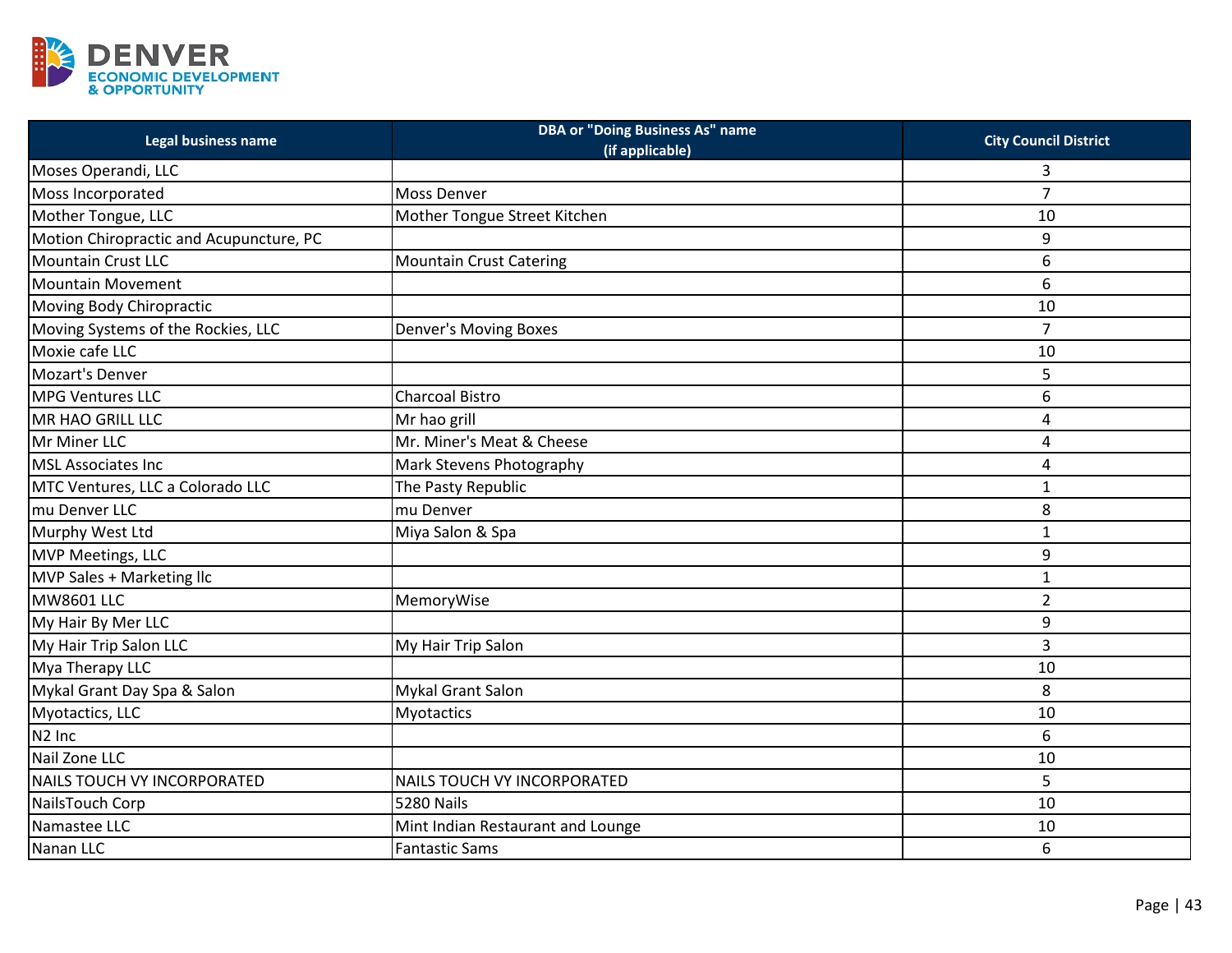

| Legal business name                            | <b>DBA or "Doing Business As" name</b><br>(if applicable) | <b>City Council District</b> |
|------------------------------------------------|-----------------------------------------------------------|------------------------------|
| Nancy & Co LLC                                 | <b>NC Nail Supply</b>                                     | 3                            |
| Naomi Kamla LLC                                | Naomi Kamla                                               | 3                            |
| NARS, LLC                                      | <b>DENVERS C STORE</b>                                    | $\overline{7}$               |
| Nashville Tavern Corporation                   | The Monkey Barrel                                         | $\mathbf 1$                  |
| Nathan B. Helm, DDS MS PLLC                    | <b>Helm Orthodontics</b>                                  | 11                           |
| <b>National Water Hauling</b>                  |                                                           | 5                            |
| <b>NATIONS AUTO INC</b>                        |                                                           | $\overline{7}$               |
| Nations Auto Inc. II                           |                                                           | $\overline{7}$               |
| Native Campervans, LLC                         |                                                           | 9                            |
| Naudio, LLC                                    | <b>Rocky Mountain Recorders</b>                           | $\overline{7}$               |
| Nava LLC                                       | Obento                                                    | 9                            |
| Navajo Bar LLC                                 | The High Lonesome                                         | $\mathbf{1}$                 |
| <b>Nefer Nails</b>                             |                                                           | $\overline{2}$               |
| Neighborhood Noodle Inc                        | Shells and Sauce                                          | 10                           |
| Neighbors, LLC                                 | neighors at parkill                                       | 8                            |
| Nekadam Skin Esthetics                         |                                                           | 10                           |
| Nelson and Associates Remodeling Inc           |                                                           | 6                            |
| <b>New Generation Roofing</b>                  |                                                           | $\mathbf{1}$                 |
| New Moon Strategies LLC                        | Reign Rituals                                             | 9                            |
| <b>New Time Corporation</b>                    | Pho Le                                                    | 3                            |
| <b>Newspace Analytics LLC</b>                  |                                                           | 3                            |
| Next Step Feeding and Behavioral Services, LLC |                                                           | 8                            |
| <b>NF SWEETS INC</b>                           |                                                           | 8                            |
| Niche Doctors LLC                              |                                                           | $\mathbf{1}$                 |
| Nicole Nichols Photography, LLC                |                                                           | $\overline{7}$               |
| Nikki A. Rae Photography                       |                                                           | $\overline{7}$               |
| Nikki's Costume Closet                         |                                                           | $\mathbf{1}$                 |
| Ninth Circle Inc                               | 7Twenty Boardshop                                         | $\overline{7}$               |
| Niza Knoll Gallery                             |                                                           | 3                            |
| No Limit Seamless Gutters Inc                  |                                                           | $\overline{7}$               |
| Noah Care Ride LLC                             |                                                           | 10                           |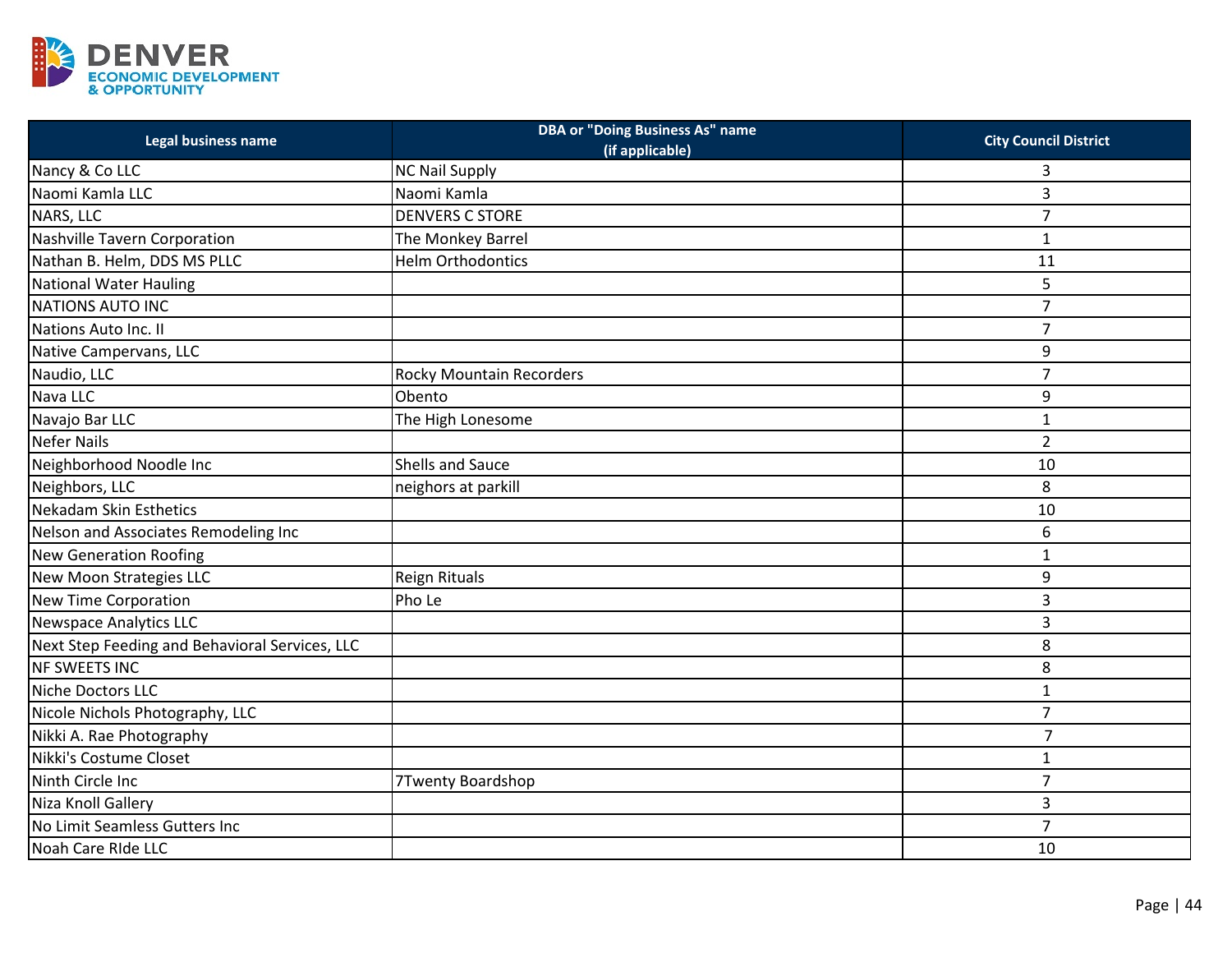

| Legal business name                        | <b>DBA or "Doing Business As" name</b><br>(if applicable) | <b>City Council District</b> |
|--------------------------------------------|-----------------------------------------------------------|------------------------------|
| Nob Hill Inn, Inc.                         |                                                           | 10                           |
| Noble Beast Canine Companion Services, LLC | <b>Noble Beast Dog Training</b>                           | 9                            |
| Norrio LLC                                 | <b>HOTWORX- Denver LOHI</b>                               | $\mathbf{1}$                 |
| Not Really a Business LLC                  | Goldie and Bob                                            | 9                            |
| Nouveau wax and aesthetics inc             | Nouveau wax and aesthetics                                | 6                            |
| Nova Vapors LLC                            |                                                           | 11                           |
| NPLH, LLC                                  | Mile High Hamburger Marya's                               | 10                           |
| <b>NSA LLC</b>                             | Pour House Pub                                            | 9                            |
| <b>NU Food LLC</b>                         |                                                           | 10                           |
| Nug Nugs Diner LLC                         | <b>Nug Nugs Diner</b>                                     | 1                            |
| <b>NuHung LLC</b>                          |                                                           | $\overline{7}$               |
| O <sub>2</sub> LLC                         | Pudge Brothers Pizza                                      | 4                            |
| O2 Yoga LLC                                | Oasis Yoga                                                | $\mathbf{1}$                 |
| Oak Capital                                | Oak Capital                                               | $\overline{7}$               |
| <b>OCG Denver LLC</b>                      |                                                           | 8                            |
| odmitrius studio                           |                                                           | 3                            |
| Odyssey Italian Bistro & Wine Bar, Inc     | Odyssey Italian Restaurant                                | 10                           |
| O'Fallons inc.                             | <b>Brooklyns Restaurant</b>                               | 3                            |
| OffBeat Marketing, LLC                     | <b>OffBeat Marketing</b>                                  | 9                            |
| Office Furnture EZ, LLC                    |                                                           | 8                            |
| OG painting                                |                                                           | 10                           |
| Ogilby Inc. DBA BLOCK21 LLC                |                                                           | 10                           |
| Ohana Yoga Inc                             | Ohana Yoga + Barre                                        | $\mathbf{1}$                 |
| Okay Poke, LLC                             | OK Poke                                                   | 9                            |
| Okinawa Karate LLC                         |                                                           | 4                            |
| Old Fences, inc.                           | The Front Porch                                           | 9                            |
| Olive & Finch Comm, LLC                    |                                                           | 8                            |
| Olive & Finch, Inc                         |                                                           | 9                            |
| Omayo LLC                                  | <b>Restor Medical Spa</b>                                 | 8                            |
| Omayra's Catering, Inc.                    |                                                           | 3                            |
| On Call Biz Services                       | On Call Restaurant Accounting (OCRA)                      | 9                            |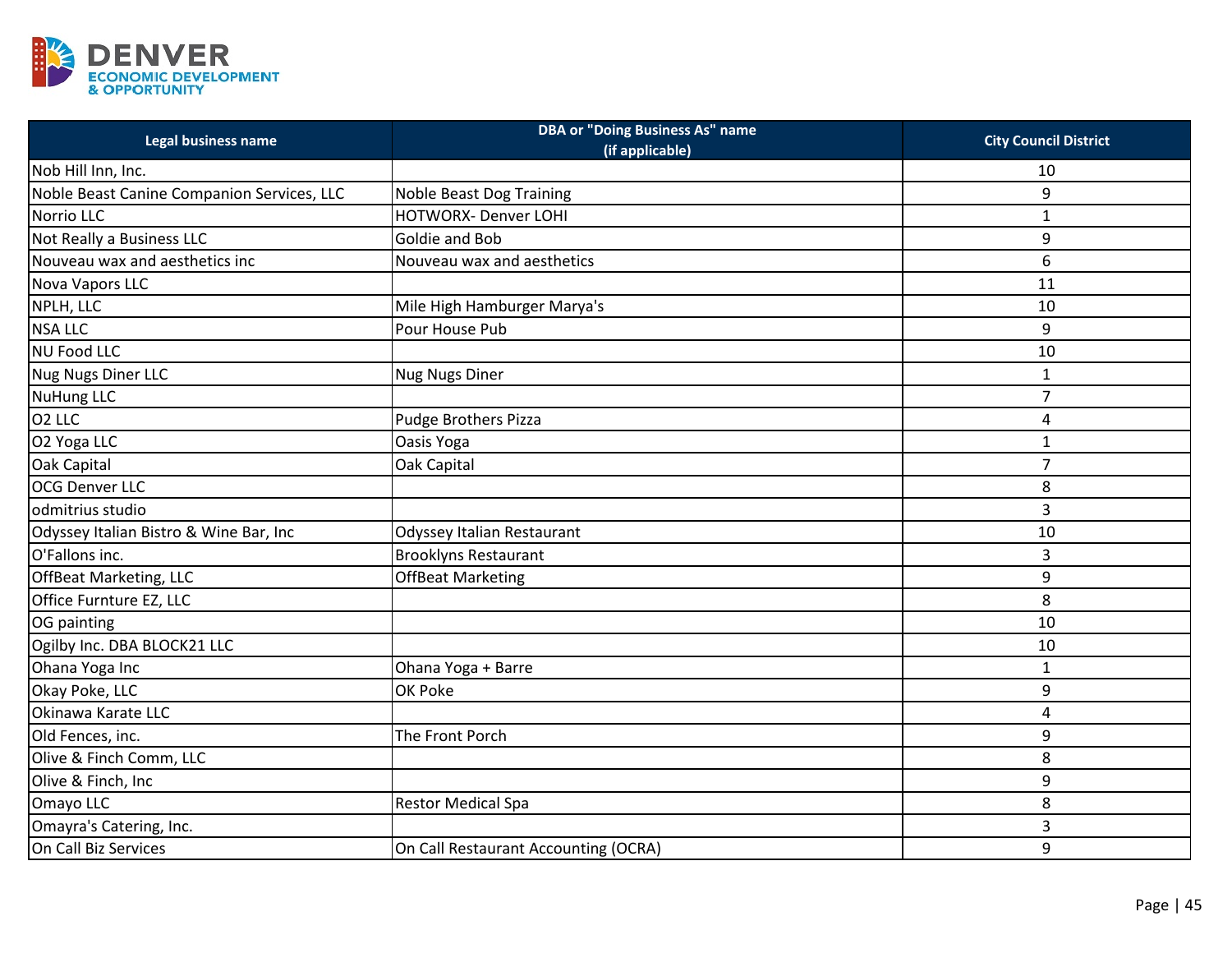

| Legal business name               | <b>DBA or "Doing Business As" name</b><br>(if applicable) | <b>City Council District</b> |
|-----------------------------------|-----------------------------------------------------------|------------------------------|
| On Purpose Now Enterprises, LLC   |                                                           | 10                           |
| One Red Inc                       | Mitch Van Cleave                                          | 10                           |
| Onus iV Hydration LLC             | Onus iV                                                   | $\mathbf{1}$                 |
| Opal Acupuncture, LLC             | Opal Acupuncture, LLC                                     | $\mathbf{1}$                 |
| Opal Eyes                         |                                                           | 3                            |
| Optimal Concessions, LLC          |                                                           | 11                           |
| <b>Oracle Salon LLC</b>           | Oracle Offerings                                          | 4                            |
| Orland Ink Inc.                   |                                                           | 6                            |
| OT Plus, Inc.                     | O.T.Plus; OTPlus; O. T. Plus, Inc.                        | 6                            |
| Our Three Initials LLC            | Wide Right                                                | 9                            |
| Out of The Blue                   |                                                           | $\overline{7}$               |
| Out Of The Box Cleaning Services  |                                                           | 8                            |
| Out of the Box Property Services  |                                                           | 9                            |
| P & T Esthetics                   | <b>Glow Facial Bar</b>                                    | 10                           |
| Paige Ashley, LLC                 | <b>Melrose and Madison</b>                                | $\overline{7}$               |
| Paint Horse Home Painting Inc     |                                                           | $\overline{7}$               |
| Paired LLC                        | Beckon/Call                                               | 9                            |
| Pakim Corp                        | Dae Gee #2                                                | 10                           |
| PAKIM SECOND CORP                 | DAE GEE #3                                                | $\overline{7}$               |
| Panaderia Juanita's               |                                                           | 9                            |
| Pangaea Salon, LLC                |                                                           | 5                            |
| PanXchange, Inc                   |                                                           | 10                           |
| Paragon Graphics & Printing LLC   |                                                           | 4                            |
| Paramathma Inc                    |                                                           | 4                            |
| Paramount Audio Video Corporation |                                                           | $\overline{7}$               |
| <b>Parella Printing</b>           | DBA Pyramid Print & Graphics                              | $\overline{7}$               |
| Park Hill Barbers LLC             |                                                           | 9                            |
| Park Hill Dance Academy           |                                                           | 8                            |
| Park Hill Hub LLC                 | Park Hill HUB                                             | 8                            |
| Park Hill Nails Company           |                                                           | 8                            |
| Park Hill Sushi Co LLC            | Park Hill Sushi Co                                        | 5                            |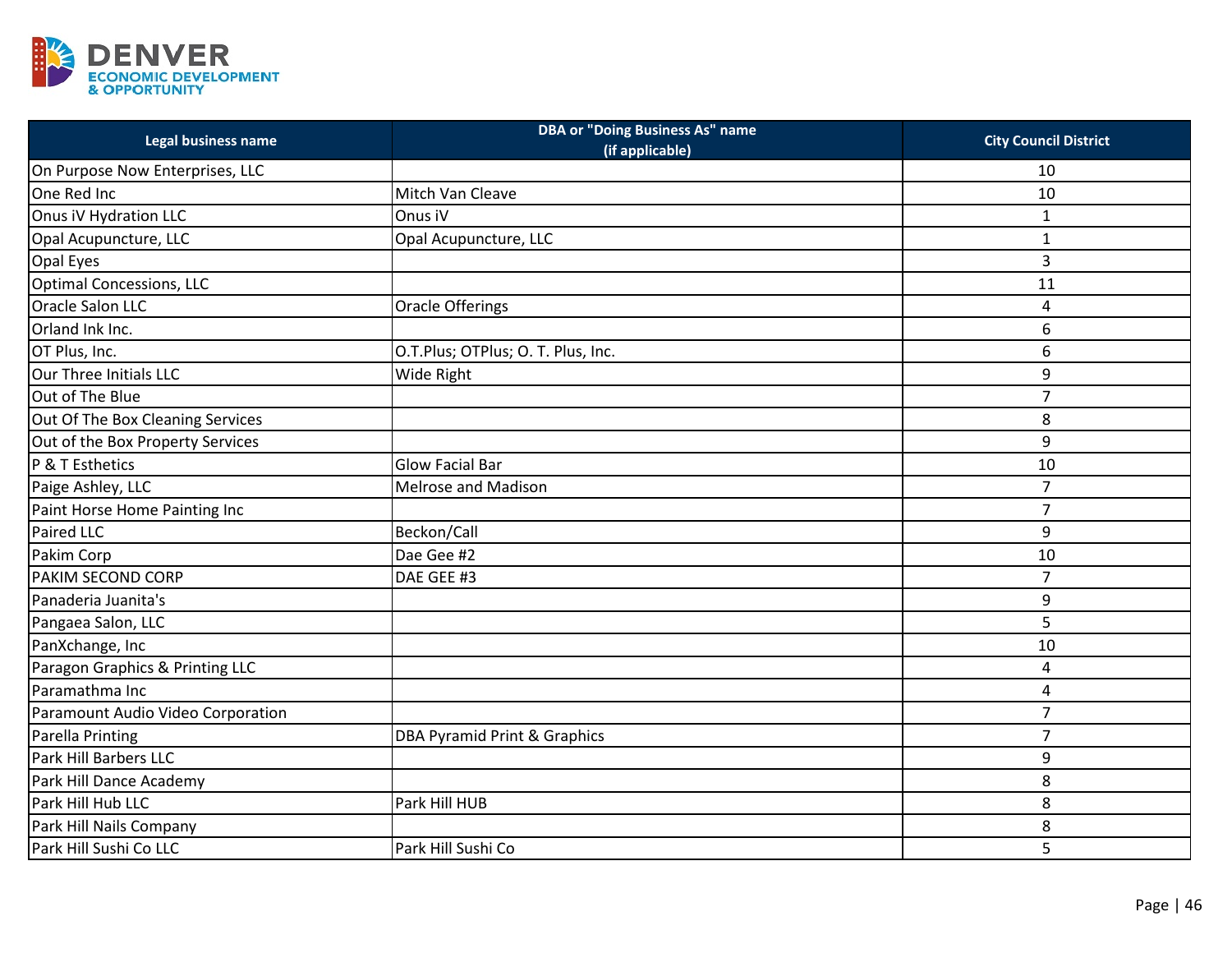

| Legal business name                | <b>DBA or "Doing Business As" name</b><br>(if applicable) | <b>City Council District</b> |
|------------------------------------|-----------------------------------------------------------|------------------------------|
| Parsley and Bailey, LLC            | Parsley                                                   | 10                           |
| <b>Particular Consulting</b>       | <b>Particular Consulting</b>                              | 6                            |
| <b>PASSCO LLC</b>                  |                                                           | 8                            |
| Pastore's Italian Foods Inc.       |                                                           | 6                            |
| Patterson Inn LLC                  | Patterson Inn                                             | 10                           |
| Pay less limo llc                  | Pay less limo llc                                         | 5                            |
| PB Restaurants, LLC                | Protein Bar & Kitchen                                     | 9                            |
| PBG Associates Inc.                | <b>Client Connection Inc.</b>                             | 4                            |
| Peak 1 Electric LLC                |                                                           | $\overline{2}$               |
| PEAK ONE SPORTS MARKETING, LLC     | Peak 1 Sports                                             | 6                            |
| Peak Tickets LLC                   |                                                           | 10                           |
| Pearl Nail Bar, Inc                |                                                           | 4                            |
| Pearl Street Chiropractic          |                                                           | 6                            |
| Pearl Street Hospitality, LLC      | <b>Hudson Hill</b>                                        | 10                           |
| Pearl Street LoHi LLC              | Lady Jane                                                 | $\mathbf{1}$                 |
| PERFECT CUTS INC                   |                                                           | 4                            |
| Performance Window Tiint Ilc       |                                                           | 6                            |
| Perrott Enterprises, Inc.          | 5280 Custom Framing                                       | 9                            |
| Perseverance Athletic Performances | <b>Bodies By Perseverance</b>                             | 9                            |
| Perseverance Staffing, LLC         | Perseverance                                              | 6                            |
| <b>PETEYBIRD LLC</b>               | Peteybird Ice Cream Sandwiches                            | 9                            |
| PHAMLU INC                         | <b>NAILS TOUCH 32</b>                                     | $\mathbf{1}$                 |
| <b>Phases Design Studio</b>        | Alo Goods                                                 | $\overline{2}$               |
| Phidiax, LLC                       |                                                           | 9                            |
| Phillips Restaurant Group LLC      | grind kitchen + watering hole                             | 10                           |
| PHO 21 LLC                         | <b>DENVER PHO</b>                                         | $\overline{7}$               |
| PHO 79 RESTAURANT INCORPORATED     | <b>PHO 79</b>                                             | 3                            |
| Pho 999 LLC                        |                                                           | 8                            |
| Pho Forever LLC                    | Tony Pho                                                  | $\overline{7}$               |
| Pho OK Noodle Soup and Grill INC   |                                                           | 5                            |
| Phoenix Tattoo Company             |                                                           | 3                            |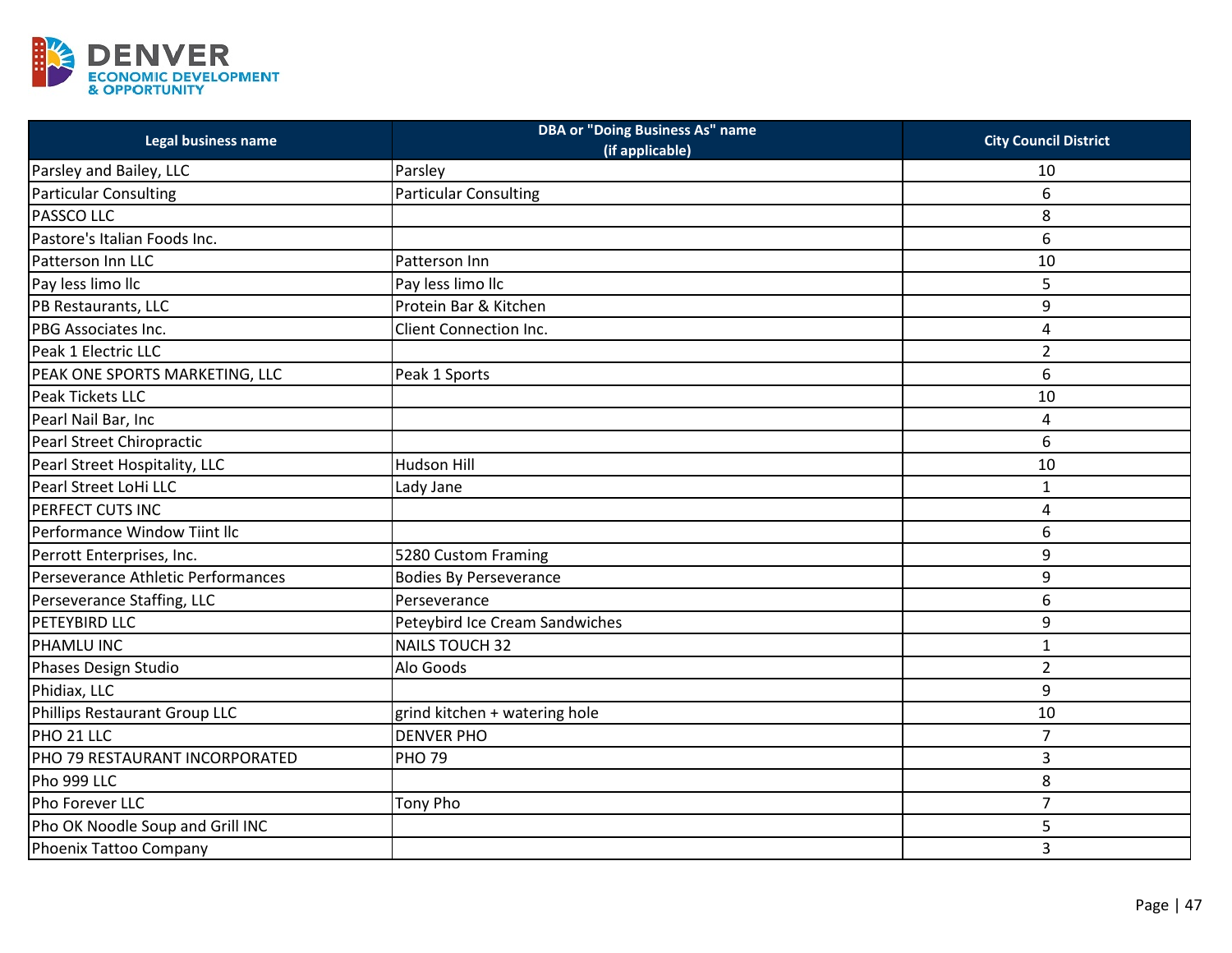

| Legal business name                | <b>DBA or "Doing Business As" name</b><br>(if applicable) | <b>City Council District</b> |
|------------------------------------|-----------------------------------------------------------|------------------------------|
| Pho-Natic LLC                      |                                                           | 10                           |
| Photography G                      |                                                           | 9                            |
| Pi Q Math LLC                      |                                                           | 10                           |
| Pikni DBG Ltd                      | Kid to Kid                                                | $\overline{2}$               |
| Pilates Bodies, Inc                |                                                           | 5                            |
| Pilates Evolution Stapleton Inc.   |                                                           | 8                            |
| Pinateia La Fiesta                 |                                                           | 1                            |
| pink cc IIc                        | pink nail & spa                                           | 10                           |
| PinkTime Bail Bonds                |                                                           | 5                            |
| Pinnacle Transport Ilc             | Citywide Medical Transport; Pinnacle care services        | 11                           |
| Pioneer Industries                 |                                                           | 9                            |
| PISCIS UN LIMITED                  | <b>Hostel Fish</b>                                        | 9                            |
| Pit Stop BBQ & Kitchen Consulting  | Mile High Pit Stop BBQ                                    | 11                           |
| Pixie Paper Company, LLC           |                                                           | 3                            |
| Pizza Bread and refreshment LLC    |                                                           | 3                            |
| PLATINUM PLATES FITNESS            | PLATINUM PLATES FITNESS                                   | 9                            |
| Play To Learn Therapies            |                                                           | 8                            |
| Players Pub LLC                    | Players Pub                                               | $\overline{7}$               |
| <b>Points Process Service Corp</b> |                                                           | 9                            |
| POKE CONCEPT II LLC                |                                                           | 6                            |
| Polish On Pearl                    |                                                           | 10                           |
| Polished Hair & Nail Studio LLC    | Polished nail boutique and beauty lounge                  | 8                            |
| Pollux Inc                         | <b>Bishops Cuts and Colors</b>                            | 10                           |
| POLO LIMO LLC                      |                                                           | 5                            |
| Polyglot Interpretations LLC       |                                                           | 10                           |
| Pon Pon, LLC                       | Pon Pon                                                   | 9                            |
| Pooch Pursuits, LLC                | Paw School                                                | 7                            |
| Port Side                          |                                                           | 9                            |
| Potter Restaurant Group LLC        | <b>Crimson and Gold Tavern</b>                            | 6                            |
| Powers Adult Care                  |                                                           | 8                            |
| Pravasa Waxing LLC                 | Waxing the City                                           | 9                            |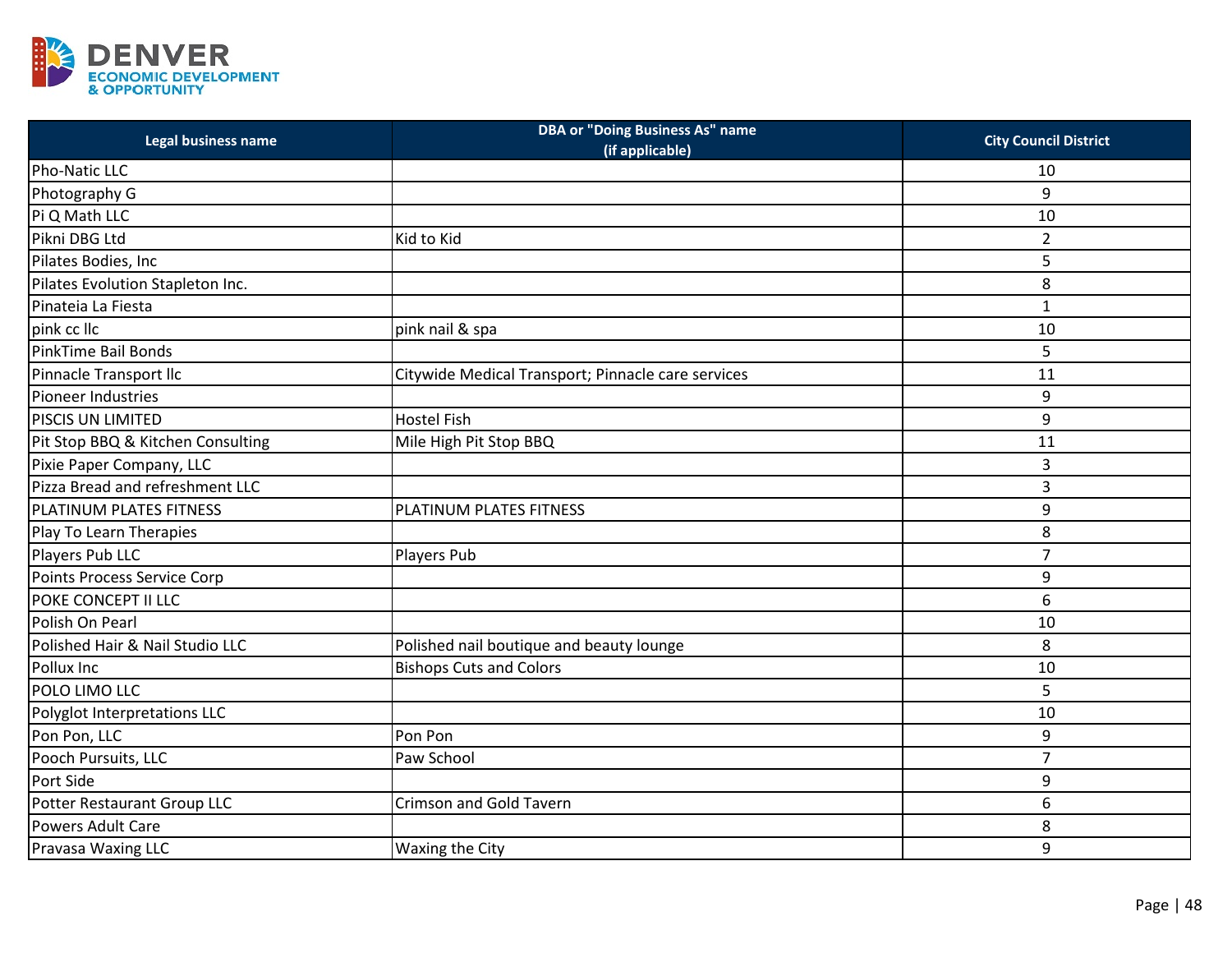

| Legal business name                    | <b>DBA or "Doing Business As" name</b><br>(if applicable) | <b>City Council District</b> |
|----------------------------------------|-----------------------------------------------------------|------------------------------|
| Precious Moments, LLC                  |                                                           | 8                            |
| Precision Draperies LLC                |                                                           | $\overline{7}$               |
| Precision Empowered Health, LLC        |                                                           | $\mathbf{1}$                 |
| Precision Kutz and Stylze              |                                                           | 8                            |
| <b>Precision Pilates by Ness</b>       | Pilates by Ness                                           | $\mathbf 1$                  |
| Premiere Limousine and Car Service LLC |                                                           | 11                           |
| Premium Group Properties, LLC          |                                                           | 3                            |
| PRG 2 LLC                              | <b>Fainting Goat</b>                                      | 10                           |
| <b>Prodigy Ventures INC</b>            | Prodigy Coffeehouse                                       | 9                            |
| Professional Assistance Center         |                                                           | 9                            |
| <b>Professional Auto Services</b>      |                                                           | 6                            |
| Progressive Health and Training LLC    | <b>Anytime Fitness</b>                                    | 8                            |
| Project Rise Fitness LLC               |                                                           | 4                            |
| Project Swill, LLC                     |                                                           | 9                            |
| PS Ventures LLC                        |                                                           | 4                            |
| PST Management Group, LLC              |                                                           | 9                            |
| Psychedelic Fox Hair                   |                                                           | $\mathbf{1}$                 |
| <b>Psychic Sound Productions</b>       | <b>PSP</b>                                                | $\mathbf 1$                  |
| Purely Organic LLC                     |                                                           | 10                           |
| Push and Pole LLC                      |                                                           | 3                            |
| Qi LLC Endorphin                       | Qi LLC Endorphin                                          | $\mathbf{1}$                 |
| Qing's Teriyaki Ltd                    | Teriyaki Madness                                          | 4                            |
| Quality Paws Natural Pet Inc.          |                                                           | $\overline{7}$               |
| Quebec Street Deli                     |                                                           | 8                            |
| Queen of Sheba                         |                                                           | 5                            |
| Quince Coffee Ilc                      | Quince Coffee House                                       | 5                            |
| R & M Beauty Accessories, LLC.         | Soho Style                                                | 11                           |
| R brothers trucking llc                |                                                           | 3                            |
| Rachel Barber                          | Rae Photo & Films                                         | 8                            |
| Rachel Dee Inc                         |                                                           | 10                           |
| Rachel R Scott, LLC                    | Rae Scott Photo                                           | 9                            |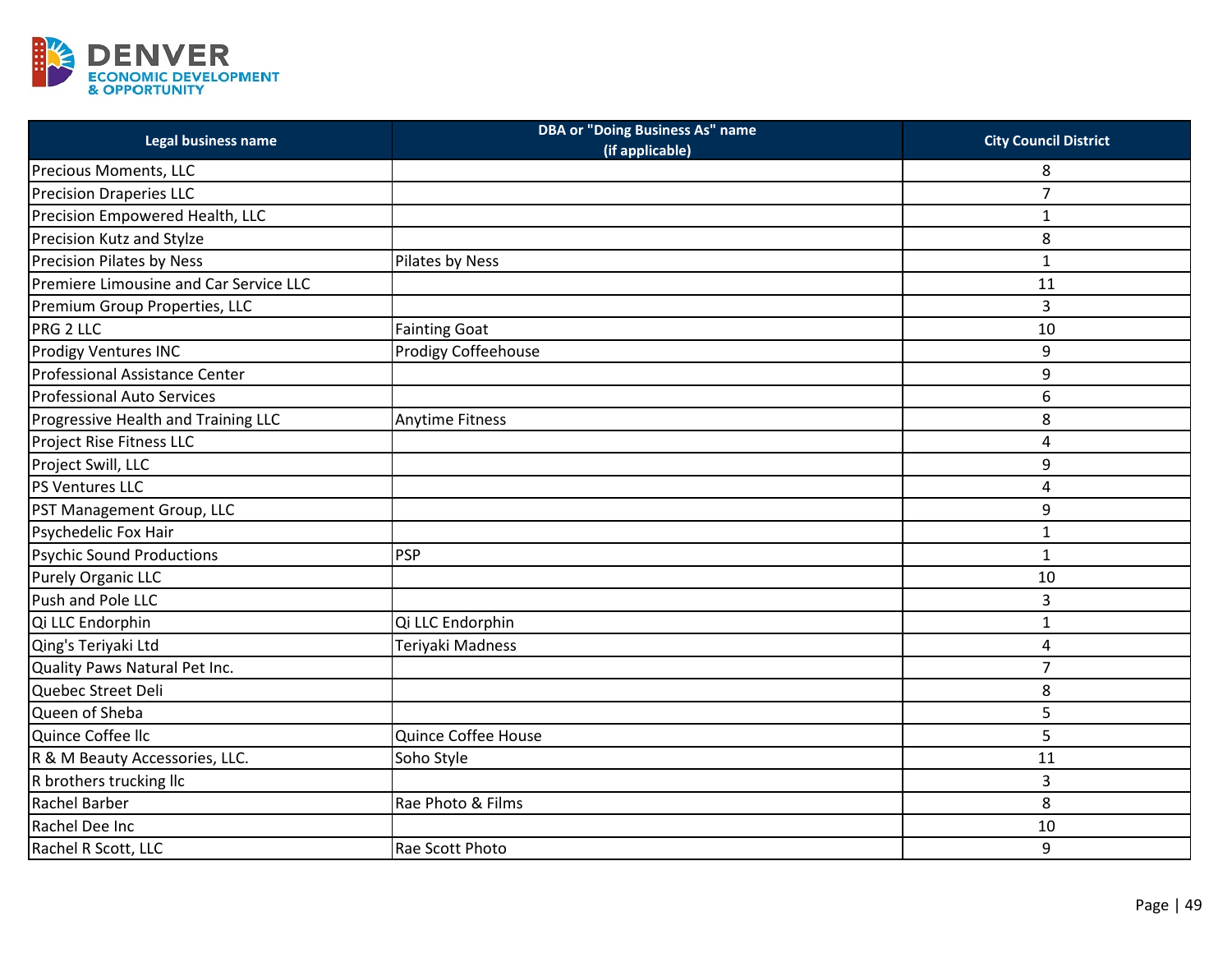

| Legal business name            | <b>DBA or "Doing Business As" name</b><br>(if applicable) | <b>City Council District</b> |
|--------------------------------|-----------------------------------------------------------|------------------------------|
| Rad Life Incorporated          | Coloradical                                               | 9                            |
| Radiant Beginnings, LLC        |                                                           | 10                           |
| <b>Raices Brewing Company</b>  |                                                           | 3                            |
| Raihan Beauty LLC              | Raihan Beauty Salon                                       | 11                           |
| <b>Ram Fitness</b>             |                                                           | 4                            |
| Ram-Krishna LLC                | Which Wich Superior Sandwiches                            | 9                            |
| Ranee Shenoi, MD, LLC          |                                                           | 6                            |
| Rangel Audio Services          |                                                           | 4                            |
| Rapid Request, Inc.            |                                                           | 4                            |
| Rathcore Solutions LLC.        |                                                           | 3                            |
| Ratio Clothing, LLC            |                                                           | $\mathbf{1}$                 |
| Raw Rituale, Inc.              | Raw Rituale Med Spa                                       | 10                           |
| <b>RB Install LLC</b>          |                                                           | $\mathbf 1$                  |
| RBCinc.                        | Lombardia's On The Avenue                                 | $\mathbf{1}$                 |
| <b>RBNBNKS</b>                 |                                                           | 8                            |
| Reaction Analytics Inc.        |                                                           | 5                            |
| <b>Real Ideal LLC</b>          | <b>Wheelchair Liberty</b>                                 | 9                            |
| <b>Real Mom Hustle</b>         |                                                           | 11                           |
| <b>Real V LLC</b>              | <b>Sticky Fingers Cooking</b>                             | $\mathbf 1$                  |
| <b>Rebecca Valles</b>          |                                                           | 11                           |
| rebel salon                    |                                                           | 9                            |
| <b>Rebhun LLC</b>              | Pinks Straight From LA                                    | 6                            |
| <b>ReBorne Solar</b>           |                                                           | 4                            |
| Recess Campus Lounge, Inc.     | Campus Lounge                                             | 6                            |
| <b>Recreational Gaming LLC</b> | <b>Recreational Gaming LLC</b>                            | 9                            |
| RED TOOTH IMAGERY, LLC         | Red Tooth Imagery                                         | 3                            |
| RedVicker Inc.                 |                                                           | 6                            |
| Reel Canvas Inc.               | <b>WMD</b>                                                | $\overline{7}$               |
| Refai International Group      |                                                           | 3                            |
| <b>REHOBOTH AUTO SALES LLC</b> |                                                           | 8                            |
| Rehoboth, LLC                  | Cold Stone Creamery                                       | 8                            |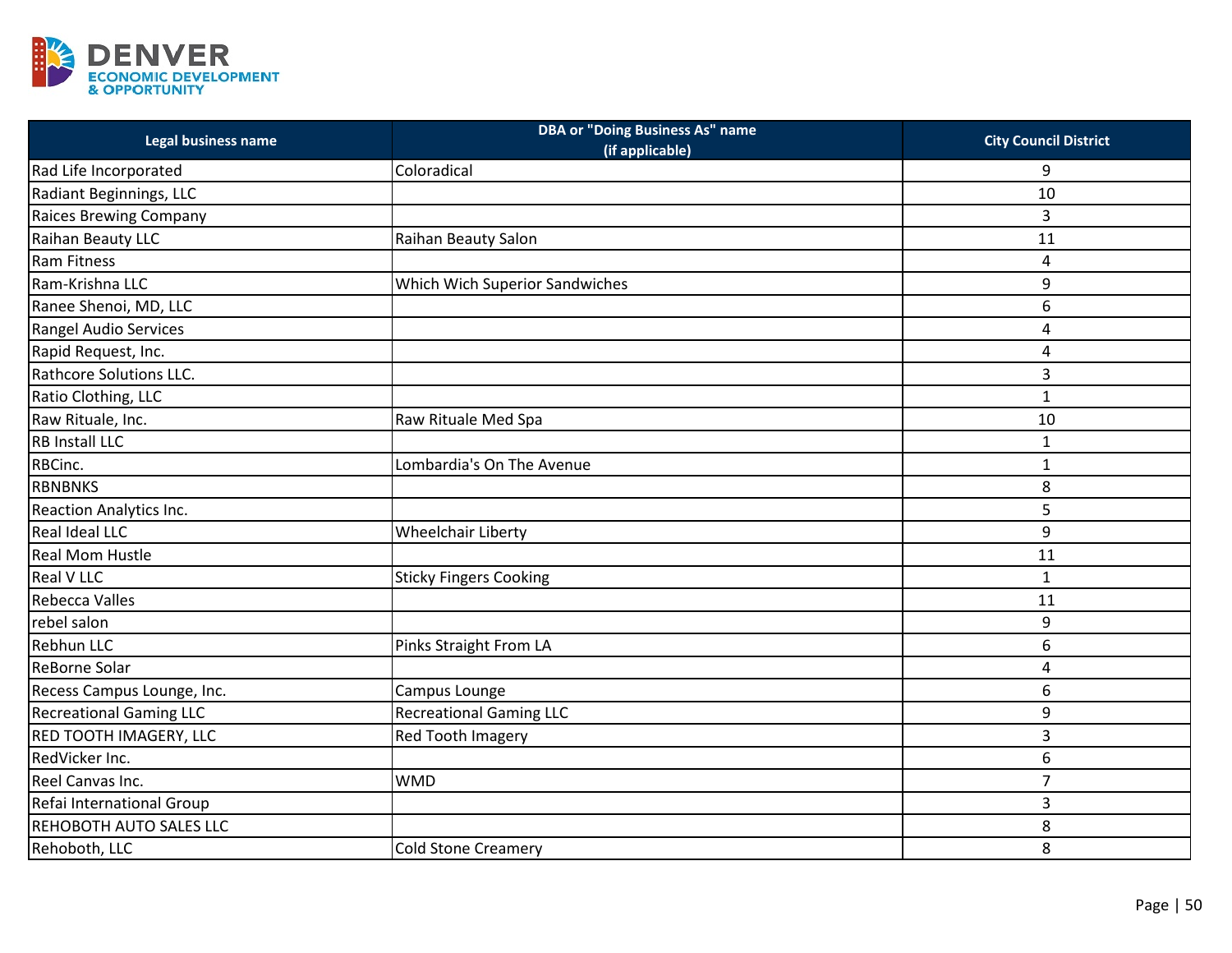

| Legal business name                     | <b>DBA or "Doing Business As" name</b><br>(if applicable) | <b>City Council District</b> |
|-----------------------------------------|-----------------------------------------------------------|------------------------------|
| Reliable Limo LLC                       |                                                           | 11                           |
| Renew Massage Studio, LLC               | Renew Massage Studio, LLC                                 | 6                            |
| <b>Restaurant Holding Company</b>       | Etai's Bakery Cafe                                        | 9                            |
| Revampt Good's, LLC                     | Revampt                                                   | 10                           |
| Revel & Roots Events, LLC               |                                                           | 10                           |
| Revive Bodywork LLC                     | Revive Bodywork                                           | $\mathbf{1}$                 |
| reVIVE Charry Creek, LLC                | <b>VIVE Float Studio</b>                                  | 10                           |
| Revolution Salon Inc.                   | <b>Revolution Salon</b>                                   | 5                            |
| <b>Revolve Brewing Company LLC</b>      | <b>Alternation Brewing Company</b>                        | $\overline{7}$               |
| Revolver: A Salon, LLC                  |                                                           | 10                           |
| <b>Rhino LLC</b>                        |                                                           | 6                            |
| RICH'S TIRE STORE INC.                  | THE TIRE STORE                                            | $\mathbf{1}$                 |
| Right Way Brands, LLC                   | <b>Smiling Moose</b>                                      | 10                           |
| <b>Rino Dental</b>                      |                                                           | 9                            |
| <b>Rino Global Ventures LLC</b>         | <b>Globe Hall</b>                                         | 9                            |
| RiNo Nail Bar, LLC                      | RiNo Nail Bar                                             | 9                            |
| Rise Acupuncture & Holistic Medicine    |                                                           | 8                            |
| RISE Collaborative Workspace Denver LLC |                                                           | 5                            |
| Rishi's Community Yoga LLC              | Rishi's Community Yoga                                    | $\overline{2}$               |
| <b>Ritual Noize LLC</b>                 |                                                           | 5                            |
| <b>Ritual Tattoo &amp; Gallery LLC</b>  |                                                           | $\mathbf{1}$                 |
| rivard enterprises                      | quiznos subs                                              | 6                            |
| RLM2 Inc.                               | <b>Denver Sweet</b>                                       | 10                           |
| RM Assets LLC                           |                                                           | $\mathbf{1}$                 |
| Roaming Buffalo Inc                     | Roaming Buffalo BBQ                                       | 6                            |
| Robert Campbell Photography             |                                                           | 6                            |
| Robert Evans LLC                        | Robert Evans Hair                                         | 10                           |
| <b>Rocky Mountain Flex Fitness</b>      |                                                           | $\overline{7}$               |
| Rocky Mountain High Espresso Co Inc.    |                                                           | 9                            |
| Rocky Mountain High Sales, LLC          | Kona Ice of Boulder, LLC                                  | $\mathbf{1}$                 |
| <b>Rolfing Arts</b>                     |                                                           | $\mathbf{1}$                 |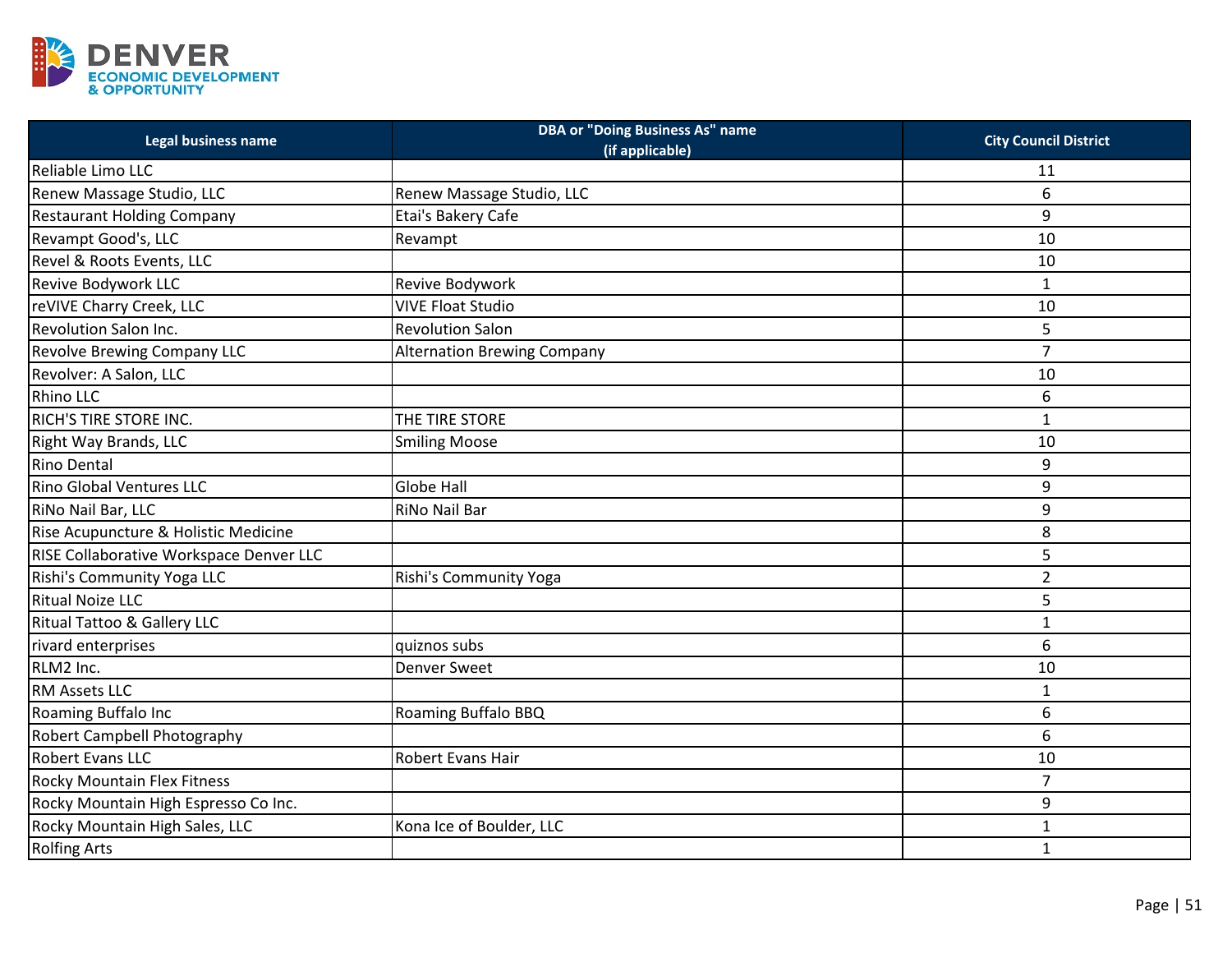

| Legal business name                 | <b>DBA or "Doing Business As" name</b><br>(if applicable) | <b>City Council District</b> |
|-------------------------------------|-----------------------------------------------------------|------------------------------|
| <b>Rolfing Solutions</b>            |                                                           | 1                            |
| <b>Roost Companies LLC</b>          | Fetch                                                     | 9                            |
| <b>Root Adventures</b>              | <b>Root Adventures</b>                                    | 9                            |
| Rosebud Cafe LLC                    |                                                           | $\overline{7}$               |
| Rosenbergs Kosher                   |                                                           | 5                            |
| Rosey Clean Company                 |                                                           | 5                            |
| <b>Roxy Denver LLC</b>              | Roxy on Broadway                                          | $\overline{7}$               |
| Royal Grey Creative LLC             |                                                           | 4                            |
| Royal Inc                           | <b>Pristine Green Cleaners</b>                            | 10                           |
| Royal Merchandising Llc.            | Royal Merchandising Llc.                                  | 8                            |
| <b>Royal Nails LLC</b>              |                                                           | 3                            |
| <b>Rubber Side Down Pedicabs</b>    | Jesse May                                                 | 3                            |
| Ruby Apple, PLLC                    | Apollo Soft Tissue and Spine                              | 10                           |
| <b>Rumtum Creations LLC</b>         | <b>Rumtum Creations</b>                                   | $\mathbf 1$                  |
| Run For The Roses LLC               | Run For The Roses                                         | 9                            |
| Russell Christopher Hair LLC        | <b>Russ Salon</b>                                         | 9                            |
| RusTeak at Midtown Denver LLC       | The Broken Cage                                           | $\mathbf{1}$                 |
| <b>Rustic Rentals LLC</b>           | <b>Rustic Rentals Denver</b>                              | $\overline{7}$               |
| Rye Denver 1 LLC                    |                                                           | 9                            |
| <b>RYU INC</b>                      |                                                           | 4                            |
| S & P INC.                          | <b>BITTERSWEET</b>                                        | $\overline{7}$               |
| <b>S AND S INVESTMENT LLC</b>       | <b>MALI THAI CUISINE</b>                                  | 4                            |
| S&L Clean Company                   |                                                           | 5                            |
| S&M Property Management, LLC        |                                                           | 8                            |
| S.D.B. Corporation                  |                                                           | $\mathbf{1}$                 |
| Saba's Ethiopian Food, LLC          |                                                           | 9                            |
| <b>Sacred Arts LLC</b>              | Sacred Art                                                | 11                           |
| <b>Sacred Chao Productions Corp</b> |                                                           | $\mathbf{1}$                 |
| Safe Solar Power LLC                | Safe House Exteriors                                      | 6                            |
| SageRiver Consulting, Inc.          | SageRiver Consulting, Inc.                                | 5                            |
| Saigon Terrace Inc.                 |                                                           | 6                            |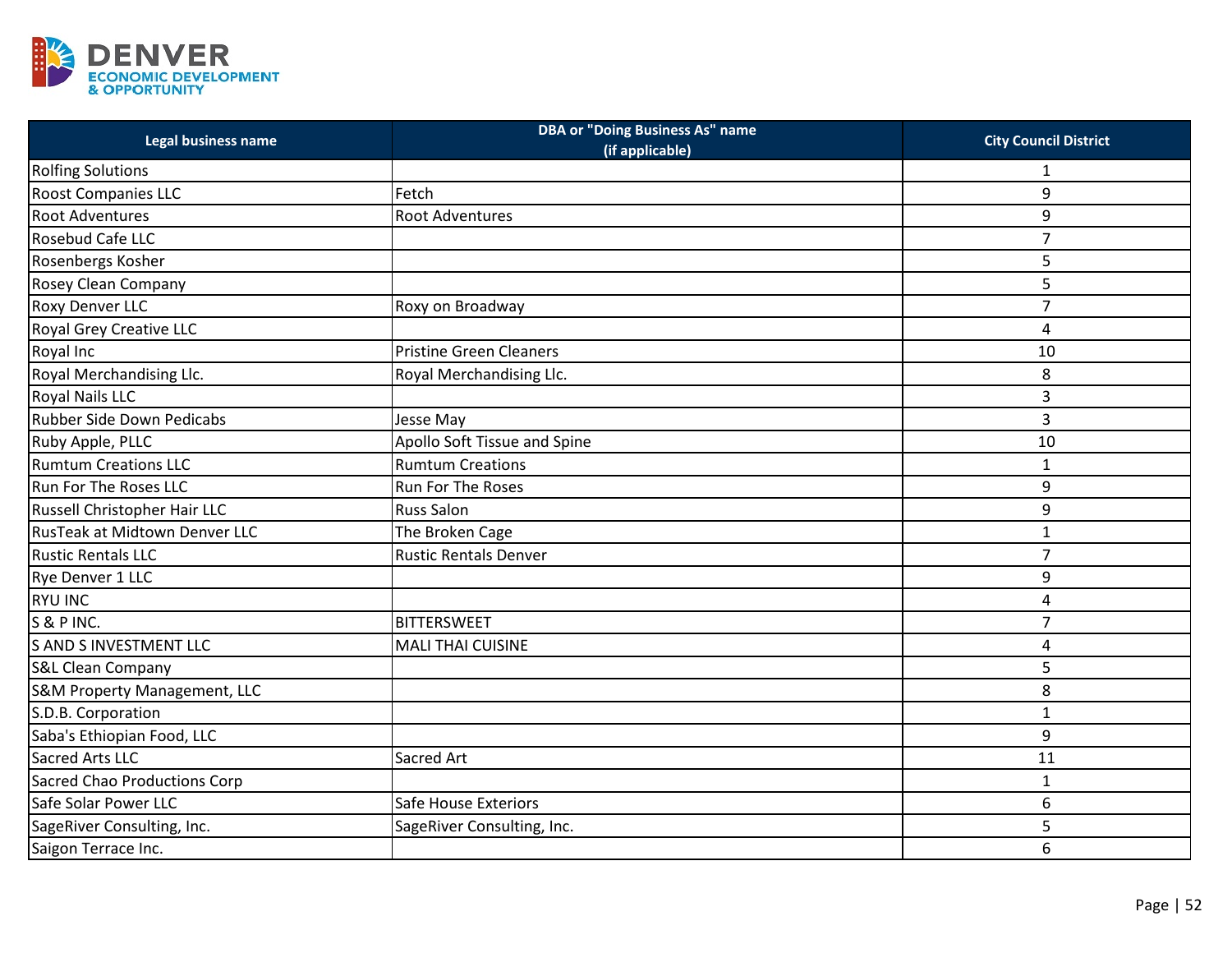

| Legal business name                          | <b>DBA or "Doing Business As" name</b><br>(if applicable) | <b>City Council District</b> |
|----------------------------------------------|-----------------------------------------------------------|------------------------------|
| Saint313 Limited                             |                                                           | 10                           |
| Sakura House Inc.                            | Sakura House                                              | 9                            |
| Salon Armand Inc. d/b/a Flaunt Salon         | <b>Flaunt Salon</b>                                       | 9                            |
| Salon E LLC                                  |                                                           | 10                           |
| Salon Goldyn, inc                            |                                                           | 10                           |
| Salon Misha At One Broadway, INC             |                                                           | $\overline{7}$               |
| Salon Plume LLC                              | Salon Plume                                               | $\overline{7}$               |
| salon real denver                            |                                                           | $\overline{7}$               |
| Salon Tafui, LLC                             | Salon Tafui, LLc                                          | 4                            |
| Salon Theory                                 |                                                           | 6                            |
| samye arts                                   | samye arts                                                | 9                            |
| Sandra Phillips Gallery                      |                                                           | 10                           |
| Sandy Jackson Fine Art. LLC                  | <b>Modern Glass Solutions</b>                             | $\overline{2}$               |
| Sangre Azul LLC                              | Sangre Azul LLC                                           | 8                            |
| Sapore LLC                                   | Brava! Pizza                                              | $\mathbf 1$                  |
| Sara ghuzlan Itd                             |                                                           | 4                            |
| Sarah Zumwinkel                              | <b>Discover Rolfing</b>                                   | 3                            |
| Saray, LLC                                   |                                                           | 9                            |
| sarch design, LLC                            |                                                           | 8                            |
| Sasha L Cuneo                                | Checkr                                                    | 9                            |
| Satellite Bar, LLC                           |                                                           | 10                           |
| Saucy Shears, LLC                            |                                                           | 10                           |
| Saul Escala, DDS, PC                         | <b>Escala Family Dentistry</b>                            | $\overline{7}$               |
| Sauternes, Corp                              | <b>ONE Yoga Denver</b>                                    | 4                            |
| Savory Vietnam Kitchen Inc                   | Savory Vietnam                                            | $\overline{7}$               |
| <b>Scalability Solutions LLC</b>             |                                                           | $\overline{7}$               |
| <b>Scarfs Plus Apparel &amp; Accessories</b> |                                                           | 5                            |
| Scarpaletto Shoes Inc.                       |                                                           | 9                            |
| <b>ScooTours Denver LLC</b>                  | Joyride Scooter Rental                                    | 9                            |
| Scot Conti Photography LLC                   | Bamboo Booth                                              | $\mathbf 1$                  |
| Scramble LLC                                 | Dozens Restaurant                                         | 10                           |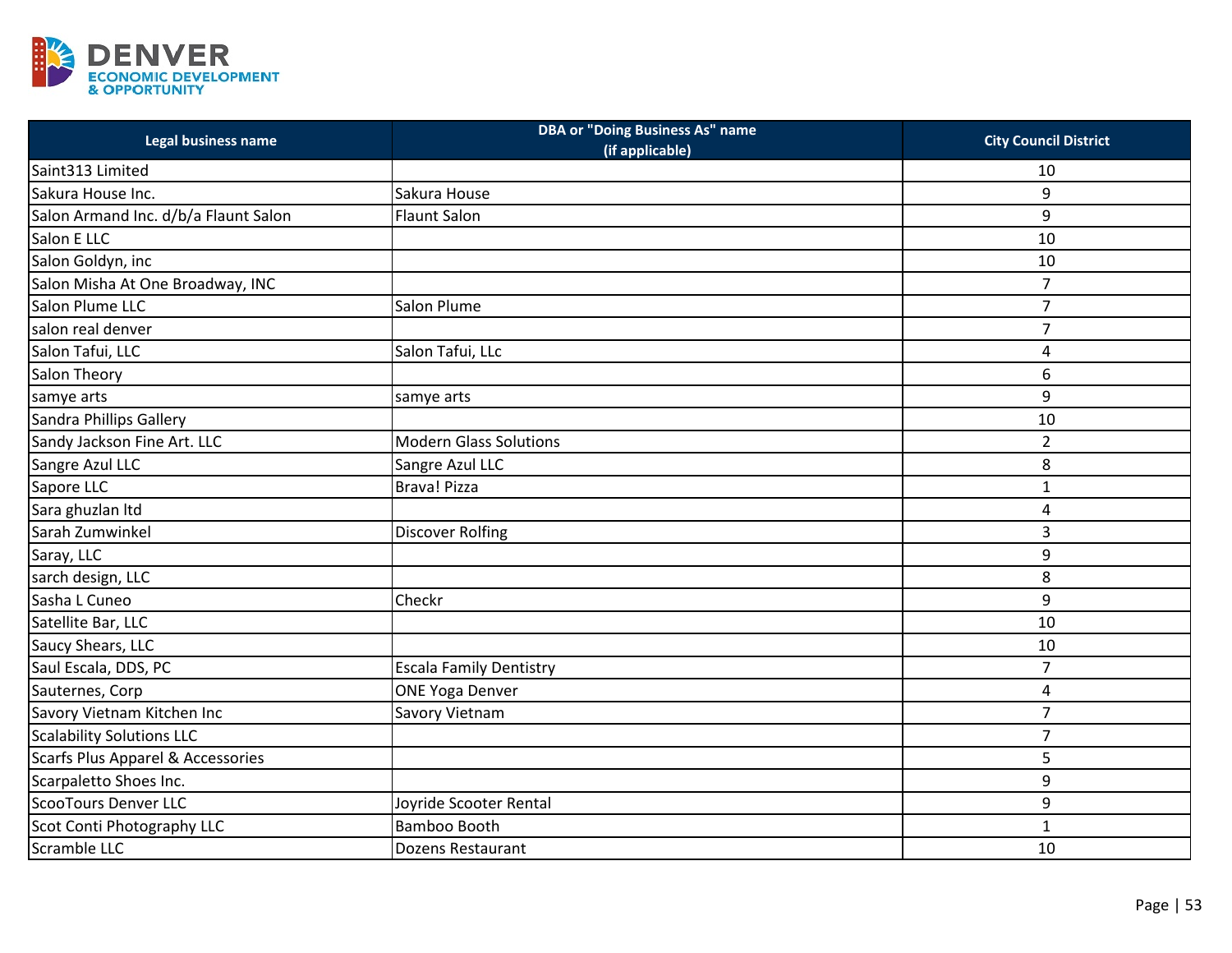

| <b>Legal business name</b>       | <b>DBA or "Doing Business As" name</b><br>(if applicable) | <b>City Council District</b> |
|----------------------------------|-----------------------------------------------------------|------------------------------|
| <b>Scratch Catering Services</b> |                                                           | 8                            |
| Screaming Giraffe, Inc           | Beatrice & Woodsley                                       | 7                            |
| Sealed Inc                       | Perma-Graphics and The Engraving Place                    | $\overline{7}$               |
| Sean Galaviz LLC                 | Massage by Sean                                           | 8                            |
| Second Family Childcare          |                                                           | 11                           |
| <b>Second Nature LLC</b>         |                                                           | $\mathbf 1$                  |
| Secure Communications Group      |                                                           | 9                            |
| <b>Seedstock Brewing Company</b> | Seedstock Brewery                                         | 3                            |
| <b>SEIKO LIMITED</b>             | Swanky's                                                  | 9                            |
| Selah Photography LLC            | Denver Headshot Co                                        | 9                            |
| Selections, Ilc                  |                                                           | 9                            |
| Semper Fi Transportation LLC     |                                                           | $\overline{\mathbf{4}}$      |
| <b>Serendip Traders</b>          | <b>Small World Movers</b>                                 | 10                           |
| <b>Serenity Now Limited</b>      | <b>Easy Float</b>                                         | $\overline{7}$               |
| Sesen Skin Body Wellness         |                                                           | 9                            |
| Seton Language Services          |                                                           | 9                            |
| Seven Grand Denver LLC           |                                                           | 9                            |
| Seven-Twenty Sunshine LLC        | Toasts n Roasts                                           | 10                           |
| <b>SEWN</b>                      |                                                           | $\overline{7}$               |
| <b>SGW Limited</b>               | Pride and Swagger                                         | 10                           |
| Shalom Unisex Beauty Salon       |                                                           | 5                            |
| Shana Colbin Dunn                | Kismet Accessories, LLC                                   | 9                            |
| Shape Plus LLC                   |                                                           | 3                            |
| Sharlyn Trill                    | <b>Apparel Arts Group</b>                                 | 8                            |
| Sharonas Inc                     | The Hangover                                              | 3                            |
| <b>Shaver Ramsey LLC</b>         | <b>SHAVER-RAMSEY FINE RUGS</b>                            | 10                           |
| Sheepdog                         | Sheepdog                                                  | 9                            |
| ShiekIbrahim Shabazz             | Un Boite Trucking                                         | 8                            |
| <b>Shift 4045</b>                | Shift Cycle + Fitness - Sunnyside                         | $\mathbf{1}$                 |
| <b>Shiner Studios LLC</b>        |                                                           | 8                            |
| <b>SHINS MNGMT INC</b>           | <b>SUKIYA RAMEN</b>                                       | $\overline{7}$               |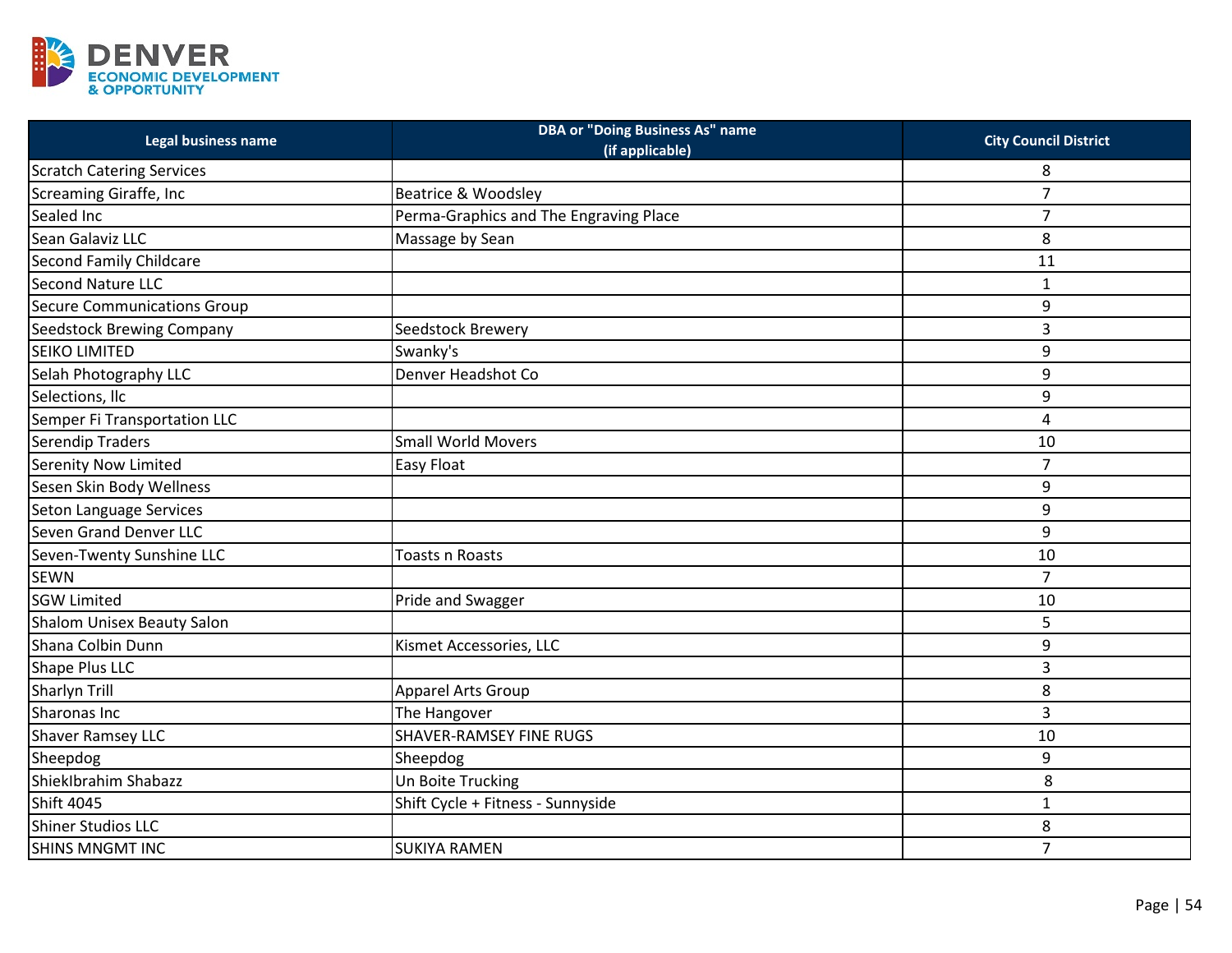

| Legal business name             | <b>DBA or "Doing Business As" name</b><br>(if applicable) | <b>City Council District</b> |
|---------------------------------|-----------------------------------------------------------|------------------------------|
| SHISH KABOB GRILL INC.          | Shish Kabob Grill                                         | 10                           |
| <b>Shondiz Corporation</b>      | Shondiz                                                   | 4                            |
| Shubam LLC                      | Conoco                                                    | $\mathbf{1}$                 |
| Shun and Sally, Inc.            | China Jade Seafood Restaurant                             | 3                            |
| Side Project Events, LLC        | Barcycle; Bike Bar Denver                                 | 9                            |
| SIERRA SERVICIOS LATINOS, LLC   |                                                           | $\overline{7}$               |
| silk & co                       |                                                           | 10                           |
| Silk Road inc                   | Silk Road                                                 | 6                            |
| Silvas Fish Market              | Tammen's Fish Market                                      | 9                            |
| <b>Silver Pearl LLC</b>         | Quiznos                                                   | 10                           |
| <b>Silver Spur Marketing</b>    |                                                           | 9                            |
| Simone Says Music, LLC          |                                                           | 9                            |
| Simplify Me, LLC                |                                                           | 5                            |
| Simply Sage Skincare            | Simply Sage A Skin & Lash Boutique                        | 9                            |
| Sinless Sun LLC                 |                                                           | 10                           |
| Sipping N Painting Colorado LLC | Sipping N Painting Hampden                                | 4                            |
| SJ Coffee LLC                   | Dazbog Coffee                                             | 9                            |
| SJAP Inc                        | X Bar                                                     | 10                           |
| Skin Beauty and Body by Jenny   | <b>Heart Skin</b>                                         | 10                           |
| <b>Skin Cleaners LLC</b>        | Lash Blvd                                                 | $\mathbf 1$                  |
| Skincare 5280, LLC              |                                                           | $\mathbf{1}$                 |
| Skinsanity                      |                                                           | 8                            |
| <b>SKJ LLC</b>                  | Sidewok Cafe                                              | $\mathbf 1$                  |
| <b>SKWAMA SERVICES LLC</b>      |                                                           | 11                           |
| Skyloom Fibres, Inc             | 5 green boxes                                             | 9                            |
| SladeEnergy LLC                 | sladeenergy                                               | 8                            |
| <b>SmartTax</b>                 | Latasha Locke                                             | $\overline{7}$               |
| <b>SMD Enterprises LLC</b>      | RusticThread                                              | $\mathbf{1}$                 |
| Smokin' Bones BBQ               |                                                           | 9                            |
| Smoothe LLC                     |                                                           | 5                            |
| Snake Oil Digital               | <b>Ginball Digital Marketing</b>                          | $\overline{7}$               |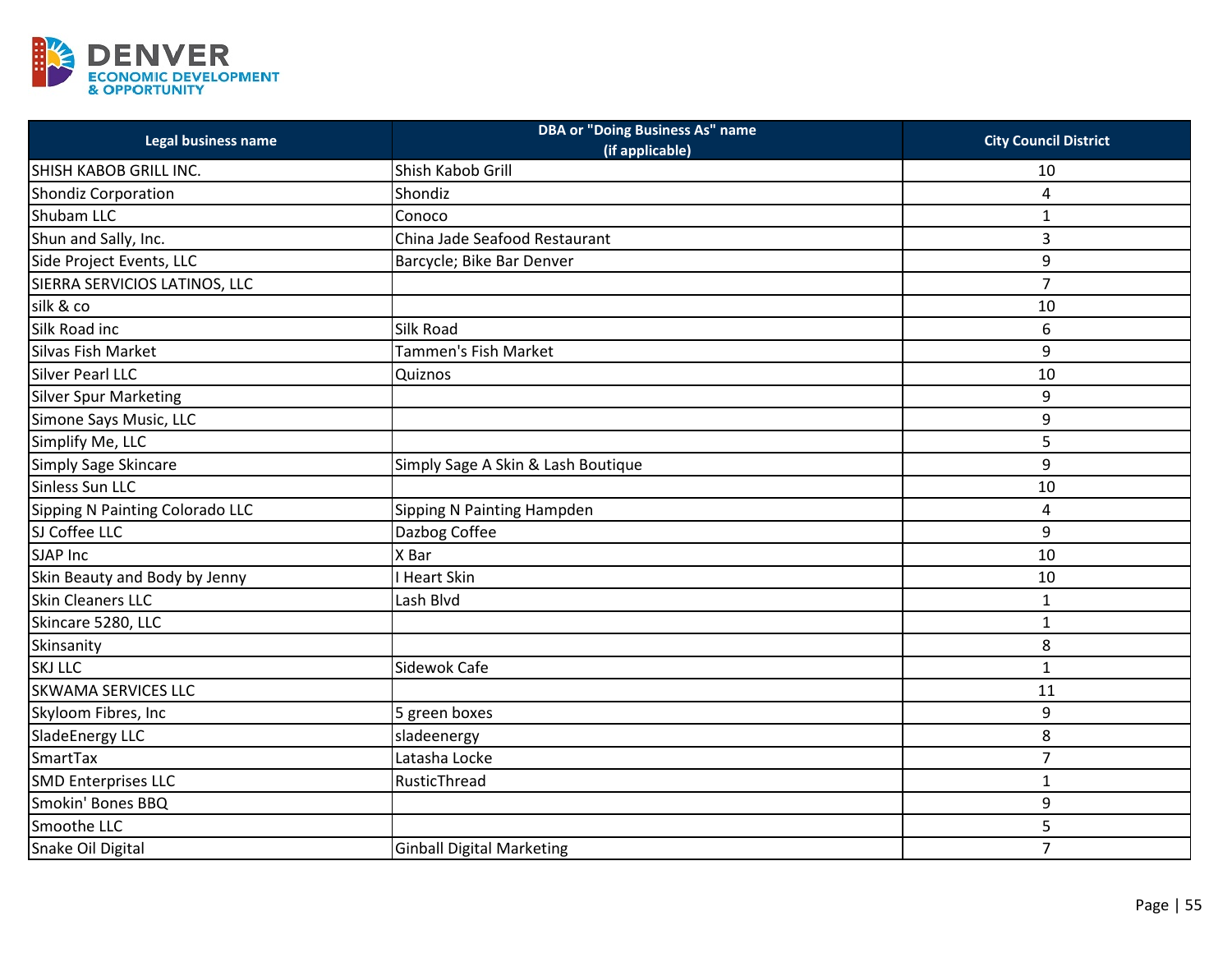

| Legal business name               | <b>DBA or "Doing Business As" name</b><br>(if applicable) | <b>City Council District</b> |
|-----------------------------------|-----------------------------------------------------------|------------------------------|
| <b>SNAP COLORADO LLC</b>          |                                                           | 9                            |
| <b>SNAP North LLC</b>             | <b>SUBWAY SANDWICHES</b>                                  | 9                            |
| Snowglobe Central, LLC            |                                                           | 8                            |
| So Good Productions               | Pixie and James Hair Color Studio/Salon                   | 6                            |
| SoDown LLC                        |                                                           | $\mathbf 1$                  |
| Soft and Natural Permanent Makeup |                                                           | 10                           |
| Softtail Inn, LLC                 | Berkeley Inn                                              | $\mathbf 1$                  |
| Soho DIA-B, Inc                   | Soho DIA-B, Inc                                           | 11                           |
| Solace Nails                      |                                                           | $\overline{2}$               |
| Solid Core Inc.                   | <b>Cherry Creek Club Pilates</b>                          | 10                           |
| Somatic Synergies LLC             |                                                           | $\overline{7}$               |
| Something Independent, Ilc        |                                                           | 3                            |
| Sophie Hoover Productions         |                                                           | $\mathbf{1}$                 |
| Sora.Digital                      | Sora Digital                                              | 9                            |
| Soul Haus Ltd., LLC               |                                                           | 9                            |
| Sound It Out Audio                |                                                           | 3                            |
| Sound Town Inc                    |                                                           | $\overline{7}$               |
| Soup 4 HIM LLC                    | Zoup                                                      | 10                           |
| Sour Star Inc                     | Soul Star Holistic Healing Arts                           | 10                           |
| South Federal Dental Group, PC    | <b>Innovative Dentist</b>                                 | $\overline{2}$               |
| South Valley Physical Therapy     |                                                           | 9                            |
| SP Lawrence LLC                   | Spicy Pickle                                              | 9                            |
| Spa Universaire, Inc.             | Spa Universaire                                           | 9                            |
| Spectra Art Space Inc             | Spectra Art Space                                         | $\overline{7}$               |
| Spectra - Tone Inc                | Denver Digital Imaging Center                             | $\overline{7}$               |
| <b>Spectrum Gems LLC</b>          |                                                           | 5                            |
| Speed X, LLC                      |                                                           | $\overline{7}$               |
| Spices of Life Gift Company, LLC  | eXtraOrdinary/XO Gift Co.                                 | $\mathbf 1$                  |
| Spot Bar & Grill LLC              | Spot Bar & Grill                                          | $\overline{7}$               |
| Spotless LLC                      | Pub on Pearl                                              | $\overline{7}$               |
| <b>Sprightly Escapes LLP</b>      | Sprightly Escapes                                         | 5                            |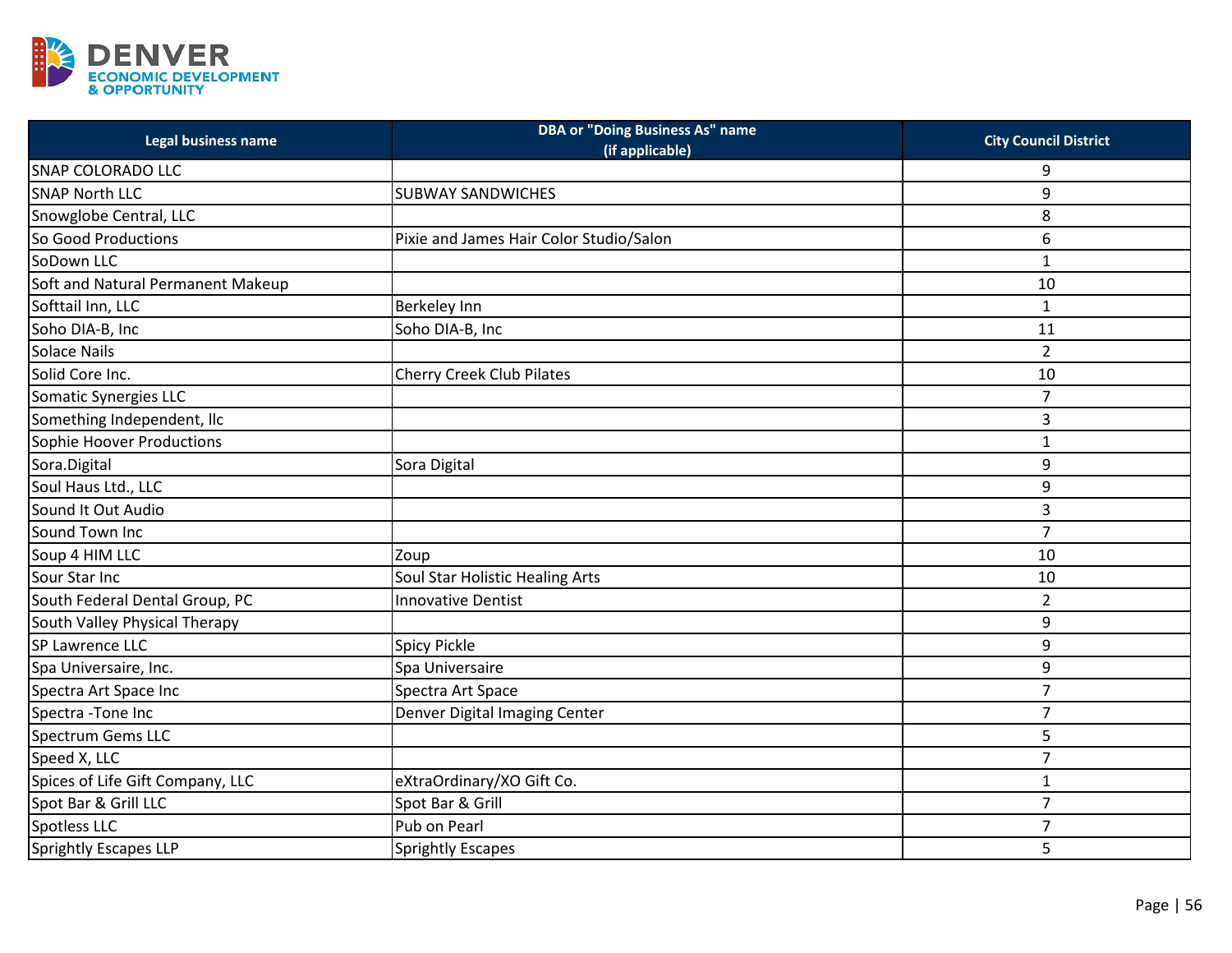

| Legal business name                            | <b>DBA or "Doing Business As" name</b><br>(if applicable) | <b>City Council District</b> |
|------------------------------------------------|-----------------------------------------------------------|------------------------------|
| SPROUT Complete Inc                            |                                                           | $\mathbf{1}$                 |
| Sprout Nourishment, LLC                        |                                                           | $\overline{7}$               |
| Spur Coffee Ltd                                |                                                           | $\overline{7}$               |
| Sr International                               | imassage                                                  | 11                           |
| <b>SSH Corporation</b>                         | <b>Bubbles Cleaners</b>                                   | $\overline{2}$               |
| <b>SSLCUTS LLC</b>                             | <b>Royalty Cuts and Locs</b>                              | 9                            |
| <b>STACK LLC</b>                               | <b>STACK Subs</b>                                         | 9                            |
| <b>Stack Optical Service</b>                   | <b>Stack Optical</b>                                      | 4                            |
| <b>Stacy Tomlin Hair LLC</b>                   |                                                           | 9                            |
| Stan's Downtown Barbers in Independence Plaza, | Stan's Downtown Barbers LLC                               | 9                            |
| <b>STAPLETON CLEANSERS INC</b>                 | <b>STAPLETON CLEANERS</b>                                 | 8                            |
| Stapleton Orthodontics, PC                     |                                                           | 8                            |
| <b>STARBOARD Realty Group, LLC</b>             |                                                           | 10                           |
| Stargazer Fine Chocolates, LLC                 |                                                           | 5                            |
| STATEWIDE ANGEL LEARNING CENTER                |                                                           | 10                           |
| State-Wide Lock & Safe, Inc                    |                                                           | $\mathbf{1}$                 |
| Stay Ripped LLC                                | <b>F45 Training Stapleton</b>                             | 8                            |
| Steadyhand Barber Co. Ltd.                     |                                                           | 9                            |
| Stephen Rotter LLC                             | The Workplace Counsel                                     | 9                            |
| <b>Stepping Stones Learning Center</b>         |                                                           | 11                           |
| <b>StickyPow Pursuits LLC</b>                  | Custom Pin & Design                                       | 5                            |
| Stop-N-Park, LLC                               |                                                           | 10                           |
| <b>Storm Martial Arts Academy</b>              | <b>Storm Martial Arts Academy</b>                         | 11                           |
| <b>Strange Beer Company LLC</b>                | <b>Strange Craft Beer Company</b>                         | 3                            |
| <b>Streamline Designs LLC</b>                  | Lucy Lu                                                   | 9                            |
| <b>Strong Arm Bail Bonds</b>                   |                                                           | 8                            |
| Strongwater imp LLC                            | Chuey FU's Latin Asian Grub                               | 3                            |
| Studio 3sixT, LLC                              | Studio 3sixT                                              | 6                            |
| Studio C3 Corp.                                | Studio C3                                                 | 9                            |
| <b>Studio Colfax</b>                           |                                                           | 10                           |
| Studio JK Photography Inc.                     |                                                           | 10                           |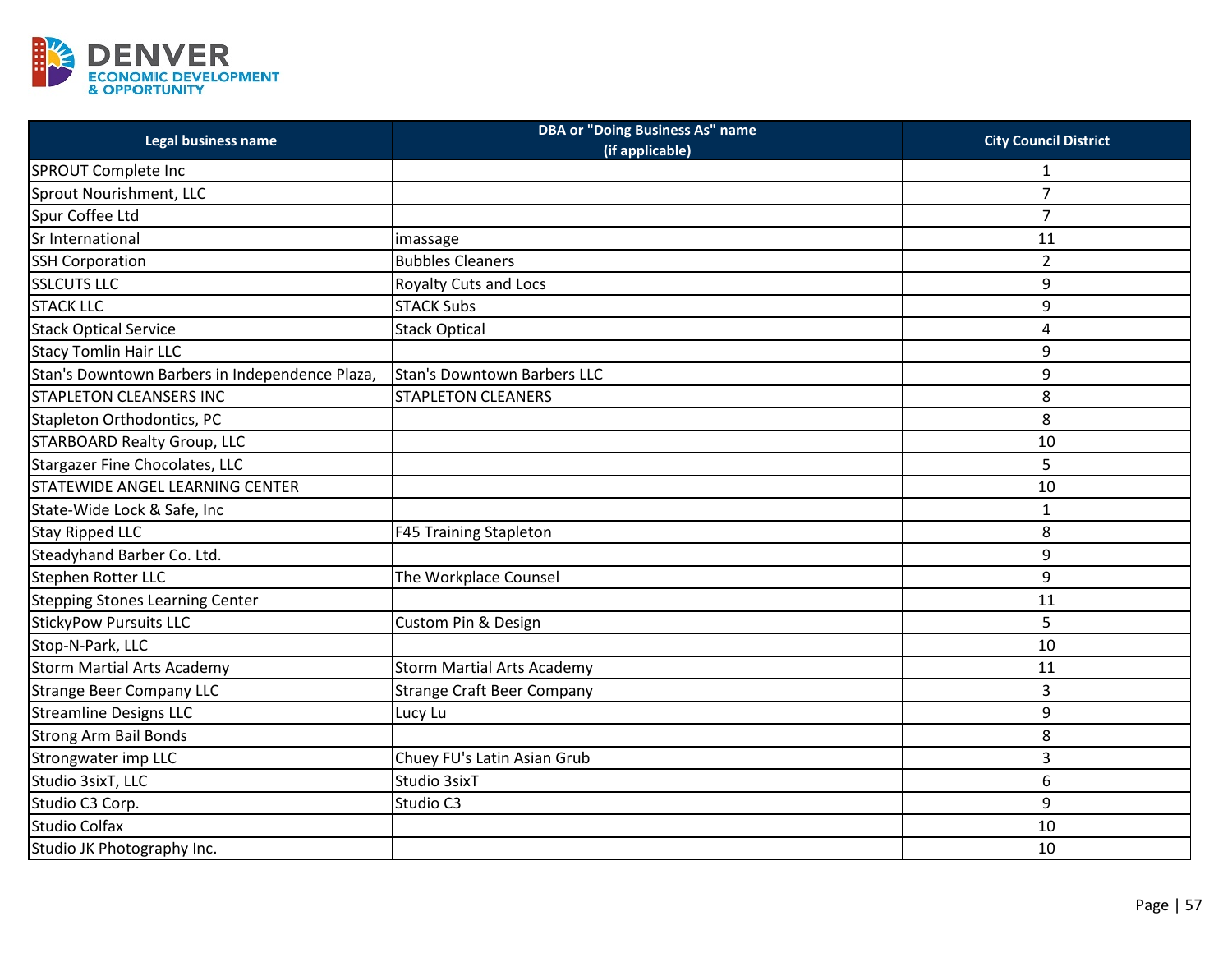

| Legal business name                | <b>DBA or "Doing Business As" name</b><br>(if applicable) | <b>City Council District</b> |
|------------------------------------|-----------------------------------------------------------|------------------------------|
| <b>Studio Salon</b>                |                                                           | 10                           |
| <b>Style and Grace</b>             |                                                           | 9                            |
| <b>Sugar Storm</b>                 |                                                           | 3                            |
| Suji Inc.                          | <b>Poke 303</b>                                           | 10                           |
| Sun Spirits LLC                    | <b>Rising Sun Distillery</b>                              | 3                            |
| Sun Valley Kitchen LLC             |                                                           | 3                            |
| Sunflower Hill Child Care Inc.     |                                                           | 6                            |
| sunnyside drug inc.                |                                                           | $\mathbf{1}$                 |
| Sunrise Associates, LLC.           |                                                           | 3                            |
| <b>SUNRISE SUNSET MTR LLC</b>      | <b>STARS Kid Care</b>                                     | 8                            |
| <b>SUPER SCREEN PRINT, LLC</b>     | Super Screen Print                                        | $\overline{7}$               |
| Superior Auto Image, LLC           |                                                           | 5                            |
| <b>SUPERIOR FOODS INC</b>          |                                                           | $\overline{7}$               |
| Supreme Dry Cleaners               |                                                           | 10                           |
| Supreme Style Barbers and Supplies | Supreme Style Barbershop                                  | 5                            |
| Sushi cup llc                      | Sushi cup                                                 | 10                           |
| Sushi-Rama Belleview LLC           | Sushi-Rama Belleview                                      | 4                            |
| Sushi-Rama HQ LLC                  | Sushi-Rama HQ                                             | 9                            |
| Suzanne Hepola LLC                 |                                                           | 10                           |
| <b>Sway Salon LLC</b>              |                                                           | $\overline{7}$               |
| Sweet Action Manufactory, LLC      | Sweet Action Manufactory, Ice Cream Alchemy               | $\overline{7}$               |
| Sweet Action Wash Park, LLC        | <b>Sweet Action</b>                                       | 6                            |
| <b>Sweet Massage LLC</b>           |                                                           | 6                            |
| Sweet Sweetz Ice Cream & Dessert   |                                                           | 9                            |
| Sweetwine Entertainment Group      |                                                           | 9                            |
| Symbiotic Event Services, LLC      |                                                           | 9                            |
| Symmetry Colorado Inc              | <b>Symmetry Muscle Specialists</b>                        | $\overline{7}$               |
| Symplex International LLC          |                                                           | 8                            |
| <b>SYRIAN SWEET LLC</b>            |                                                           | $\overline{\mathbf{4}}$      |
| Szechuan Tasty House, Inc          | <b>Szechuan Tasty House</b>                               | $\overline{7}$               |
| T & H Manufacturing LLC            |                                                           | 3                            |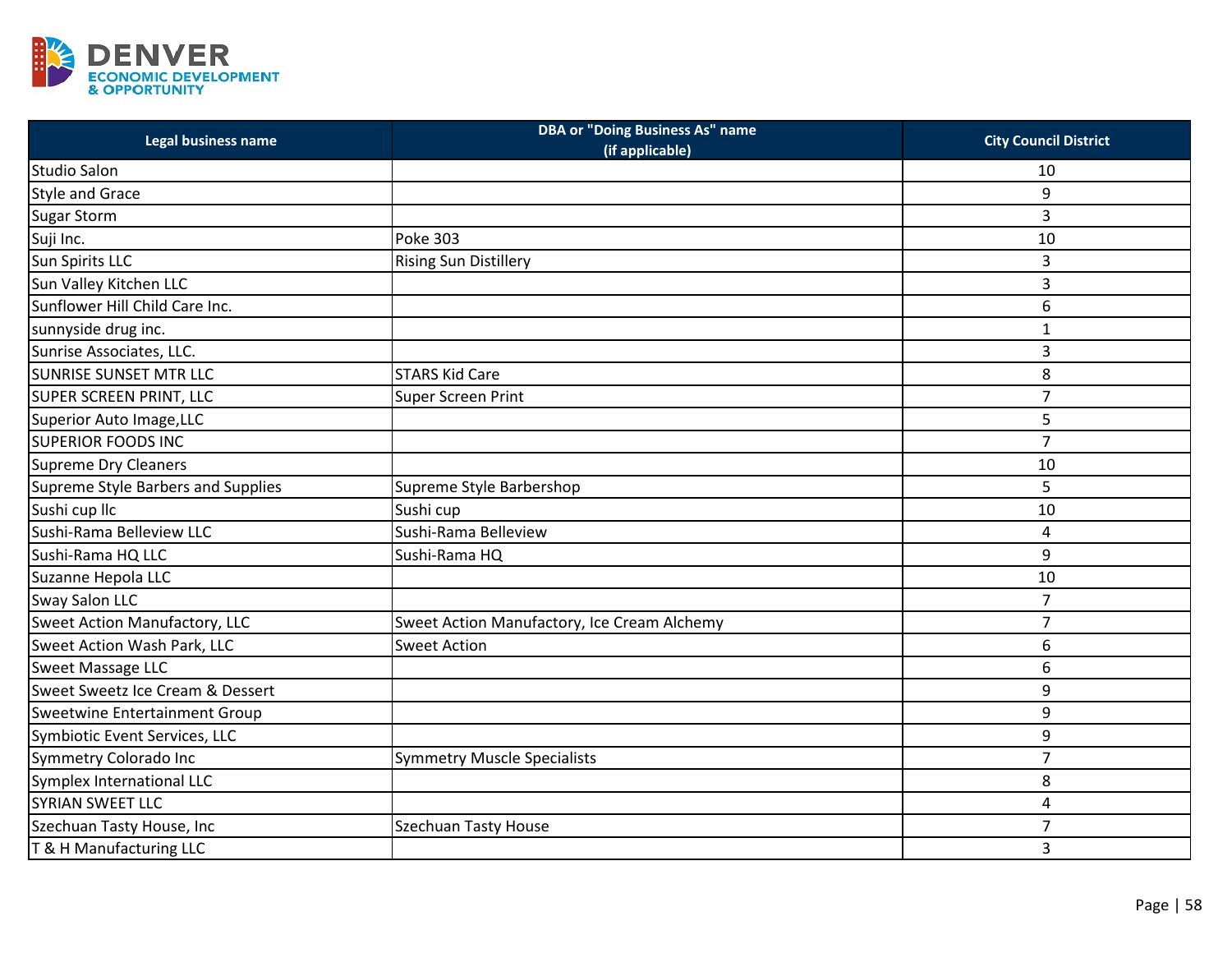

| Legal business name                          | <b>DBA or "Doing Business As" name</b><br>(if applicable) | <b>City Council District</b> |
|----------------------------------------------|-----------------------------------------------------------|------------------------------|
| T & P Nails LLC                              | T & P Nails LLC                                           | 8                            |
| T Yamada Group LLC                           |                                                           | 8                            |
| T&J deli                                     | <b>DeeDee</b>                                             | 6                            |
| T&N Trucking L.L.C                           | Trucking                                                  | 11                           |
| T. Devon Premium Cigars, Inc                 | Devon's Pub                                               | 4                            |
| Ta Da Gymnastics                             | Ta Da Gymnastics                                          | $\mathbf{1}$                 |
| <b>Tables LLC</b>                            | <b>Tables Restaurant</b>                                  | 8                            |
| <b>Taco House Enterprises LLC</b>            | Taco House #1                                             | 3                            |
| Tacos Acapulco Inc.                          |                                                           | 5                            |
| <b>Tacos Emanuel LLP</b>                     |                                                           | 8                            |
| Tacos Tequila Whiskey CO, LLC                | Tacos Tequila Whiskey                                     | 10                           |
| Tahi Inc.                                    | <b>Discover Downunder</b>                                 | 10                           |
| <b>Tailored Catering Solutions</b>           | <b>OfficeFeeder</b>                                       | $\mathbf{1}$                 |
| Tamarac Street Holdings, LLC                 | EastFax Tap                                               | 8                            |
| Tana Grocery Store Limited Liability Company |                                                           | 5                            |
| <b>Tangerrine Enterprises</b>                | Sienna Wine Bar                                           | 10                           |
| Tank's World Class Barber                    |                                                           | 5                            |
| Tao Training Center, LLC                     | Tao of Boxing                                             | 10                           |
| Target Auto Repairs                          |                                                           | 5                            |
| Tastie Concepts, Inc                         | Two-fisted Mario's Pizza                                  | 9                            |
| Tasty Thai LLC.                              |                                                           | 10                           |
| <b>Tax Services Center LLC</b>               |                                                           | $\mathbf{1}$                 |
| Taylor Pilates LLC                           | <b>Taylor Pilates and Fitness</b>                         | $\overline{7}$               |
| <b>TBD Foods Llc</b>                         | <b>TBD Foods</b>                                          | 10                           |
| TC LTD, Inc                                  | The Cleaners                                              | 10                           |
| Tea Street LLC                               | Tea Street                                                | 6                            |
| Teaching Nomad Inc.                          |                                                           | 8                            |
| Teakoe & Company, Inc.                       | <b>TEAKOE</b>                                             | 9                            |
| TeaLees, LLC                                 | <b>TeaLees Tea House and Bookstore</b>                    | 9                            |
| Teaura Cherry Creek                          | Teaura Tea                                                | $\overline{\mathbf{4}}$      |
| <b>TeaZe Salon</b>                           |                                                           | 10                           |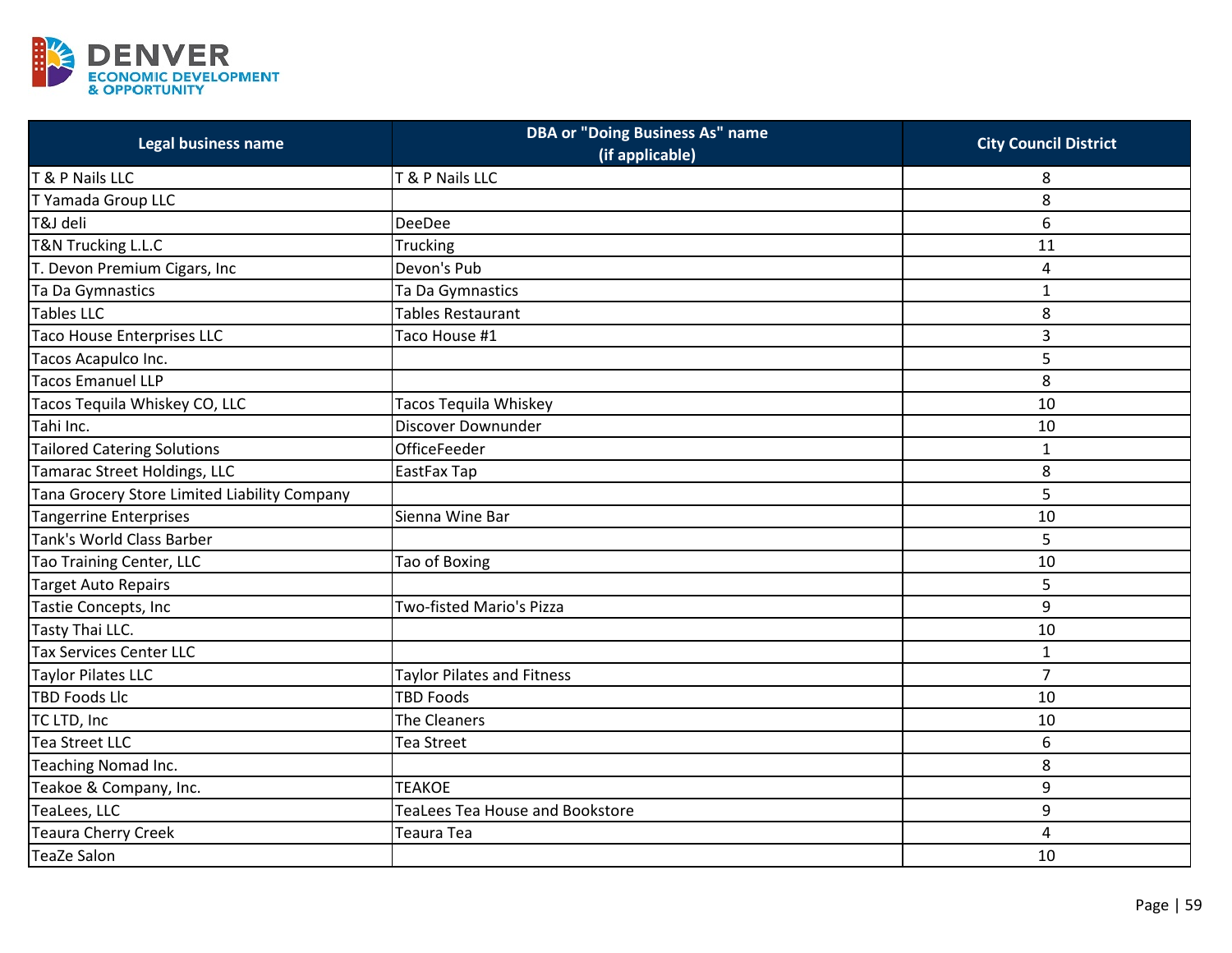

| Legal business name                         | <b>DBA or "Doing Business As" name</b><br>(if applicable) | <b>City Council District</b> |
|---------------------------------------------|-----------------------------------------------------------|------------------------------|
| Tempo 3 LLC                                 | e3 Fitness                                                | 7                            |
| Tenn Street Coffee & Books LLC              | Tenn Street Coffee & Books LLC                            | $\mathbf{1}$                 |
| Tennyson's Roadhouse LLC                    | Tennyson's                                                | $\mathbf{1}$                 |
| Tesfay Market LLC                           |                                                           | $\mathbf{1}$                 |
| Tesoro Escondido LLC                        | Sip eat drink                                             | 9                            |
| Thai Basilll Inc                            | Pho Haus                                                  | $\overline{7}$               |
| Thai Nails House by Ann                     |                                                           | 5                            |
| The 10 Penny Store                          | The Ten Penny Store                                       | $\overline{7}$               |
| The AFFIX Group                             |                                                           | 10                           |
| The Artworks Unlimited, LLC                 |                                                           | 8                            |
| The Auction Divas LLC                       |                                                           | 10                           |
| The Barber Shop, Ltd.                       |                                                           | 5                            |
| The Black Box LLC                           | The Black Box LLC                                         | 10                           |
| The Blue Door Limited                       |                                                           | $\overline{7}$               |
| The Brand Therapy Team                      |                                                           | 10                           |
| The Bronze Empire LLC                       | The Bronze Empire                                         | 6                            |
| The Carr Organization, LLC                  |                                                           | 9                            |
| The Cherry Group LLC                        | The Cherry Tomato                                         | 8                            |
| The Child Assessment and Training Center of |                                                           | 5                            |
| The Copper Fox                              |                                                           | $\mathbf 1$                  |
| The Corner Beet Co                          |                                                           | 10                           |
| The Craftsman & Apprentice, Ltd.            | The Craftsman & Apprentice                                | 8                            |
| The Denver Game Lounge, LLC                 |                                                           | 5                            |
| The Digital Edge, LLC                       |                                                           | 6                            |
| The Equity Project LLC                      |                                                           | 9                            |
| The Ethiopian Restaurant                    |                                                           | 5                            |
| The Free Agency                             |                                                           | 5                            |
| The French Press Inc                        | The French Press                                          | 10                           |
| The Freyja Project LLC                      | The Freyja Project                                        | $\mathbf{1}$                 |
| The Friedman Group, LLC                     |                                                           | 6                            |
| The Gannet LLC                              | The Plimoth                                               | 9                            |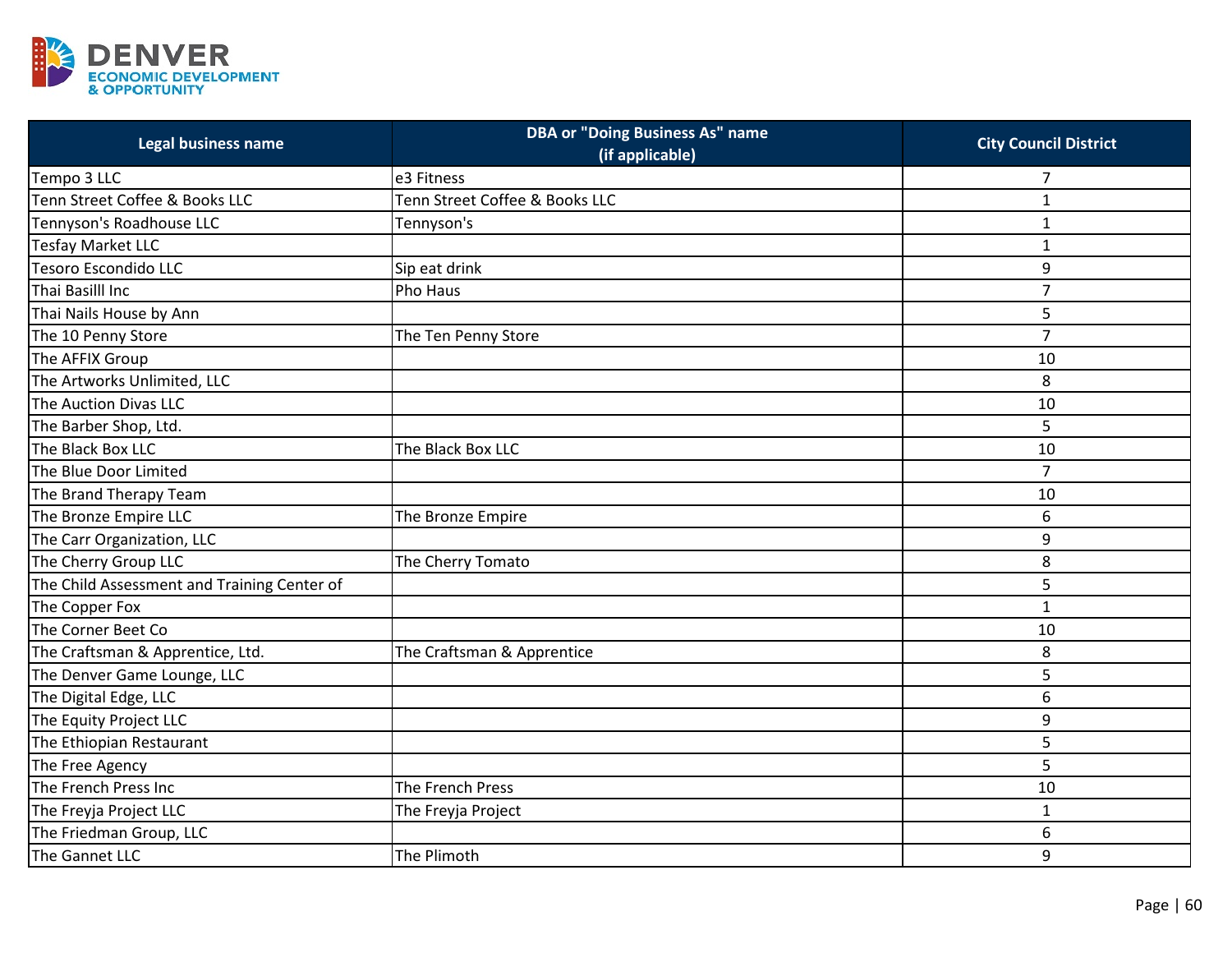

| Legal business name                    | <b>DBA or "Doing Business As" name</b><br>(if applicable) | <b>City Council District</b> |
|----------------------------------------|-----------------------------------------------------------|------------------------------|
| The Grateful Gnome, LLC                | The Grateful Gnome                                        | 1                            |
| The Greedy Hamster                     |                                                           | 9                            |
| The Gualdoni Co. Inc.                  | The Great Frame Up                                        | 10                           |
| The Hair Studio Plus LLC               |                                                           | $\overline{2}$               |
| The Hearing Clinic LLC                 |                                                           | 10                           |
| The HR Shop LLC                        |                                                           | 9                            |
| The Knotty Kids, INC                   |                                                           | 8                            |
| The Kochi Tea Company                  | Kochi Cafe                                                | 5                            |
| The Language School                    |                                                           | 5                            |
| The Leadership Forum, Inc              | <b>Executive Forum</b>                                    | 10                           |
| The Lundi Group LLC                    | <b>Body Bark</b>                                          | 4                            |
| The Mac Shack LLC                      | The Mac Shack                                             | 9                            |
| The MacSpa LLC                         | The MacSpa                                                | 10                           |
| The Made Shop LLC                      |                                                           | 1                            |
| The Maple Room LLC                     | The Tatarian                                              | $\mathbf 1$                  |
| The Metlo Salon                        |                                                           | 10                           |
| the mother 'hood, llc                  | the mama 'hood                                            | $\mathbf{1}$                 |
| The Natural Sleep Store, LLC           | The Natural Sleep Store                                   | 3                            |
| The Nest Nail Spa II LLC               | The Nest Nail Spa                                         | 4                            |
| The North Star LLC                     |                                                           | $\mathbf{1}$                 |
| The Owl and The Hourglass LLC          |                                                           | $\overline{7}$               |
| The Parlour - Lombardo                 |                                                           | $\mathbf{1}$                 |
| The Parlour - MJ                       | The Parlour                                               | $\overline{7}$               |
| The Pearl STOP LLC                     | Your Mom's House                                          | 10                           |
| The Philadelphia Print Shop West       |                                                           | 10                           |
| The Pineapple Agency                   | The Pineapple Agency                                      | $\overline{7}$               |
| The Pinecone Project                   | The Pinecone Project                                      | $\mathbf{1}$                 |
| The POMM, LLC                          | Cultura Chocolate                                         | 3                            |
| THE POWERS BRAND                       |                                                           | 9                            |
| The Professionals Cleaning Service LLC | The Professionals LLC                                     | 9                            |
| The Quay's Restaurant Group, LLC       | Darcy's Bistro and Pub                                    | 4                            |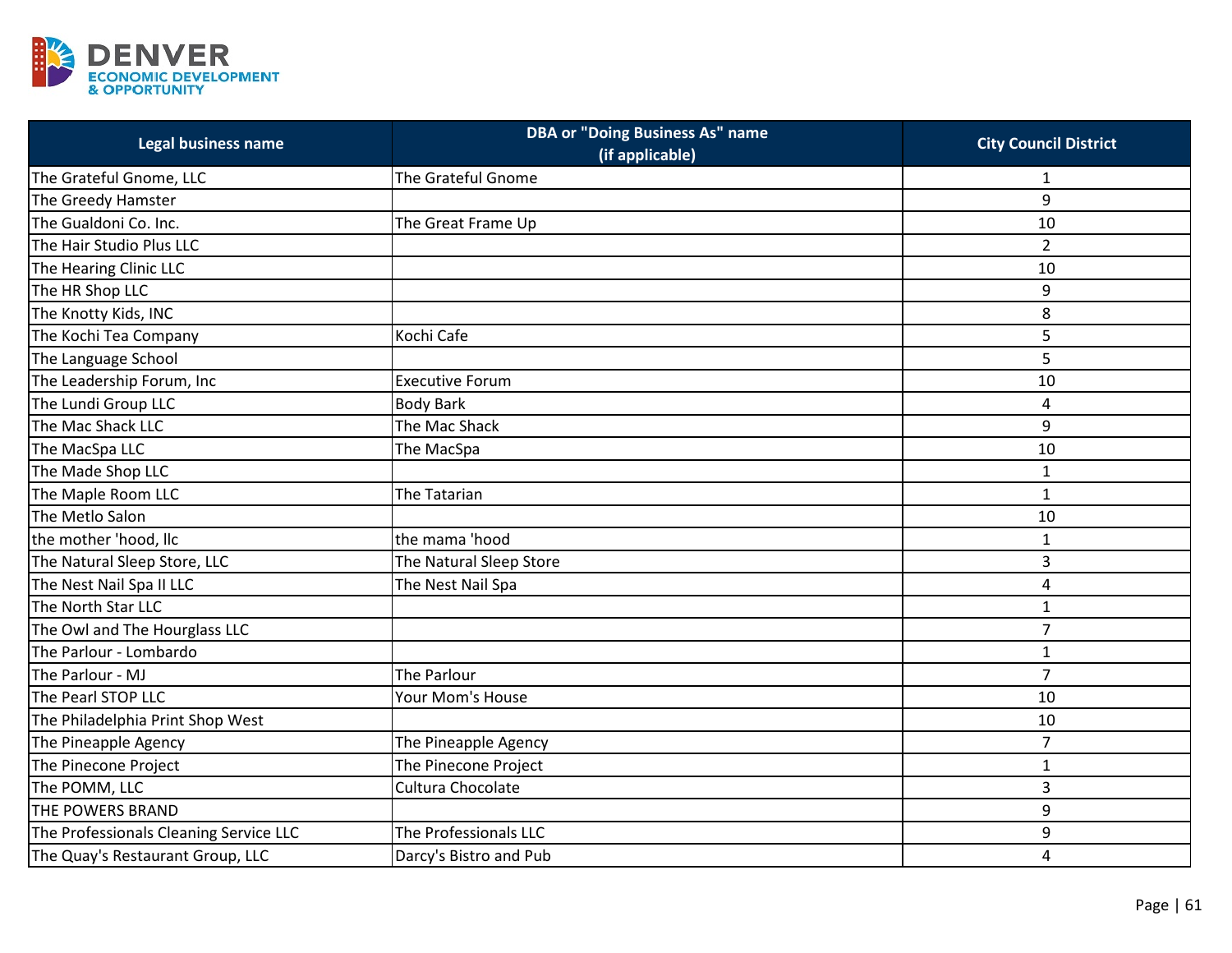

| Legal business name              | <b>DBA or "Doing Business As" name</b><br>(if applicable) | <b>City Council District</b> |
|----------------------------------|-----------------------------------------------------------|------------------------------|
| The Red Llama LLC                | The Red Llama                                             | 10                           |
| The Reformer Club LLC            | <b>DriveTrain Fitness</b>                                 | $\mathbf{1}$                 |
| The Room LLC205a                 |                                                           | 10                           |
| THE ROXY THEATRE                 |                                                           | 9                            |
| The Sabus Company                |                                                           | $\overline{3}$               |
| The Schermer Group, LLC          | <b>CUDA Creative</b>                                      | 10                           |
| The Shoe Care Co.                |                                                           | 9                            |
| The Skin and Laser Boutique      |                                                           | 10                           |
| The Studio Inc.                  | The Studio of Unique Fitness                              | 4                            |
| The Style Studio by Keri Blair   |                                                           | 10                           |
| The Summit Photography           |                                                           | 11                           |
| The Vape Loft Denver LLC         | The Vape Loft                                             | $\overline{7}$               |
| The Vintage Label, LLC           |                                                           | 9                            |
| The Waxinista LLC                |                                                           | 10                           |
| The Word Bibles, Books and Music | The Word                                                  | 11                           |
| TheCharlesBusiness               |                                                           | 9                            |
| Therapeutic & Sports Massage     |                                                           | 9                            |
| Thirsty Monk Inc.                | <b>Thirsty Monk</b>                                       | 9                            |
| Thomas Do INC                    |                                                           | 4                            |
| Thomas Mee Design Works          | Coloradoing                                               | $\overline{7}$               |
| Thorndykes Inc                   | <b>Whiskey Bar</b>                                        | 9                            |
| Threads Worldwide                |                                                           | $\overline{7}$               |
| Three Ring Management LLC        | <b>Big Top Wholesale</b>                                  | 9                            |
| Three Zebras LLC                 | Jolly Goods                                               | $\mathbf{1}$                 |
| Thrive Ballet/Insightful Motion  |                                                           | $\overline{7}$               |
| Thrive Learning Community Center | <b>HUE Center</b>                                         | 5                            |
| Thuy Beauty Salon                |                                                           | 3                            |
| Tiki Tattoo Limited              | <b>EOD Tattoo</b>                                         | 10                           |
| <b>Timber City LLC</b>           | <b>Stout House</b>                                        | 9                            |
| <b>Timothy Dana Bowen</b>        | Play-Well TEKnologies                                     | 9                            |
| Timothy L. Gutierrez Jr. DDS PC  |                                                           | 9                            |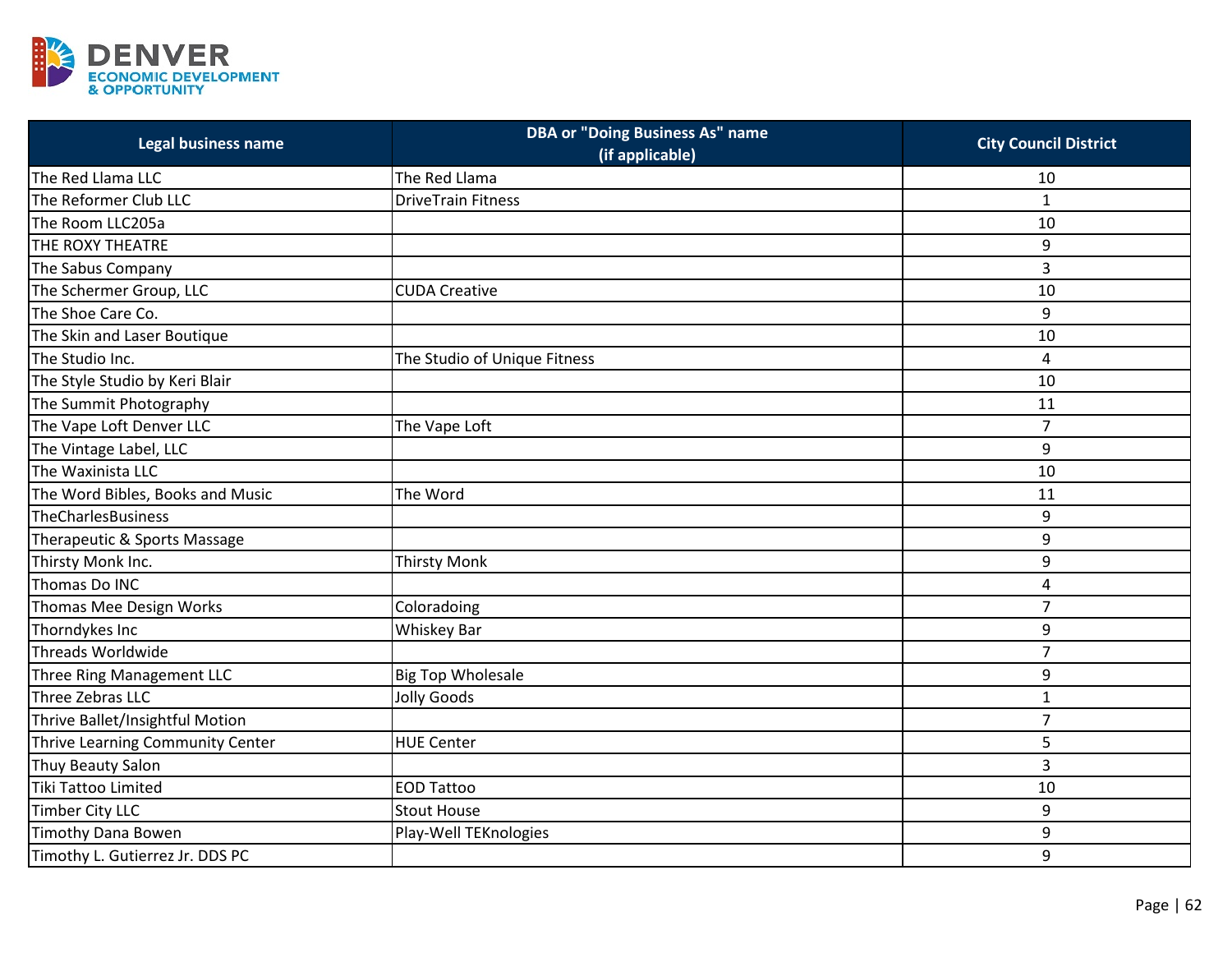

| Legal business name                    | <b>DBA or "Doing Business As" name</b><br>(if applicable) | <b>City Council District</b> |
|----------------------------------------|-----------------------------------------------------------|------------------------------|
| Tinker Town, LLC                       | <b>Tinker Town</b>                                        | 8                            |
| <b>Titan Rent A Car LLC</b>            |                                                           | $\mathbf{1}$                 |
| TJ'S Spotless Cleaning, LLC            |                                                           | 4                            |
| <b>TKONeal Consulting Group</b>        |                                                           | 11                           |
| TL Front Range LLC                     | Which Wich                                                | 4                            |
| <b>TLA Events</b>                      | <b>TLA Security</b>                                       | 5                            |
| <b>TNT Construction Training LLC</b>   |                                                           | 11                           |
| Tocabe on 44th LLC.                    | Tocabe: An American Indian Eatery                         | $\mathbf{1}$                 |
| Tomeka Robinson                        |                                                           | $\overline{2}$               |
| Tommy's Oriental Foods, Inc            | Tommy's Thai Restaurant                                   | 10                           |
| <b>Tono Productions</b>                |                                                           | 10                           |
| Tony Gallagher Photography             |                                                           | 3                            |
| Toque Blanche LLC                      | <b>Spices Cafe</b>                                        | 9                            |
| Torpedo Coffee Inc                     | <b>Torpedo Coffee</b>                                     | 8                            |
| Towne & Country Limousine Inc          | Towne & Country Worldwide Chauffuerd Transportatio        | 8                            |
| Trafalgar Inc.                         | Pints Pub                                                 | 10                           |
| <b>TRANGEN INC</b>                     | The Sandwich Board / Local Cafe                           | 4                            |
| <b>Transcription Outsourcing, LLC</b>  |                                                           | 6                            |
| <b>Transformational Techniques LLC</b> |                                                           | 9                            |
| Travel Babies                          | Teresa Ore                                                | $\mathbf 1$                  |
| Travel Marketing Link Corp.            | <b>Videre Travel</b>                                      | 8                            |
| <b>Travis Radke Design</b>             |                                                           | $\mathbf 1$                  |
| TrbtsO Inc                             | The Cozy Cottage                                          | 10                           |
| Trendy Hair & Nails Inc                |                                                           | 3                            |
| Trendy Nails and Lash Inc              |                                                           | $\overline{7}$               |
| Tres Chiles, inc                       | <b>Tres Chiles Mexican Grill</b>                          | $\mathbf{1}$                 |
| <b>Tributary Lending LLC</b>           | <b>Tributary Real Estate</b>                              | 9                            |
| Tried and True Barbershop, LLC         |                                                           | $\mathbf{1}$                 |
| <b>Trinity Enterprises INC</b>         | <b>Fastsigns of Denver</b>                                | 9                            |
| Triptych Scheme, LLC                   | Steel and Lather Barber, Co.                              | 10                           |
| <b>Trout Steak Revival LLC</b>         | <b>Trout Steak Revival</b>                                | $\overline{7}$               |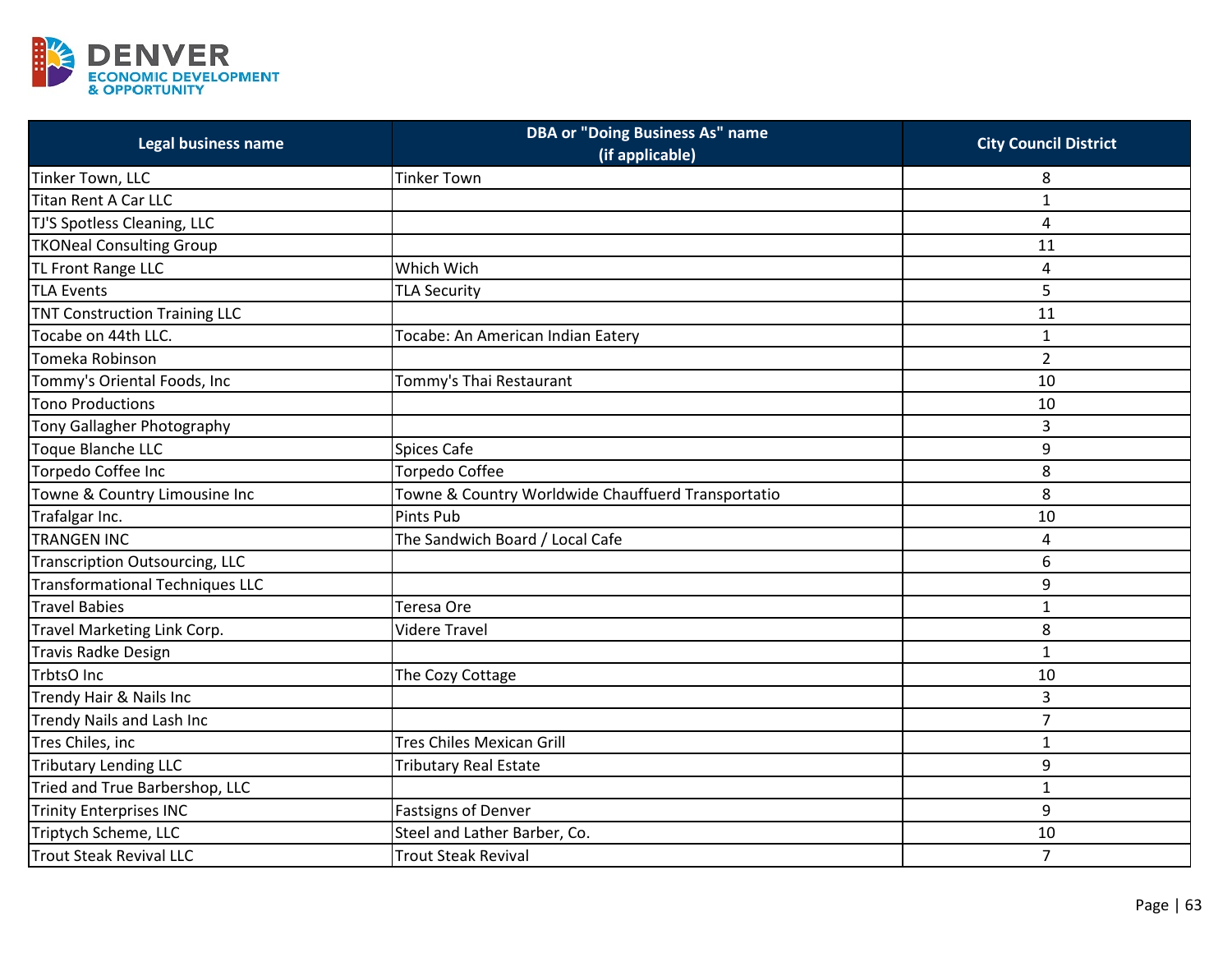

| Legal business name                          | <b>DBA or "Doing Business As" name</b><br>(if applicable) | <b>City Council District</b> |
|----------------------------------------------|-----------------------------------------------------------|------------------------------|
| <b>True Cuts</b>                             |                                                           | 2                            |
| True North Acupuncture and Holistic Medicine |                                                           | $\mathbf{1}$                 |
| <b>TruffleBarLLC</b>                         | <b>Truffle Table</b>                                      | $\mathbf{1}$                 |
| Trujillo & Trujillo LLC                      |                                                           | 6                            |
| Trulife Photography, LLC                     | DBA Sarah Roshan Wedding Photographer                     | $\mathbf{1}$                 |
| Truong An Inc                                | Truong An Gifts                                           | 3                            |
| Tula Hot Yoga Denver, LLC                    | Tula Hot Yoga Denver                                      | 10                           |
| Turano Itd                                   | Sunny's                                                   | $\mathbf{1}$                 |
| Turner Investment Holdings, LLC              | Goldfish Swim School of Stapleton                         | 8                            |
| TurnKey MSP, L.L.C.                          |                                                           | 9                            |
| Turnstyle Print Co                           | Turnstyle Sign Co                                         | 9                            |
| twins towing llc                             |                                                           | 8                            |
| <b>Twisted Root</b>                          |                                                           | $\overline{7}$               |
| Twisting the Rockies, LLC                    | Painting with a Twist                                     | 9                            |
| <b>TYLER JARMAN</b>                          | <b>THAI DAWGS</b>                                         | 8                            |
| <b>Tyrell Corporation LLC</b>                |                                                           | $\mathbf{1}$                 |
| <b>Ullr Tours</b>                            | The Colorado Sightseer                                    | 5                            |
| Ultimate limousine                           |                                                           | 6                            |
| ULW Solutions Center, LLC                    |                                                           | 8                            |
| Uni Nails LLC                                | Uni Nails                                                 | 6                            |
| Union Lodge No. 1 LLC                        |                                                           | 9                            |
| <b>Uniquely Marreesha's Elements</b>         |                                                           | 8                            |
| Unity Community Acupuncture, Inc.            | Unity Acupuncture                                         | 9                            |
| Universal flooring inc                       |                                                           | 3                            |
| <b>Unlock Bodyworks</b>                      | <b>Unlock Bodyworks</b>                                   | 9                            |
| Unusual Attitude Brewing, LLC                | <b>FlyteCo Brewing</b>                                    | $\mathbf 1$                  |
| Unwrapp'd LLC                                |                                                           | 10                           |
| UP Marketing Group, LLC                      |                                                           | 9                            |
| <b>Upper Larimer Wine Bar LLC</b>            | Curio                                                     | 9                            |
| <b>Upstairs Circus LLC</b>                   | <b>Upstairs Circus LoDo</b>                               | 9                            |
| Uptown & Humboldt                            |                                                           | 10                           |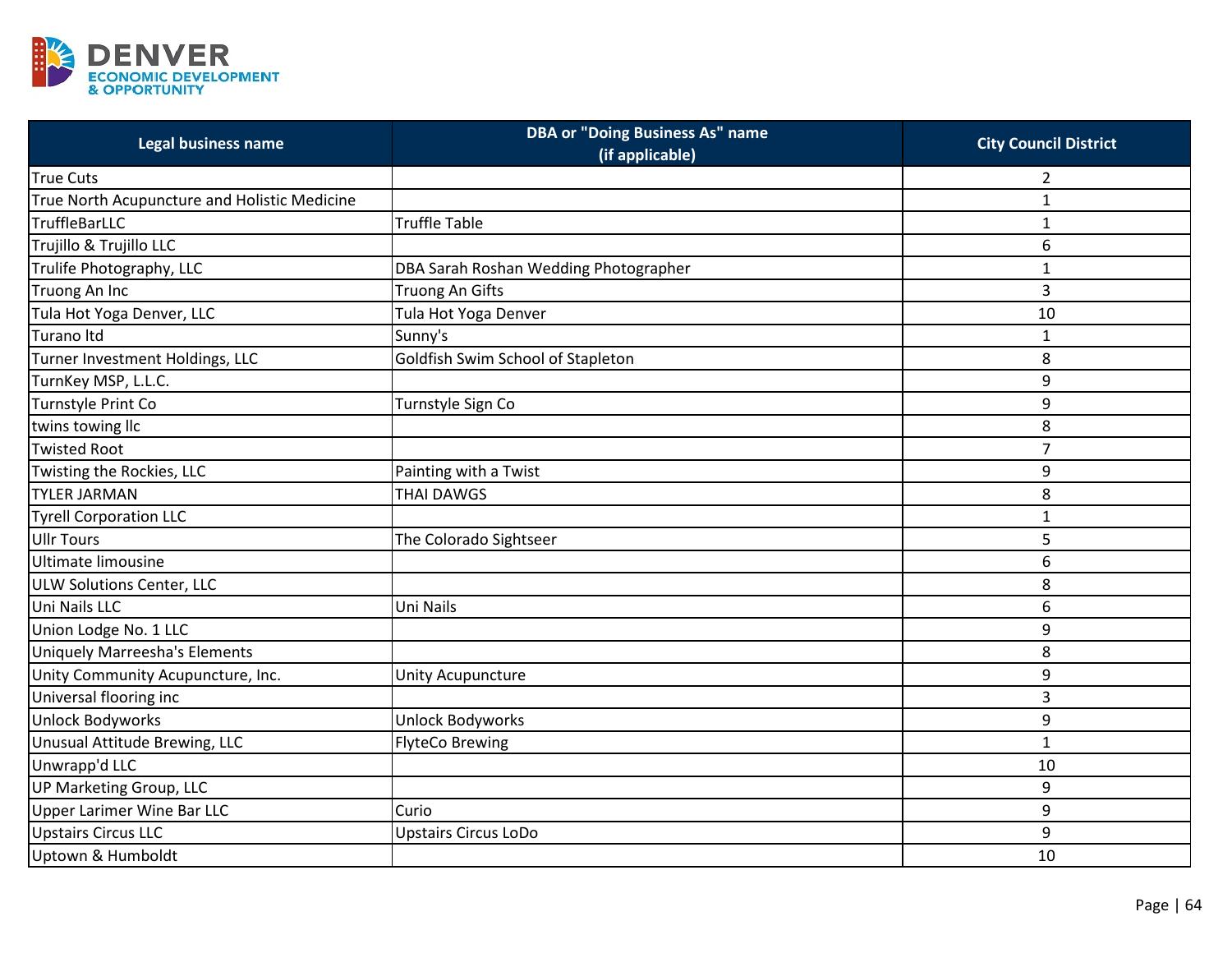

| <b>Legal business name</b>               | <b>DBA or "Doing Business As" name</b><br>(if applicable) | <b>City Council District</b> |
|------------------------------------------|-----------------------------------------------------------|------------------------------|
| Uptown Acupuncture LLC                   |                                                           | 10                           |
| <b>Urban Element Tattoo</b>              |                                                           | 9                            |
| Utopia Colorado LLC                      | Salon Utopia                                              | 10                           |
| Valhalla Cake Shop LLC                   | Valhalla Cakes                                            | $\mathbf{1}$                 |
| Valiern Company                          | <b>Bleachers International</b>                            | $\overline{7}$               |
| ValueCycle LLC                           |                                                           | 11                           |
| Vanilla Bean Coffee House, LLC           |                                                           | 9                            |
| VANSAR, LLC.                             | Revelry Kitchen                                           | $\mathbf{1}$                 |
| Vasundhara LLC                           | Queen Anne Bed and Breakfast                              | 9                            |
| <b>VC Holdings LLC</b>                   | Victory Clothing Boutique                                 | 5                            |
| Velvet Rifle Salon                       | <b>Envious Beauty LLC</b>                                 | $\mathbf{1}$                 |
| Venkman Enterprises LLC                  | Lord of the Wings                                         | 8                            |
| Verbena Corner Market LLC                |                                                           | 5                            |
| Veronica Does My Hair LLC                |                                                           | 9                            |
| Version 3.0                              | <b>Breaking the Bias</b>                                  | 5                            |
| Vert Kitchen, LLC                        |                                                           | $\overline{7}$               |
| <b>Vesper Gray Limited</b>               | Vesper Gray Skin, Lash and Nails                          | 10                           |
| <b>Viets Restaurant</b>                  |                                                           | 3                            |
| <b>Vigual LLC</b>                        | Restaurante Lempira                                       | 5                            |
| Vina Nails and Eyelashes Corp            | Vina Nails and Eyelashes Corp                             | 5                            |
| Vinh Son Billiards                       |                                                           | 3                            |
| Vinny G's                                |                                                           | 4                            |
| Vinova Inc.                              | Axum restaurant                                           | 8                            |
| <b>Violet Ratio</b>                      |                                                           | 6                            |
| Virtika                                  |                                                           | 8                            |
| <b>Visionary Holdings</b>                |                                                           | 9                            |
| Visual Assets Management Solutions, Inc. | <b>VAMS</b>                                               | 3                            |
| <b>Vitality Integrated Therapy</b>       | <b>Vitality Integrated Therapy</b>                        | 10                           |
| <b>Vitality Spa</b>                      |                                                           | 3                            |
| <b>VivRino DEL LLC</b>                   | Viv Cycle                                                 | 9                            |
| Vogel Inc                                | Salon Eighty-Five                                         | $\overline{7}$               |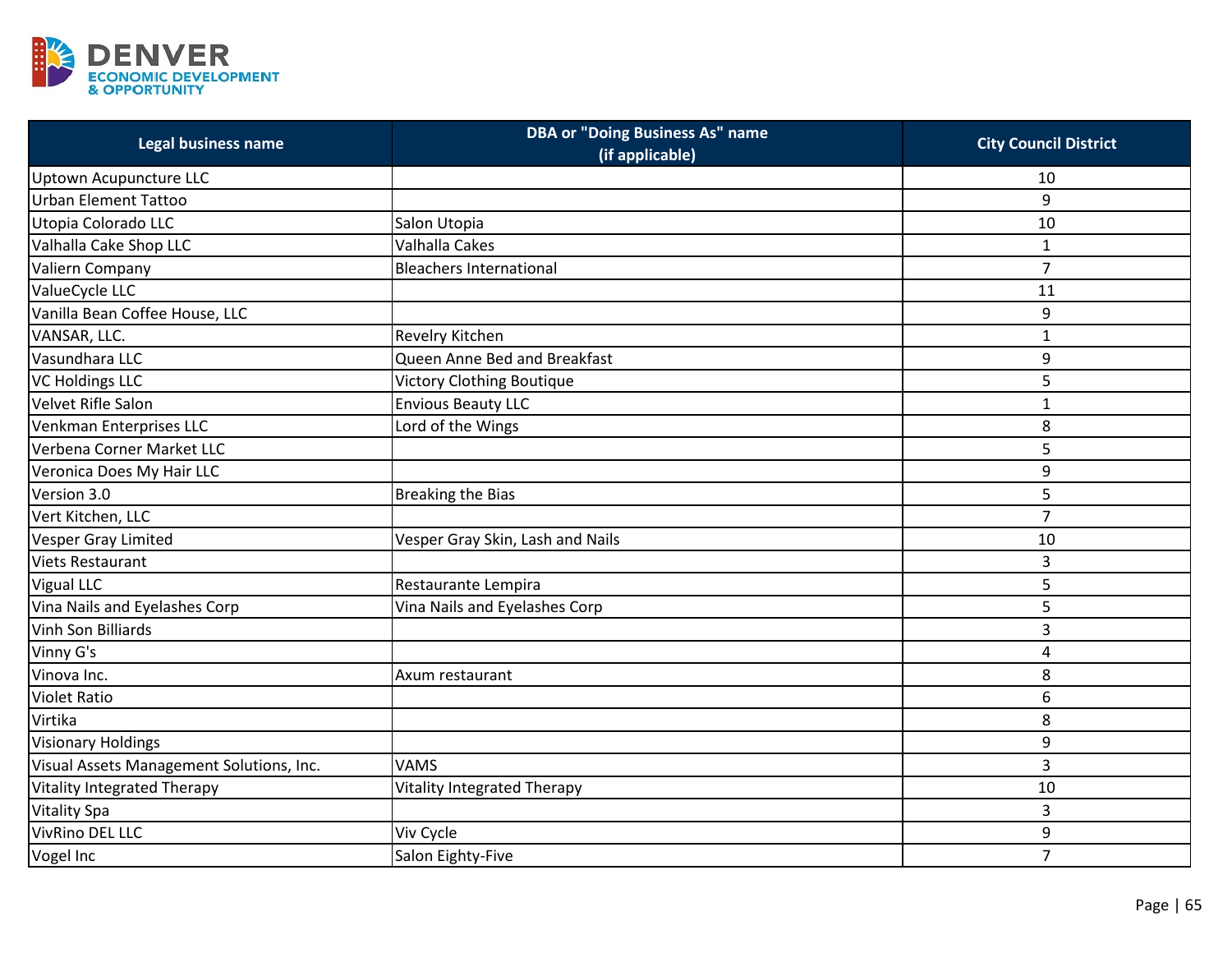

| Legal business name                 | <b>DBA or "Doing Business As" name</b><br>(if applicable) | <b>City Council District</b> |
|-------------------------------------|-----------------------------------------------------------|------------------------------|
| Voicebox RiNo LLC                   | Voicebox Karaoke                                          | 9                            |
| VonRose Hair Design Llc             |                                                           | 10                           |
| <b>Voz Translation Services LLC</b> | <b>Voz Translation Services</b>                           | $\mathbf{1}$                 |
| <b>VR Productions LLC</b>           | The VR Arcade                                             | 9                            |
| VSB, L.L.C.                         | <b>Breathe Correct</b>                                    | 10                           |
| <b>VUDOHAIR</b>                     |                                                           | 8                            |
| w & m dawgs llc                     | <b>Billys Gourmet Hot Dogs</b>                            | 9                            |
| W J DeMaio & Associates, Inc.       |                                                           | 10                           |
| W.P. Cleaners                       | Larimer Square cleaners                                   | 9                            |
| <b>Waffle Brothers LLC</b>          | <b>Waffle Brothers</b>                                    | 9                            |
| WAG QD4 INC.                        | <b>Continental Cleaners</b>                               | 5                            |
| Wake n Brake Coffee Co LLC          | Sati Cold Brew                                            | 8                            |
| Wang & Company                      | Destiny                                                   | 8                            |
| <b>WASHCITY LAUNDRY</b>             |                                                           | 3                            |
| <b>Washington Park Cleaners</b>     |                                                           | $\overline{7}$               |
| <b>Watch Concepts LLC</b>           | <b>Right Time</b>                                         | 6                            |
| Wax and Beauty Bar                  |                                                           | 10                           |
| Wax, Inc                            | Wax & Lash                                                | 10                           |
| <b>Wayfare Wellness LLC</b>         |                                                           | 6                            |
| Wayfinder Co-op, LCA                | Wayfinder Co-op / Otero Taproom                           | $\overline{7}$               |
| We Do Tasks LLC                     | Super Mega Bien                                           | 9                            |
| Webbicana                           | GenFit                                                    | 9                            |
| Well Fed by Elena LLC               |                                                           | 5                            |
| WellAttended                        |                                                           | 10                           |
| Werks3D llc                         |                                                           | 10                           |
| <b>Whichcraft LLC</b>               | Grandma's House                                           | $\overline{7}$               |
| White Diamond Events LLC            |                                                           | 4                            |
| Whole Body Pilates, LLC             | Whole Body Studios                                        | 10                           |
| Whole Sol Co                        | Whole Sol Blend Bar                                       | 9                            |
| <b>Wicced Temptations LLC</b>       | Healings of Light and Love by Shandra                     | 6                            |
| <b>Wigs &amp; Beauty Supply</b>     | <b>Wigs &amp; Beauty Supply</b>                           | 8                            |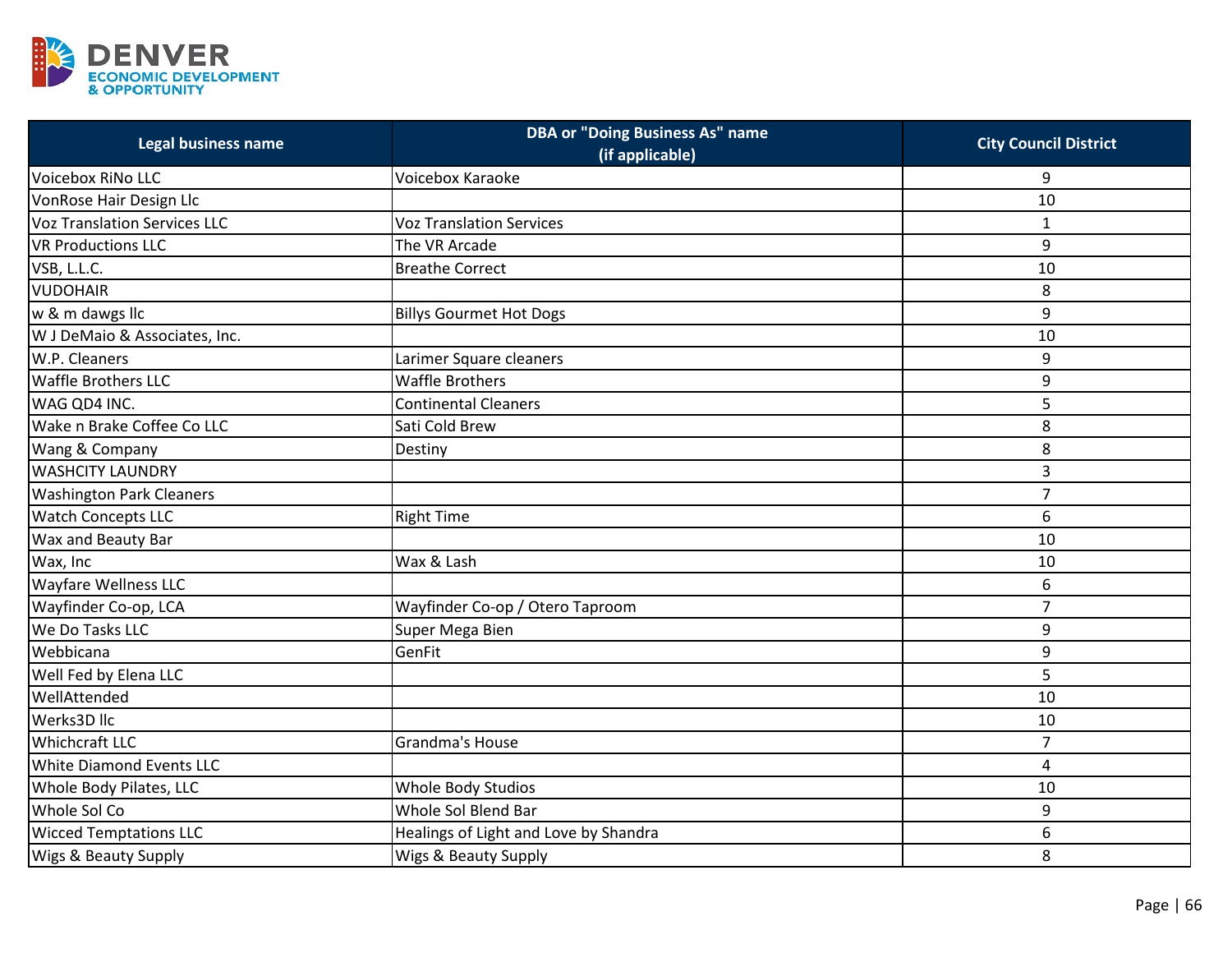

| Legal business name                       | <b>DBA or "Doing Business As" name</b><br>(if applicable) | <b>City Council District</b> |
|-------------------------------------------|-----------------------------------------------------------|------------------------------|
| Wigs Today, Inc.                          | <b>Wigs Today</b>                                         | 10                           |
| Wild Corgi Inc                            | Wild Corgi Pub                                            | 10                           |
| Wild Indie Hair Lounge                    |                                                           | $\mathbf{1}$                 |
| Will Cook Food Group LLC                  | <b>Stokes Poke</b>                                        | 3                            |
| <b>Winning Coiffures</b>                  |                                                           | 8                            |
| Winter Design Group, LLC                  |                                                           | 5                            |
| Winyard Enterprises Inc                   | <b>Streets of London Pub</b>                              | 9                            |
| wisdomlimo LLC                            | wisdom limo LLC                                           | 9                            |
| <b>WJ INC</b>                             | TwentyOne01 Cleaners                                      | 9                            |
| WMLAF, LLC DBA HOMER REED LTD.            |                                                           | 9                            |
| <b>WMY Enterprises</b>                    | <b>Herbal Honey</b>                                       | 11                           |
| <b>Wolf Pack Pedicabs LLC</b>             |                                                           | 3                            |
| Womenfolk Beauty Ltd.                     |                                                           | 9                            |
| <b>WONDER NAILS LLC</b>                   |                                                           | 5                            |
| Wong's Inn Chinese Restaurant             | Sing On: Pho 38                                           | $\mathbf{1}$                 |
| WoodenSpoon LLC                           | The 9th Door Capitol Hill                                 | 10                           |
| <b>Woods Boss Brewing Company LLC</b>     | <b>Woods Boss Brewing Company</b>                         | 9                            |
| Wooldridge Studio Design Fabrication, LLC |                                                           | $\overline{7}$               |
| World Class Mens Cuts LLC                 | <b>World Class Mens Cuts</b>                              | 9                            |
| World of Frangrance LLC                   |                                                           | 9                            |
| Worldwide Hot Dogs LLC                    | <b>Biker Jim's Gourmet Dogs</b>                           | 9                            |
| <b>WR Restaurant Three, LLC</b>           | Caseys Bistro and Pub                                     | 8                            |
| Wu Yun LLc                                | <b>Stylist Grace Martin</b>                               | 10                           |
| <b>Wunderdog Sports Picks LLC</b>         |                                                           | 9                            |
| XATRUCHO LLC                              | 1991                                                      | 3                            |
| Xpression Graphix, Inc                    | Xpression Graphix, Inc                                    | 5                            |
| XTabai Yucateco LLC                       |                                                           | 3                            |
| <b>Y&amp;L CORPORATION</b>                | Y&L SHOE REPAIR                                           | 5                            |
| Yan Jing Supply Inc                       |                                                           | 10                           |
| Yanin's Hair Salon                        | Yanin Lozano Hair Artist                                  | 8                            |
| Yaya Enterprise, LLC                      | The Glam House                                            | 6                            |